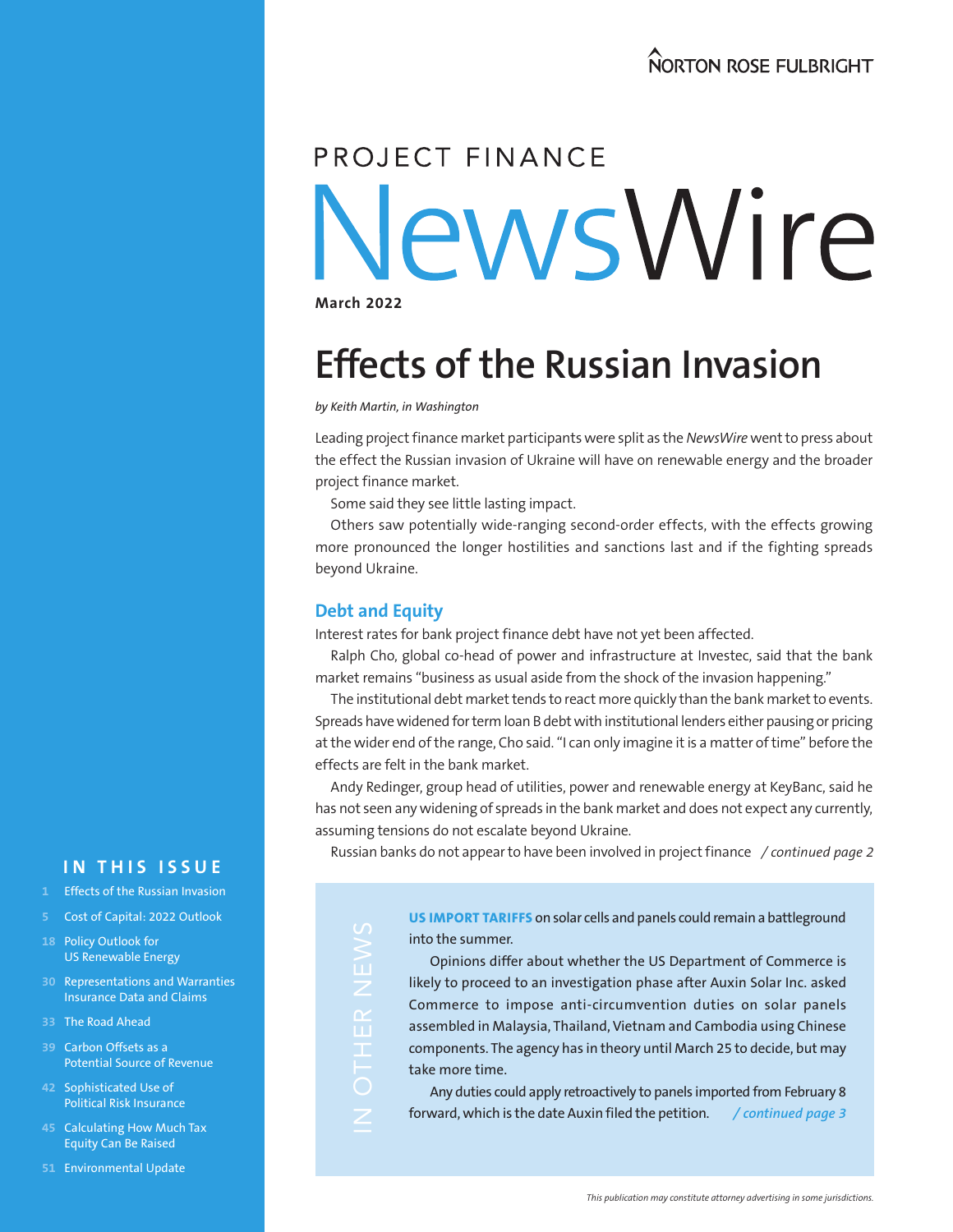### **Ukraine**

*continued from page 1*

transactions in North America, but have been in some transactions in Europe. "That will be directly problematic for obvious reasons," the head of infrastructure and energy finance at a global private equity fund said.

The invasion has added to volatility in the equity markets. It could delay launches of initial public offerings of a few renewable energy development companies, Redinger said.

Stock prices have been falling for weeks. The decline has been small when compared to recent gains. The S&P 500 index was in correction territory after a 12% drop so far this year, but that compares to a 114.4% increase in the period from March 2020, when the market hit bottom, through January 3 this year.

Ted Brandt, CEO of Marathon Capital, said Marathon has not noticed any slowdown in the private equity markets, "although a drop in public equity prices will have a negative effect on private firms who are always compared against public trading multiples."

European capital could eventually be diverted to fund a more rapid transition to renewable energy in Europe. The heavy dependence of Europe on Russian oil and gas has limited Europe's room for maneuver in the current crisis. Europe relies on Russia for nearly 40% of its natural gas supply. Roughly 8% of Russian gas supplied to Europe passes directly through Ukraine.

Gas prices shot up to \$40 per mmBtu versus about \$5 per mmBtu in the US. Prolonged higher prices would make a recession more likely in Europe as consumers struggle to pay bills and factories have to curtail production.

Michael Kumar, global head of project, commodity and infrastructure finance for Morgan Stanley, said he sees a "boom for US LNG and I expect numerous projects to be commissioned, the clear winner in this tragedy."

Kumar said he will be interested to see to what extent global policy shifts to "drill baby, drill" to try to replace Russian oil and gas supplies. Russia supplies 12% of global oil demand and 10% of petroleum products. About 60% of Russian oil goes to Europe and 30% to China. The prices for Brent crude surged briefly after the invasion to above \$100 a barrel for the first time since 2014, before settling back into the \$90 range. The US imports little Russian oil. However, the oil price is set in global markets.

There were indications as the *NewsWire* went to press that Russian oil was starting to trade at a discount, indicating buyers are trying to avoid Russian cargoes.

It is unclear to what extent oil and gas producers will be interested in making new investments to increase production. The oil majors have started transitioning to renewable energy. Many lenders and equity investors are no longer willing to finance fossil fuel projects. US regulatory policies have made building new pipelines more difficult.

Any substantial increase in US exports of natural gas to Europe would have to be accompanied by increasing US production to mitigate the potential to increase the price of gas supplied to the domestic market.

#### **Tax Equity**

The potential for escalating political tensions with uncertain economic effects could lead to more price indexing in the tax equity market. Tax equity investors may be more likely to want to index the tax equity yield during the period between signing the letter of intent and document signing, one tax equity investor said.

More broadly, tax equity investors are worried that upward pressure on interest rates, raw materials and international shipping costs will increase project costs.

Costs have already been increasing due to tangled supply chains and general inflation. Russia accounted for 6% of the

> global aluminum supply and 5% of nickel in 2021. Aluminum prices are at an all-time high of \$3,450 a ton after increasing 3% immediately after the invasion. Nickel is at a 10-year high of \$25,000 a ton. Russia also accounts for more than 4% of the global copper supply.

The Russian invasion of Ukraine could have wide-ranging second-order effects on the project finance market.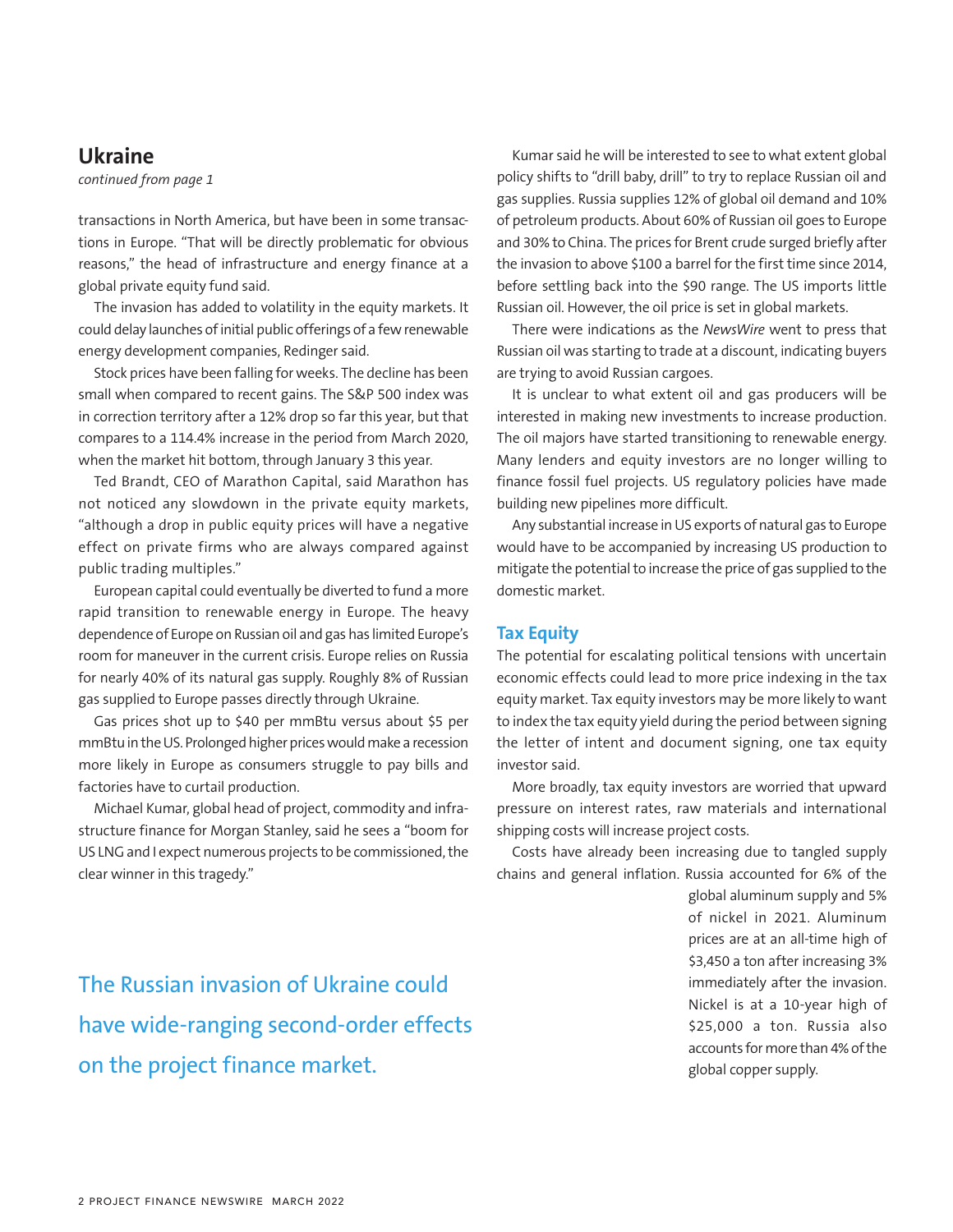Russia and Ukraine supply almost all of the neon that is used by lasers to etch features on computer chips.

"Increased fuel prices will drive up costs all along the supply chain and especially in the already-stressed logistics sector," Michael Alvarez, president of Longroad Energy, said. If defense procurement is ramped up in Europe and the US to supply or stockpile arms and equipment, more commodity demand could put further stress on the supply chain.

Escalating project costs have led to cancellation of as much as 30% of solar power purchase agreements for projects still under development as the projects are no longer able to supply electricity for the prices originally promised, according to some solar CEOs.

The higher costs are also leading to other challenges. Many developers of renewable energy projects stockpiled equipment in order to treat their projects as under construction before deadlines to qualify for federal tax credits. The stockpiled equipment had to amount to at least 5% of the total project cost. With escalating costs, the equipment is falling short.

Another consequence of escalating costs is appraisals for some projects are suggesting the projects are worth less at the end of construction than they cost to build. The construction costs have gone up, but the revenue expected under long-term power purchase agreements has not changed.

One tax equity investor said we may see "decreasing appetite for long-dated low-price PPAs on the part of sponsors not wanting to fix the revenue side when the price-indexed cost side remains unfixed." This could have a significant effect on how tax equity transactions are structured, he said, "such as more merchant risk, increased reserves, collateral requirements and more robust sponsor support." At the same time, it would eliminate electricity basis risk.

#### **US Economy**

The invasion increases the challenge facing the Federal Reserve as it increases interest rates and pares the \$8.9 trillion in assets on its balance sheet in an effort to tame demand.

The Fed is expected to start increasing rates at its next meeting on March 15 to 16. Higher rates should lead eventually to higher rates in the project finance debt market. Tax equity yields are less directly correlated to interest rates.

The Russian supply shock will make it harder to bring the US economy in for a soft landing.

The US economy suffered both supply and demand shocks during COVID. Labor shortages and shipping */ continued page 4*

The US has been collecting countervailing and anti-dumping duties on solar panels imported directly from China since December 2012 to offset the effects of Chinese export subsidies and of Chinese manufacturers dumping product on the US market at lower prices than the panels are sold for in China.

US duties vary depending on the panel supplier. The China-wide rates are 238.95% in anti-dumping duties and 17.10% in counterveiling duties. Some companies qualify for lower rates after presenting evidence to Commerce.

JA Solar and Risen panels are subject to countervailing duties of 18.49% and 15.71%, respectively.

Jinko and Risen solar panels are subject to anti-dumping duties of 32.69% (although Jinko panels appear to be being blocked by US Customs due to forced labor concerns). Anti-dumping duties of 23.17% are being collected on panels from JA Solar, Suntech, LONGi and six other Chinese manufacturers.

These are the preliminary subsidies that Commerce found various Chinese suppliers benefited from on panels imported during the period December 2019 through November 2020 and preliminary dumping margins for calendar year 2019, the most recent years under review. The final figures are not expected to vary significantly.

Importers must post cash deposits when the panels pass US Customs.

Adjustments are made to the cash deposits as Commerce revisits the dumping margins and export subsidies over time. In such cases, importers may be required to pay more or receive refunds.

Auxin said in its petition that the four southeast Asian countries accounted for more than 79% of US solar panel imports in 2021. US government figures are 81%, not including Cambodia. */ continued page 5*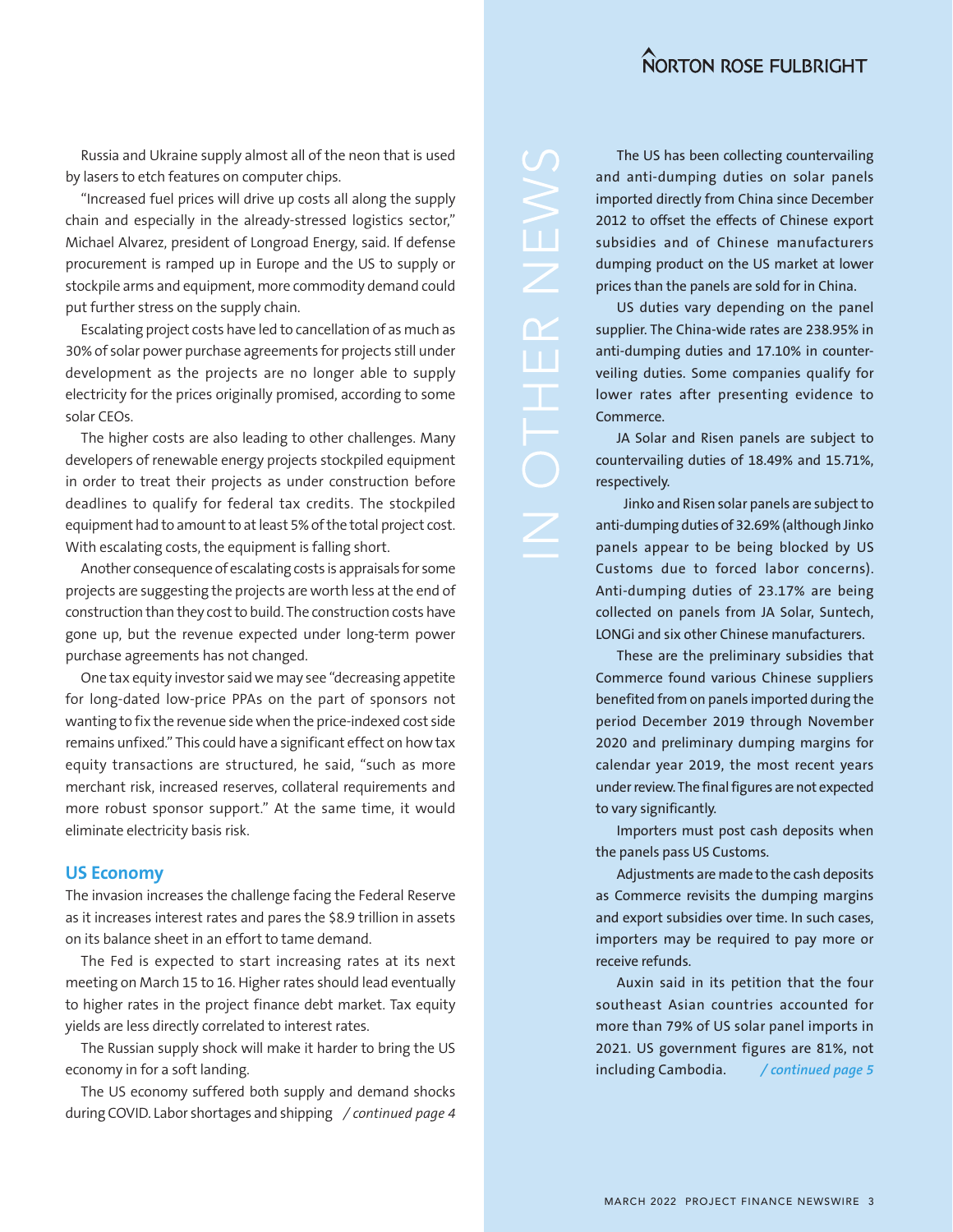### **Ukraine**

*continued from page 3*

difficulties were constraining supply at the same time that a \$10.6 trillion global fiscal stimulus was adding to demand. However, some types of demand dropped precipitously, like for dining out and travel. The challenge for the Fed is how to tame demand just enough for it to match the constrained supply without stifling the post-COVID recovery. Some economists expect the invasion to lead to an increase in the US inflation rate to just below 9% rather than just shy of 8% as currently forecasted.

Many market participants worry about the effect the invasion could have on efforts to tame climate change.

A shift in focus to energy security is not as good for renewable energy development, one said.

Some worry that the invasion could sink whatever remnants remain of the "Build Back Better" bill as not only the invasion, but also the new Supreme Court nominee and the ongoing negotiations between Republicans and Democrats over funding for the federal government use up whatever available time there is on the Senate calendar this spring. The US government is still operating under budget priorities set during the Trump administration. It faces a March 11 funding deadline to fund federal agencies after having kicked the can down the road several times.

#### **Catalyst?**

Others see the reminder of European vulnerability to unstable fossil fuel supplies as a catalyst.

Andrew Waranch, CEO of Spearmint Energy and a former commodity fund manager and trader, predicted the "switch to alternative energy is emboldened to remove dependence on foreign energy." Jam Attari, former CEO of BayWa r.e. Solar said "uncertainty is a killer for long-term planning in any market," but "on balance, I think we come out ahead relative to other markets" because renewables remain a good bet for long-term growth.

Gabriel Alonso, CEO of 547 Energy and former CEO of the North American development arm of Energias de Portugal, said the invasion will force Europe to focus seriously on energy independence and a more stable energy partnership.

He thinks Europe will have to streamline its licensing approval process for use of both onshore and offshore resources before it can shift more quickly to renewable energy. It will also have to debate whether it wants to continue to rely on Russia for energy supplies to northern Europe and Algeria, Egypt and Libya for supplies to southern Europe, or shift possibly to the United States as supplier.

He does not foresee any major changes in financing for renewable energy projects in the near term. "If anything, the appetite to finance merchant projects or provide financing for longer merchant tails may increase if the supply of gas is viewed as more than an interim issue," he said.

Himanshu Saxena, CEO of Starwood Energy, said he sees a mixed bag. The invasion will "worsen inflation and supply-chain issues, thus keeping costs to build new projects high, but at the same time, it will keep commodity prices high, thus helping renewable projects get new PPAs."

The effect on US-China relations could prove very important. China is a major supplier of polysilicon, solar cells and modules, batteries and lithium. The US tried for weeks to get China to pressure Russia not to invade. China criticized the US in the immediate aftermath of the invasion, but then abstained from voting on a UN security council resolution condemning Russia and moved to a somewhat more neutral tone in its public

comments.

Samir Verstyn, chief investment officer of Origis Energy, said, "China has appeared not to have actively sided with the West or Russia." Any shift in US-China relations could have "much larger global repercussions and implications for our business."

Verstyn said US power companies are having to increase cybersecurity materially, especially

The invasion will make it more challenging for the Federal Reserve to tame inflation in a manner that brings the US economy in for a soft landing.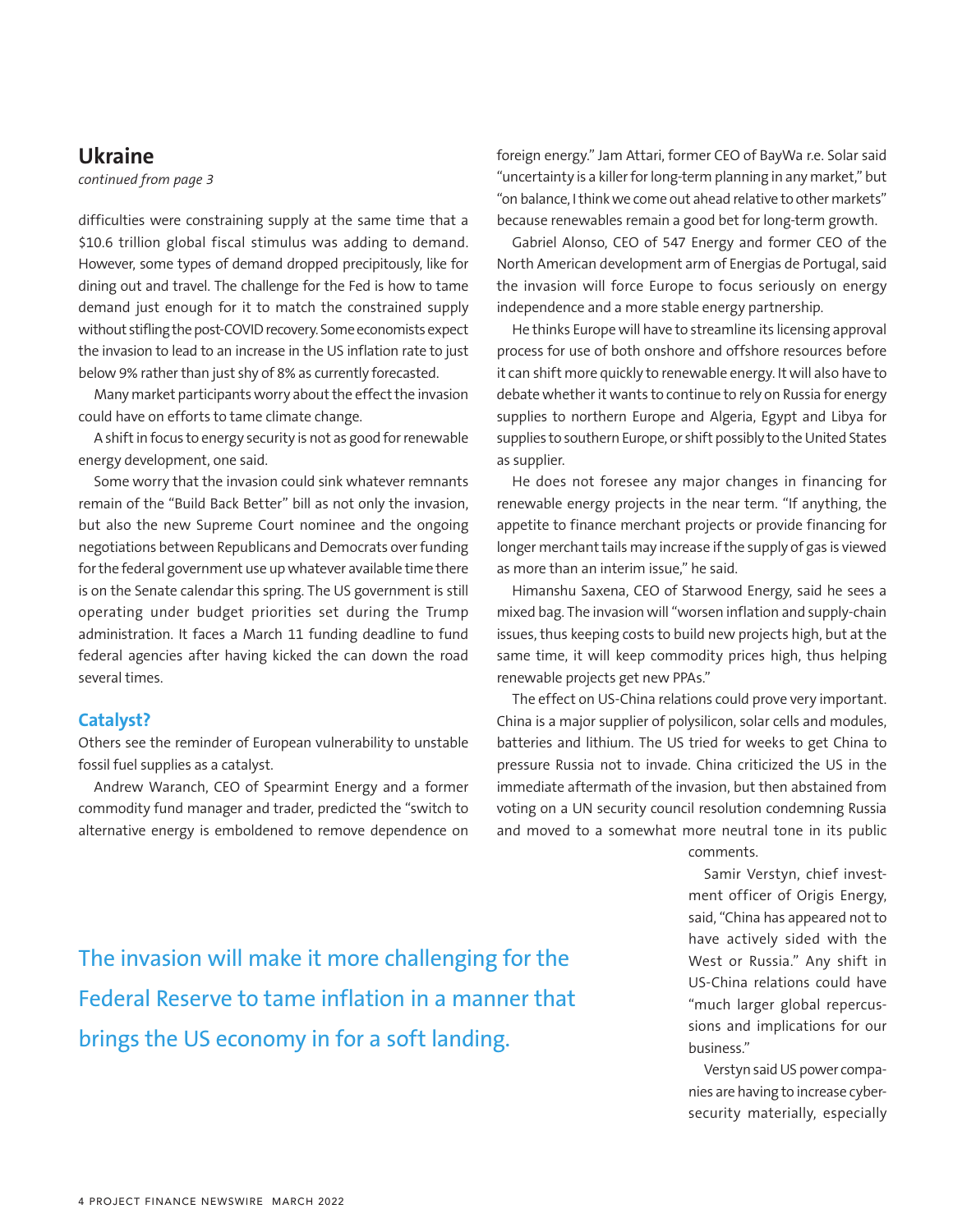after Russia threatened retaliation if the US keeps supplying Ukraine with defensive weapons. Origis not only develops its own solar projects, but also operates large projects for other companies.

#### **Emerging Markets**

Political risk insurance will be harder to find for projects in former Warsaw Pact countries, affecting the ability to do projects in such countries.

The insurance markets do not cover war risks of the type that could lead to a loss in the current circumstances, one insurance underwriter said. Russia coverage has been difficult to find for the past several years because of sanctions, she said. Ukraine coverage had been virtually impossible without participation by multilateral lending or export credit agencies.

However, if there are non-war losses — for example, from political violence or forced abandonment, as happened after Russia annexed Crimea — this could affect premiums on future policies as underwriters look to recoup losses through higher prices.

John Schuster, former head of project finance at the US Export-Import Bank and currently president of JLS Capital Strategies, said he sees a negative effect on financing projects in emerging markets, "maybe even a very large negative effect." He said a large number of factors will outweigh the potentially positive effect of higher commodity prices that benefit many emerging market countries and the increased need and even urgency for renewable energy.

Those factors include the "generally higher risk profile of projects and the peril of doing business" in undemocratic countries, the threat of political violence and cyberattacks, and a "global slowdown in the economy and a tightening of financial markets that will follow a market correction," Schuster said.

Jeremy Hushon, a project finance partner who focuses on emerging markets with Norton Rose in Washington, said he expects the US government and European development finance institutions to shift emphasis to countries that represent the next line of defense — Poland, Romania, Hungary, Moldova and the Baltic countries. "Turkey will be particularly interesting to watch," he said. "Despite the recent history of tension with the West, I expect we may see a rapprochement and renewed investment in an attempt to keep the country away from Russian influence."

The issue for all of these countries will be whether private developers have any appetite for the risk.

Less than 1% of US solar panels came directly from China in 2021.

Meanwhile, the US House of Representatives voted in early February to require Commerce to look into circumvention concerns whenever an interested party files a petition and to make a decision on an accelerated timetable. The language is part of a sweeping America COMPETES Act aimed at boosting American competitiveness with China. The bill the House passed must now be reconciled with a different measure the Senate passed in June last year and that lacks the anticircumvention language.

Separately, President Biden decided in early February to extend existing "safeguard" tariffs on imported solar panels for another four years at an initial rate of 14.75% for the period February 7, 2022 through February 6, 2023, falling to 14%, at the rate of 0.25% a year, by the last year of the four-year period.

However, he exempted bi-facial solar panels, which make up a growing share of US panel imports, from the duties.

He also increased the volume of crystalline silicon solar cells not yet assembled into panels that can enter duty-free from 2,500 megawatts to 5,000 megawatts a year.

The safeguard tariff does not apply to panels imported from a list of 99 developing countries, including Brazil, Cambodia and Indonesia. President Trump withdrew developing country status from India in May 2019.

The US Trade Representative can withdraw the exemption for a developing country if its share of total panel imports exceeds 3%. Auxin asserted in its anti-circumvention petition that Cambodia supplied more than 3% of US solar panels in 2021. The trade representative can also suspend the exemption for all developing countries if the share of total imports from countries with less than a 3% import share exceeds 9% of total imports.

Biden directed the US Trade Representative to enter into negotiations with Mexico and */ continued page 7*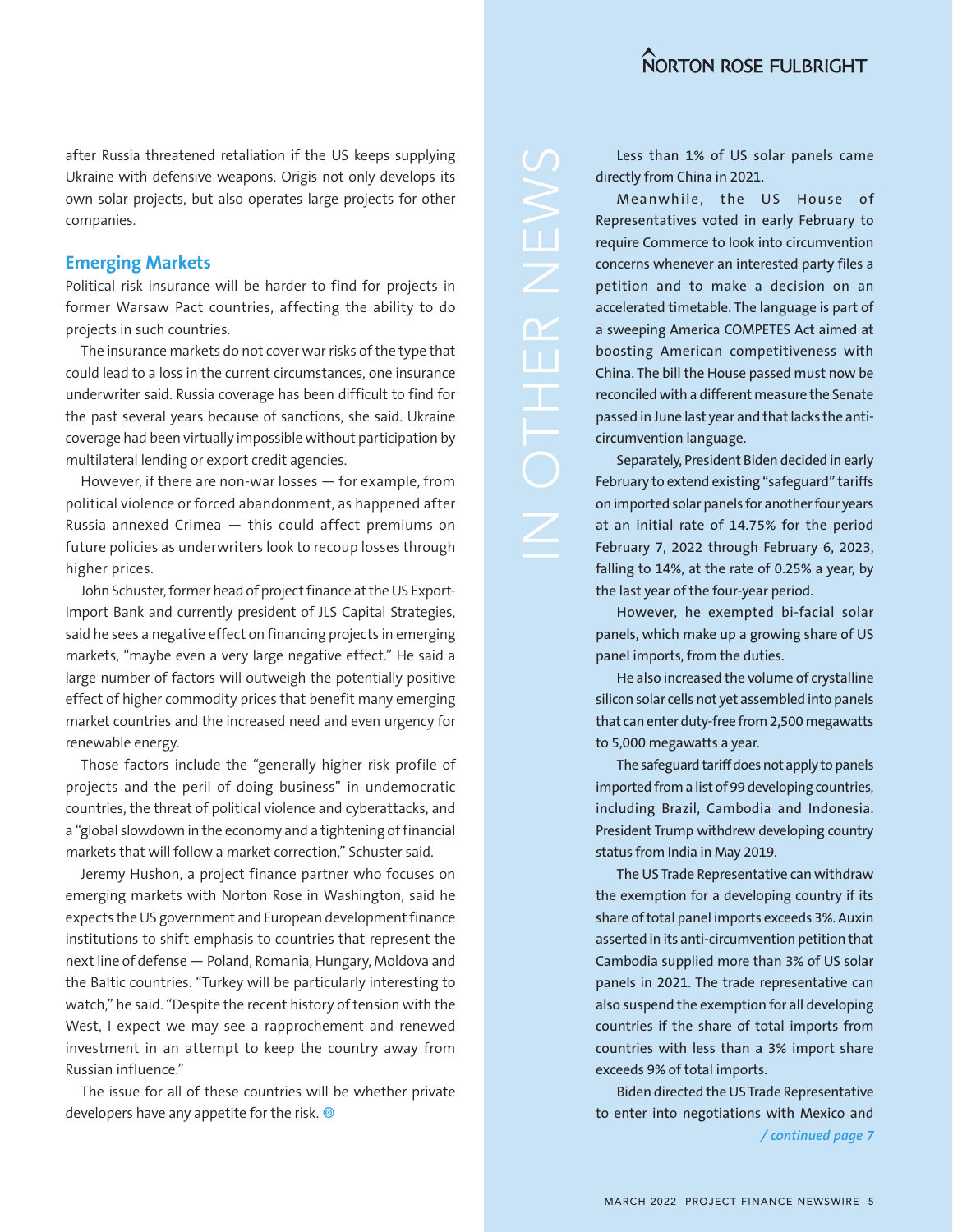# **Cost of Capital: 2022 Outlook**

A record number of banks and grey market lenders are chasing projects at the start of 2022, keeping downward pressure on interest rates despite rising inflation. The tax equity market did a record volume in 2021. However, there are concerns about its ability to handle demand as giant offshore wind farms and carbon capture projects start coming to market. Supply-chain difficulties that are delaying projects helped to mitigate demand in 2021. A direct-pay alternative and an option for solar projects to claim production tax credits will be needed to take pressure off the market longer term.

Developers are facing an unusual number of headwinds at the start of 2022, including broken supply chains, inflation, Customs seizures of solar panels, skyrocketing casualty insurance premiums, tax law uncertainty and rising domestic and international political tensions.

More than 3,300 people registered to hear a panel of veteran financiers talk in mid-January about what to expect in the year ahead. The panelists are Jack Cargas, head of origination on the tax equity desk at Bank of America, Rubiao Song, managing director and head of energy investments for JPMorgan, Ralph Cho, global co-head of power and infrastructure finance for Investec, Max Lipkind, managing director and head of Americas leveraged finance origination for Credit Suisse, and John C.S. Anderson, global head of corporate finance and infrastructure for Manulife. The moderator is Keith Martin with Norton Rose Fulbright in Washington.

#### **Tax Equity**

MR. MARTIN: Rubiao Song, what was the tax equity volume in 2021, and how did it break down between wind and solar?

MR. SONG: The total volume in 2021 was \$19 to \$20 billion, roughly split 50-50 between wind and solar. If we compare that to 2020, it represents a small decrease in wind and a large increase in solar.

MR. MARTIN: To put these numbers into perspective, renewable energy tax equity volume was \$17 to \$18 billion in 2020 and \$12 to \$13 billion in 2019, so the volume continues to grow, but the rate of increase slowed. Jack Cargas, do you agree with those numbers?

MR. CARGAS: Yes. Our estimate for 2021 was \$19.5 to \$20 billion. We also see the market leaning more heavily toward solar. Our investments at Bank of America were roughly 60-40 wind and solar, but we believe the overall market was roughly 50-50.

We are expecting another \$20 billion in 2022, plus or minus 5%. MR: MARTIN: Rubiao, what is your expectation for 2022?

MR: SONG: I agree with Jack. Demand for tax equity remains exceptionally strong, particularly in the utility-scale solar and solar-plus-storage sectors. However, the volume for the year ahead is harder than usual to predict because of the many challenges, such as tax law uncertainty, COVID, trade tensions and supply-chain issues. It could be the first down year for tax equity in many years.

MR. CARGAS: We don't expect a down year. The market size has roughly doubled over the last five years. It was about \$10 billion as recently as 2017. It has been growing steadily.

MR. MARTIN: How much tax equity did Bank of America invest last year?

MR. CARGAS: I can't give a figure, but it is not an exaggeration to say that 45% to 50% of the 2021 tax equity is represented on this panel.

MR. SONG: I think we did about the same volume as in 2020, so that is \$5+ billion in new commitments executed in 2021. We would have done more if not for supply-chain delays.

MR. MARTIN: One message from past calls is that most tax capacity is already spoken for by the summer. It is only January, but can you say what percentage of the tax equity you will invest this year has already been committed?

MR. CARGAS: Our message to sponsors last year about 2022 projects was to come to market early. Many sponsors were in a position to comply, and so we have been able to fill out a significant portion of our book for wind, solar and storage. Roughly 80% of our 2022 tax equity is already allocated. That is not necessarily committed through executed term sheets or documents, but circled.

MR. SONG: It is hard to state a percentage. Many deals were delayed into the first quarter of 2022, so that is a significant claim on 2022 capacity. I think 2022 tax capacity is going to be a very scarce commodity given the demand from the solar market.

In general, \$10 billion in solar tax equity would require about \$10 billion in current year tax capacity, but \$10 billion in wind tax equity only requires about \$1 billion in current year tax capacity because the tax credits on a wind project are spread over time. That is a huge difference.

How much of the market the scarce 2022 tax capacity will be able to cover will be influenced by the fate of the "Build Back Better" bill in Congress. If solar developers can claim production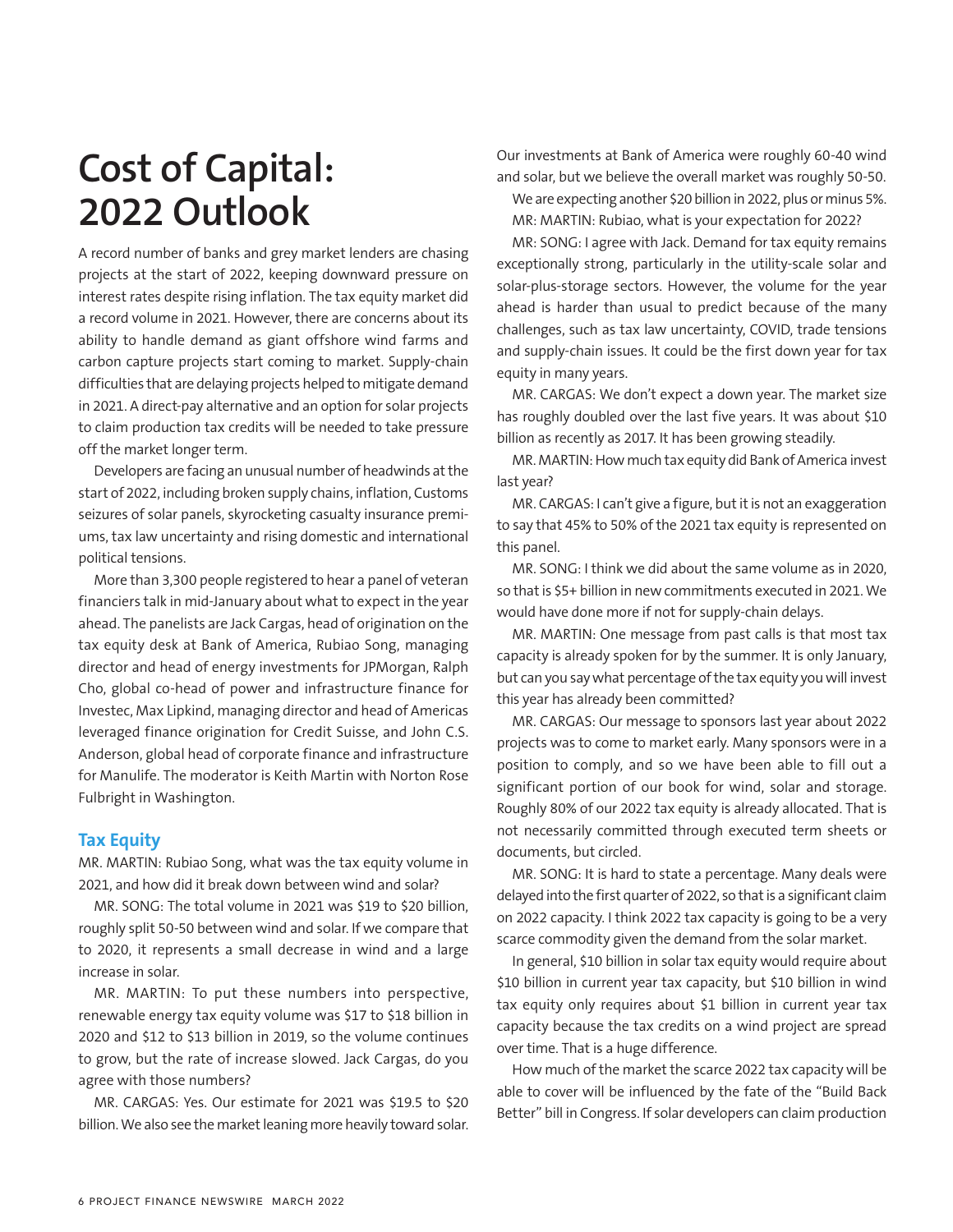tax credits and there is a direct-pay alternative to tax credits, it will allow tax capacity to be spread over a larger number of deals.

MR. MARTIN: Last year, you both said that tax equity is roughly 35% of the capital stack for the typical solar project, plus or minus 5%, and it is 65% for the typical wind project, plus or minus 10%. Have those percentages changed since last year?

MR. CARGAS: No. The capital stack percentages could change if some of the "Build Back Better" provisions are enacted.

MR. MARTIN: Let's talk about factors that affect the cost of tax equity. I know you are reluctant to talk about flip yields. Flip yields seemed to us to have fallen in 2020 into the low-to-mid 6% range for the best projects and a few sponsors even saw tax equity yields below 6%. In 2021, they seemed to be moving up and were more likely to be in the high 6% to mid-7% range.

The cost of tax equity is a function of demand and supply. It does not move closely with interest rates.

Do either of you expect supply to be a constraint at your banks? You both have seemed to have unlimited tax capacity. The constraint has been people to do the deals.

MR. SONG: The traditional tax equity base will not be able to absorb the many billions of tax credits on renewable energy projects in 2022 and beyond. A big portion of the tax capacity is already spoken for before the year even begins, and there is competition for the same tax capacity from the low-income housing market.

It is more critical than ever for the industry to attract more untraditional investors, especially if the Build Back Better bill is not enacted. A serious supply-demand imbalance will remain, and there are other headwinds this year like rising interest rates and more stringent regulatory capital requirements for banks.

MR. MARTIN: On the demand side, a potential future issue is the number of giant offshore wind and carbon capture projects that will also need tax equity.

Jack Cargas, do you expect more than one offshore wind tax equity deal to close this year?

MR. CARGAS: We do not. We see numerous offshore transactions on the horizon, but most of those deals are two to five years away. We expect to see one offshore wind tax equity transaction close in 2022.

Supply-chain issues and Customs seizures of solar panels helped to moderate demand in 2021.

MR. MARTIN: Are you aware of any carbon capture tax equity deals that have closed?

MR. CARGAS: We are aware of one or two small carbon-capture-and-storage transactions, but the */ continued page 8*

Canada to exempt imported solar panels from those two countries from the safeguard tariff.

A dispute settlement panel operating under the US-Mexico-Canada trade agreement found in early February that President Trump violated the agreement by collecting import duties on solar panels imported from Canada after the US International Trade Commission concluded that Canadian solar panel imports were not harming US panel manufacturers.

The US has until March 18 to drop the tariffs on Canadian panels or Canada can impose retaliatory tariffs on American goods of comparable value.

Canada said its solar panel exports to the United States have declined by 82% since the tariffs were originally imposed in 2018. The decision by the dispute settlement panel does not apply to Mexico because the US International Trade Commission found that Mexican panel exports to the US could harm US manufacturers.

The US collected close to \$2.8 billion in duties on imported solar panels over the four years of the Trump administration.

**US CUSTOMS** is starting to release some blocked Chinese solar panels.

A federal task force is collecting suggestions by March 10 for how best to prevent Chinese products that use polysilicon or other components made with forced labor from entering the United States.

US Customs released nearly 100 megawatts of detained LONGi solar panels in February and the vast majority of Trina solar panels after initially blocking entry over concerns that the panels may have benefited from forced labor in Xinjiang in western China.

US Customs detained 1,469 shipments of goods that were suspected of being made with forced labor in fiscal year 2021.

Meanwhile, the US government is moving toward a deadline of June 21 to implement a new Uyghur Forced */ continued page 9*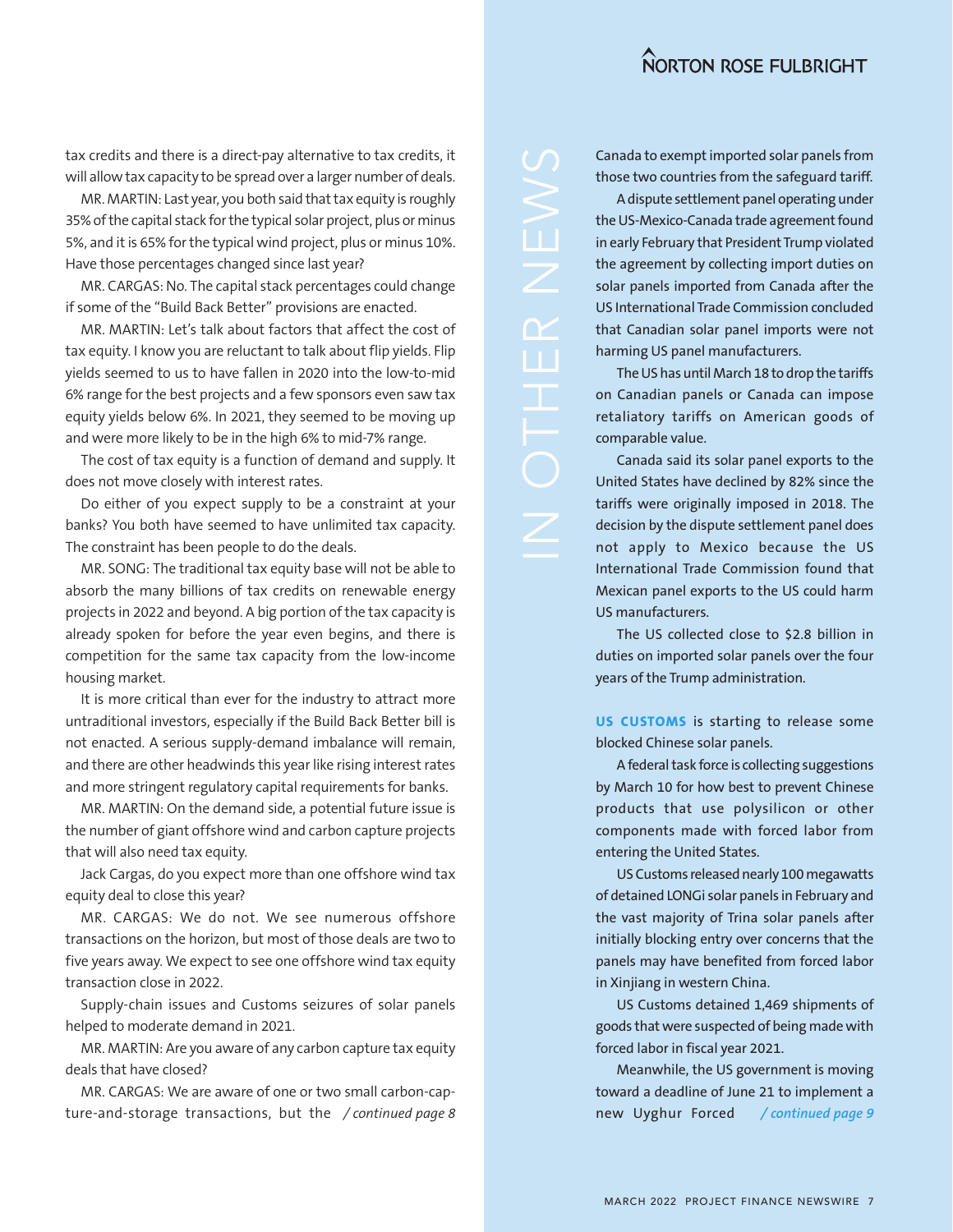# **Cost of Capital**

*continued from page 7*

larger deals look like they are still a couple years away.

MR. SONG: We expect several large carbon capture projects to get done in 2022 that are already trapping CO2 emissions and have existing pipelines and storage sites.

MR. MARTIN: Are you aware of any that have closed? MR. SONG: No.

MR. MARTIN: Inflation hit 7% in the latest consumer price index report last week. The Fed could start increasing rates as early as March. Is this affecting the tax equity market?

MR. CARGAS: Not a lot. Inflation may have more of an effect on project costs than on financing costs. If inflation leads to higher equipment and construction costs, the already thin developer margins may be that much more squeezed, and developers will need relief on the revenue side or there will be some really nettlesome project economic issues.

As for tax equity, there could be some internal spread compression due to rising costs of funds, but I think tax equity investors will live up to the commitments they have made as priced.

than others because of their market presence and their relationships with suppliers. It is more important than ever for developers to be realistic about project timelines. They need to build in an additional cushion, plan for delays and cost increases, and be sensible about when to approach tax equity because a tax equity commitment carries significant cost.

MR. MARTIN: Jack Cargas, are there any special provisions that are put into documents to address these risks?

MR. CARGAS: We are focused on quality assurance and quality control standards for equipment supply and delivery, especially in light of the forced-labor concerns. We want a clear line of sight into the supply and delivery of solar panels and other equipment, including into the country, through Customs and to the project site. We need to have absolute certainty about those things before the first funding.

MR. MARTIN: Another challenge is tax law uncertainty. The Build Back Better bill is stalled currently in Congress. Biden could make another push before his State of the Union address to Congress on March 1. Suppose it passes and projects end up with higher tax credits than were expected when the deal papers were signed. What should happen in such situations? Does the tax equity fund more?

> MR. SONG: The devil is in the details. We start to analyze the potential economic impact on deal terms with sponsors before the commitment is signed.

> MR. MARTIN: I imagine you are not letting people walk away from the tax equity deal if direct pay suddenly becomes an option after the deal has been fully negotiated?

> MR. SONG: That's right. We think tax equity can be efficient even in a scenario where a direct payment is chosen in place of tax credits.

> MR. MARTIN: Jack Cargas, if the tax benefits turn out to be larger than expected, of course

MR. MARTIN: There were a lot of challenges last year. How are you addressing supply-chain delays and Customs seizures of Chinese solar panels in deal papers?

MR. SONG: We have seen both affect construction timelines. Some sponsors are better equipped to deal with these issues the extra tax benefits will be taken into account for tracking when the flip yield is reached, but is there also some adjustment in the amount of tax equity invested?

MR. CARGAS: That is how the tax equity market has responded

# Renewable energy tax equity was a \$19 to \$20 billion market in 2021.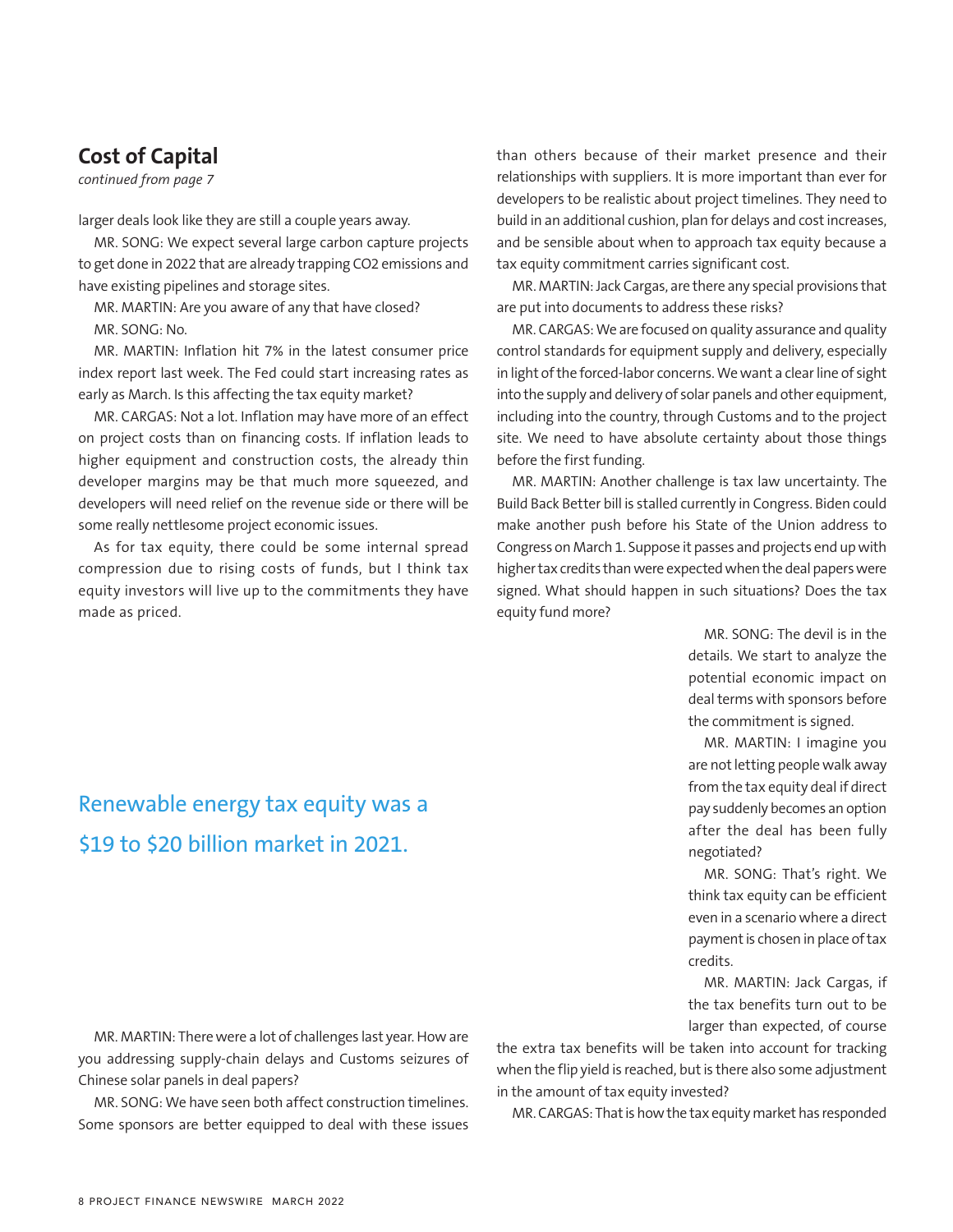to such changes in the past, and we expect that is how it will respond again. I think the tax equity market has generally dealt very well with change-in-tax-law provisions in the past. This has become a core competency.

The problem with the Build Back Better bill is that it is so complex and nuanced. It is not particularly susceptible to contingency planning. You cannot document comprehensive treatment for the many, many scenarios possibly emanating from the bill. There are too many issues in play, and the outlook for the bill itself is uncertain.

That said, as a general matter, if there is more value in the tax credits, then you would expect to see an increased funding amount.

MR. MARTIN: Last question, and then we will move on to bank debt. Are there any other noteworthy developments as we start the year?

MR. CARGAS: People listening to this call may be struck by the number of challenging headwinds, but there may be another way to look at it.

When Bank of America started its renewable energy tax equity business 15 years ago, there were only a handful of individuals in our shop and across the entire US corporate landscape interested in renewable energy finance. Capital for renewable energy projects was scarce. If you fast forward to today, there are scores of people inside our firm and thousands across the corporate landscape working in the sector, bringing with them massive amounts of technical expertise and hundreds of billions of dollars through many types of capital.

Despite the headwinds — and we haven't even touched on the winter storm in Texas and things like the continuing legislative quagmire in Washington — there is still plenty of room for optimism in this sector.

MR. MARTIN: Well put.

MR. SONG: I certainly echo that. Two other trends to add: one is there are more utilities now owning renewable energy projects and tapping the tax equity market. Another is electricity prices are enjoying a small rebound. More cash flow makes the tax equity financings work better.

#### **Bank Debt**

MR. MARTIN: Let's move to the bank market. Ralph Cho, has the bank market settled back into its pre-COVID pattern? If not, what are the lingering effects?

MR. CHO: It definitely looks that way. The bank market last year was super busy.

Labor Prevention Act that Congress enacted in late December to block products made with forced labor in Xinjiang from entering the United States.

The new law requires the government to collect suggestions on implementation, then hold a public hearing and then publish a strategy by June 21 by when comprehensive enforcement measures are supposed to be in place.

The Forced Labor Enforcement Task Force kicked off the process by asking for suggestions in a January 24 *Federal Register* notice. The task force, which was created under the US-Mexico-Canada free trade agreement, is looking for ideas on potential measures that can be taken to trace the origin of goods, offer greater supply chain transparency and identify third-country supply chain routes that lead back to forced labor and the People's Republic of China.

The comments and a public hearing this spring are supposed to lead to a strategy that includes publication of various lists, including Xinjiang entities that use forced labor to produce goods, Chinese products that are made with forced labor, entities that export such products and factories and companies that "source materials from" Xinjiang.

The new law identified three high-priority sectors for enforcement: cotton, tomatoes and polysilicon.

The strategy is supposed to include an enforcement plan for each high-priority sector.

It is also supposed to inform importers what due diligence and supply-chain tracing they are expected to do and the type of evidence that can be used to prove no connection to Chinese forced labor.

US companies trying to purge supply chains of forced labor are running into resistance from Chinese suppliers who bristle at western claims of genocide in Xinjiang and fear violating Chinese laws against enabling western trade sanctions.

*/ continued page 10* The task force is */ continued page 11*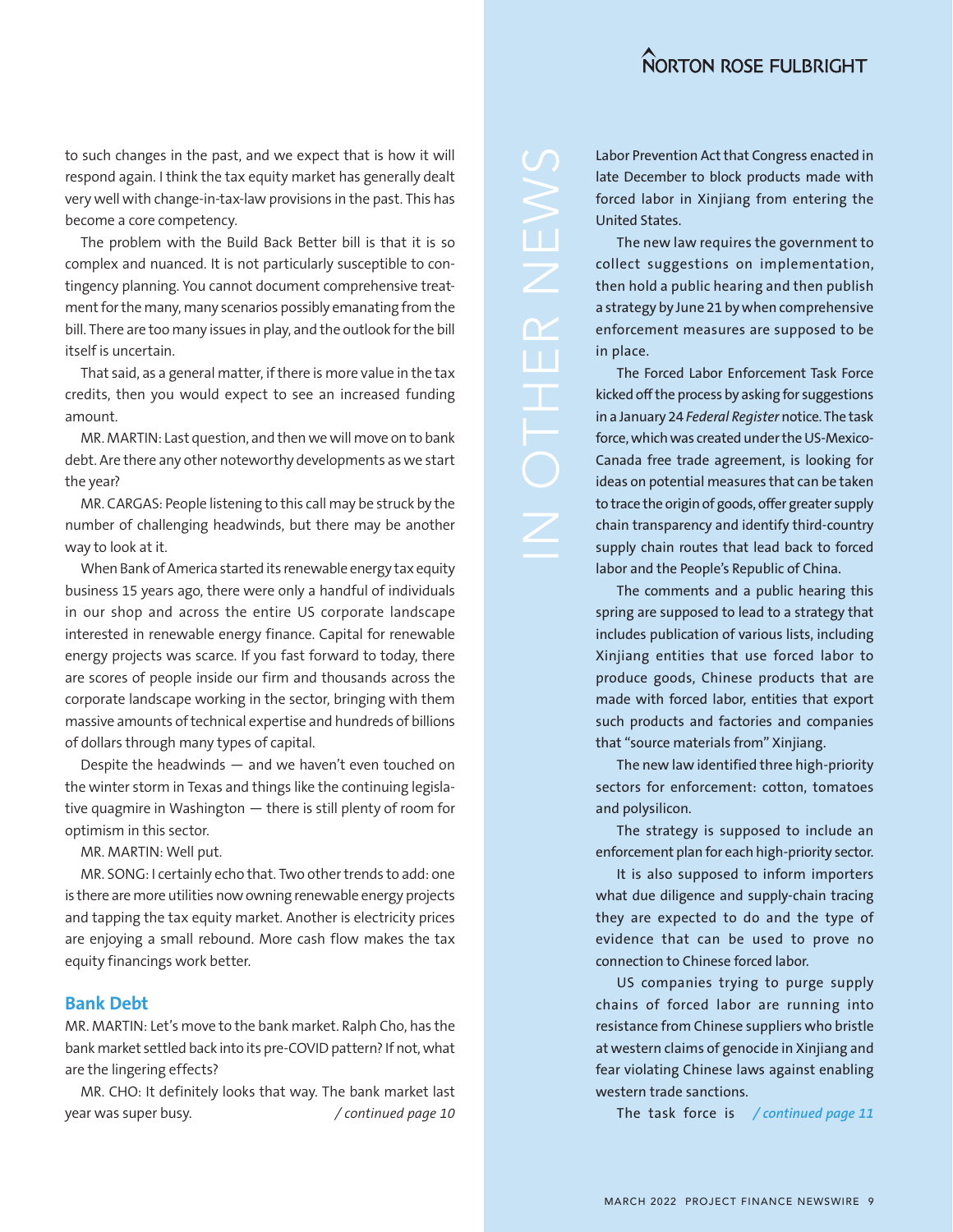# **Cost of Capital**

*continued from page 9*

It just seems like everyone keeps grinding it out in the face of less travel and too many video calls and without an end in sight.

The market is still awash in liquidity. There are more banks chasing deals than there are deals to finance. You really see this as the margins continue to tighten. Even a pandemic has not slowed all of this lending appetite. Omicron shut our offices at the end of the year, but no one really missed a beat. Demand for deal documents is still sky high, even going into this year.

We see investment interest coming in not just from the traditional players, but also from a lot of small regional banks and from credit funds acting as direct lenders. The South Korean investors that have had a big impact in recent years are selectively crawling their way back into the market as well.

MR. MARTIN: How many active banks were there in 2021, and how many do you expect this year?

MR. CHO: Unlike last year when we saw a number of players pause because of the pandemic, it is now a little bit of the reverse. I think I said there were between 50 and 70 lenders last year chasing deals. I put that estimate at closer to 100 this year, if not more.

Smaller commercial retail banks account for a lot of the increase. They are interested in ESG deals. The grey market lenders also continue to expand. A lot of new capital is being raised not just by existing fund managers, but we also see a lot of new fund managers.

Some of the limited partner investors in funds are choosing to become direct lenders themselves. They are looking to hire their own teams to evaluate deals. There was a lot of sideline capital last year. That is also coming back into the market.

MR. MARTIN: You said 80 to 100 banks and grey market lenders in 2018 and 2019, and then the number dipped significantly in 2020. What was the volume of North American project finance transactions in 2021 compared to 2020?

MR. CHO: Definitely down. The numbers are still preliminary, but North American banks came in around \$61 billion across 183 deals. We were down in North America about 9% compared to last year. We did not see a lot of super large LNG deals in the bank market. The market remained busy with a lot of renewables deals, but renewables deals tend to be smaller in size.

MR. MARTIN: In 2020, the volume was \$69.5 billion and 213 deals. Will all loans this year use SOFR as the benchmark rate?

MR. CHO: Yes and no. New floating-rate issues will have to move to SOFR as the benchmark rate. No bank can issue a new loan that is LIBOR based. Existing LIBOR loans can stay with LIBOR until June 2023, so call it 18 months left. People are expected to adjust their loans before then because LIBOR will be discontinued.

Here's something interesting I can share with you: we have been running new amendments and upsizings for our borrowers, and so we have had to be creative to make everybody happy. One thing we are doing is keeping the existing loan at LIBOR, while basing the upsizing on SOFR. Eventually, everything has to go to SOFR.

MR. MARTIN: What is the current spread above the benchmark

for bank debt?

MR. CHO: It varies. The market is still tightening. Every year, I say that spreads cannot go lower, and here we are with plain-vanilla loans pricing as tight as LIBOR plus 112.5 basis points. The low end of the range was 125 basis points at this time last year.

Short-term construction bridge loans are now as tight as LIBOR plus 60 to 70 basis points for one-year paper. These rates are really for tier-one clients. If you are a borrower and you are not getting that rate, I suggest

Offshore wind and carbon capture projects may cause demand for tax equity to increase faster than the supply.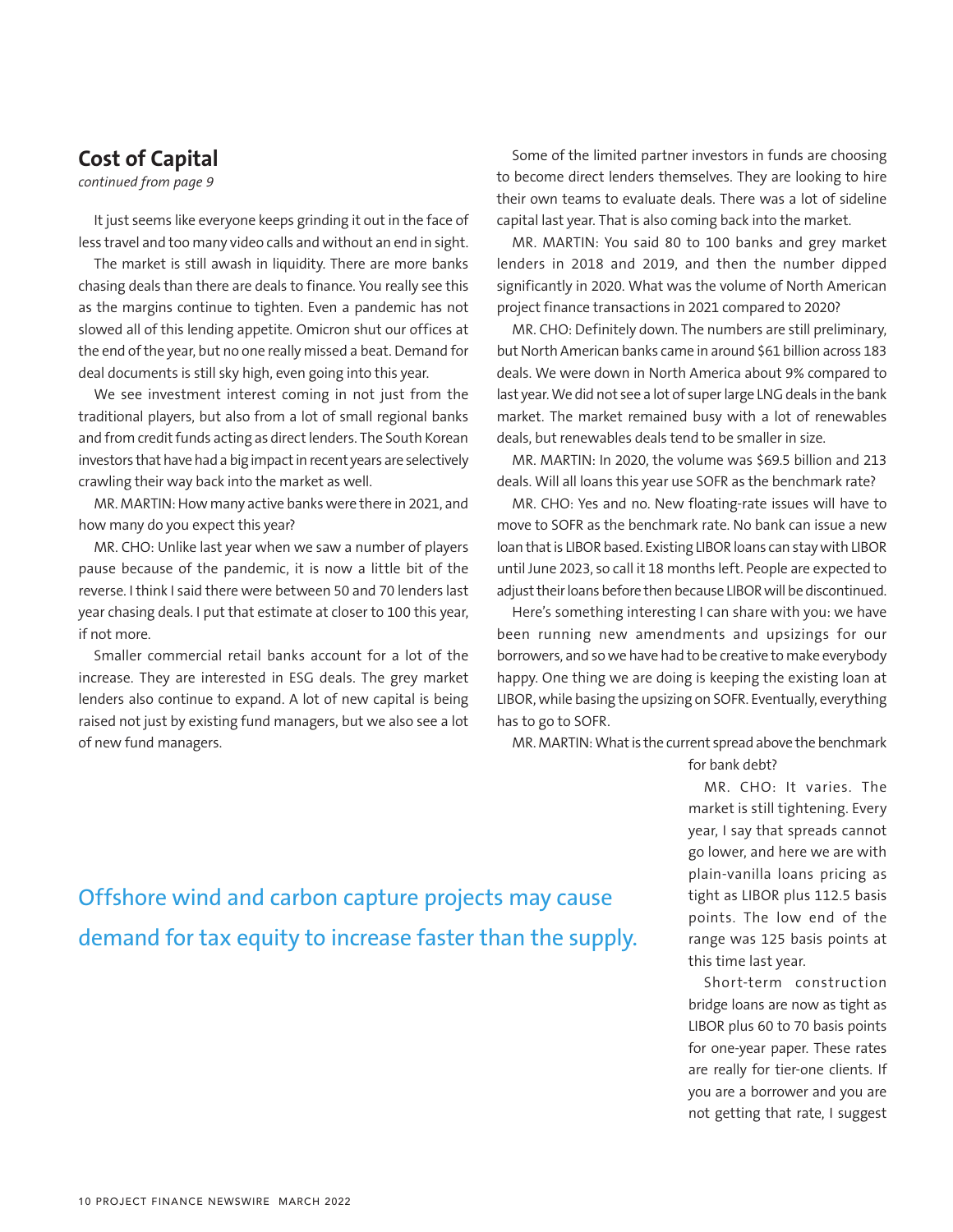you talk to your banker, because that yield definitely seems to work for a lot of banks.

The range for quasi-merchant gas deals is a little wider. It is LIBOR plus 250 to 500 basis points. It is a wider band because it is harder to move thermal paper or quasi-merchant gas paper. Banks don't want to do it or they at least seem more resistant. We have moved paper that I would say is safer, on the merchant end of the spectrum, to the tighter end of that spread. We have also done more aggressive paper that we have had to move into the grey market on the wider end of the range, and we have a lot of deals that fall in between.

For HoldCo paper, if you are offering LIBOR plus 400 basis points and some upfront fees, you are probably getting momentum with some lenders – not all, but some. Hopefully, it is enough to clear the market. The sweet spot for these types of investors is really around 7% all-in. That is what everybody wants.

There is a potential, if your credit profile is very clean, to find commercial banks willing take HoldCo paper at an even tighter spread, in the area of LIBOR plus 200 basis points. Commercial banks don't need a floor, and they don't need call protection. They are your cheapest source of capital. We have lost hybrid HoldCo deals to aggressive commercial banks this way.

The delta between between OpCo and HoldCo loans is typically around 200 basis points. It is probably around 125 to 200 basis points now because of competition. The reason is the banks are not pricing it to risk. They are pricing it to a spread over their return models. I would take that paper every day if you can get it.

MR. MARTIN: What are current debt-service-coverage ratios? Last year, they were 1.35 times P50 cash flow for contracted wind and 1.25 times P50 cash flow for contracted solar. Has there been any change?

MR. CHO: Not really. I would even now throw in batteries. Batteries are even tighter at 1.2 times P50. However, it is not really solely about contracted cash flows. Borrowers want credit for merchant cash flows after the PPAs end, and they are getting maybe five years of such credit. Such structures are now considered plain vanilla. Lenders cannot get enough of these types of deals, either.

Everything else is still the same. Thermal deals were sizing around 1.3 times contracted revenue. They are now getting merchant credit.

Portfolio debt is still tested on a consolidated basis. We are going down to 1.1 times P50.

the amount it will have times P50. Heat rate call options are still */ continued page 12 / continued page 13*Capacity payments and revenue puts are still getting 1.15

supposed to send its first report to Congress by June 21, 2022 laying out the strategy and then to update Congress annually.

The new law directs Customs to presume that any goods produced or exported by entities on the entity lists should be blocked from entry. The presumption can be overcome in theory by showing that the importer of record fully complied with all of the guidance for diligence and supply-chain tracing and answered all questions from Customs.

Any exceptions granted must be reported to Congress within 30 days.

The task force must also report twice a year to Congress on the number of times goods are denied entry and provide descriptions of the blocked goods.

These measures will remain in effect for eight years through the end of 2029, unless the US president tells Congress sooner that China has ended mass internments, forced labor and any other gross violations of human rights of ethnic minorities.

**CRYPTOCURRENCY MINERS** are becoming a potentially lucrative outlet for some power suppliers.

Electricity is a large percentage of the cost of mining bitcoin and ether, two currencies that rely on "proof of work" using power-hungry banks of computer servers to solve complicated equations to earn coins and validate transactions. Bitcoin mined at a price of \$50,000 per bitcoin is equivalent to selling electricity for more than \$400 a megawatt hour. (For more detail, see "Cryptocurrency Mining for Power Suppliers" in the December 2021 *NewsWire*.)

There are three main business models. The simplest is a power contract by a renewable energy generator to supply electricity. The typical power purchase agreement is for five years of electricity at the local spot price, plus an adder. The miner enters into a hedge to cap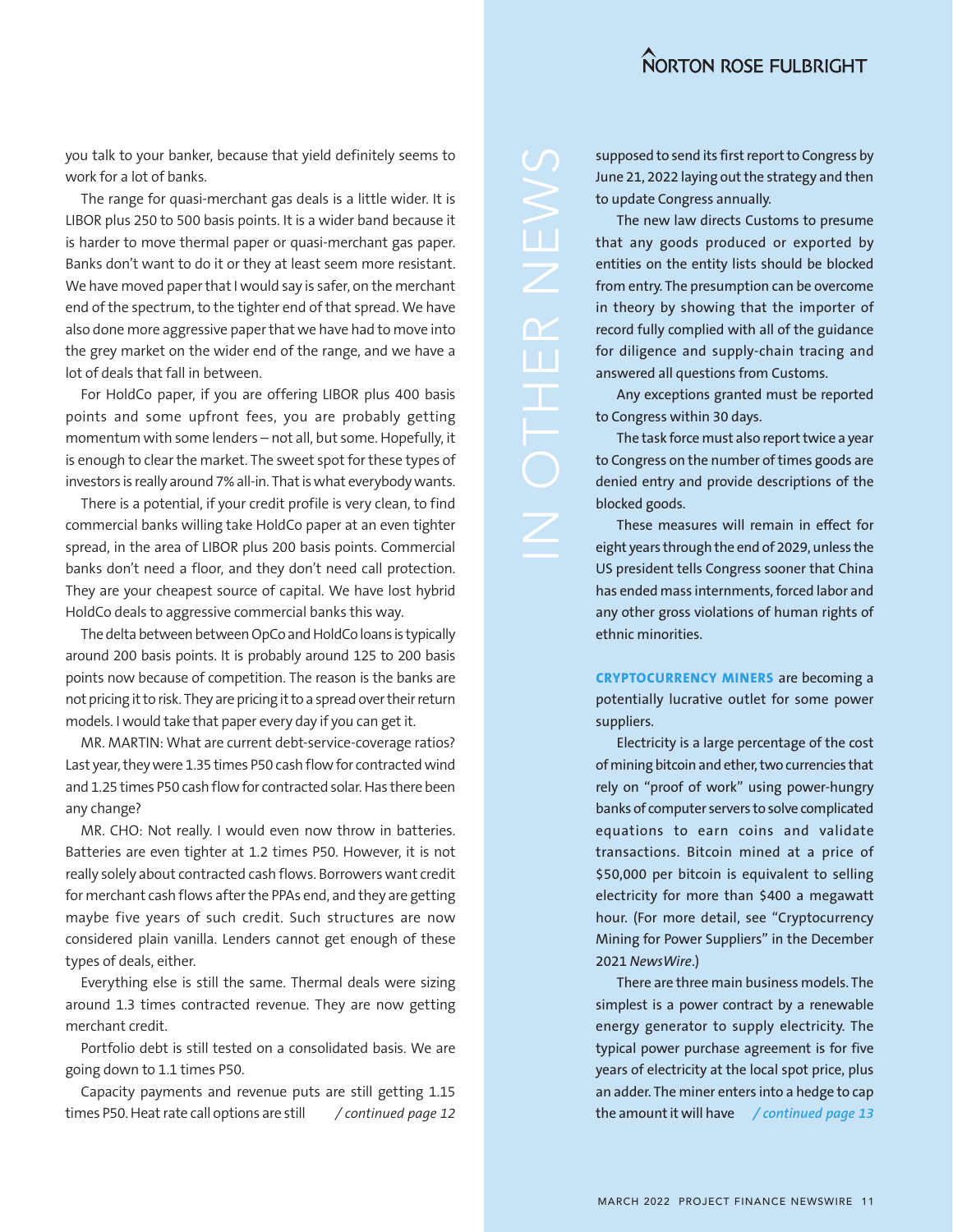# **Cost of Capital**

*continued from page 11*

around 1.3 times. We use flat-line capacity payment assumptions for projects in places like PJM and New England. The PJM capacity auctions are really testing the line that we are using with our capacity assumptions. If PJM could get them back on a normal cycle, we could see some good numbers. They even have the potential to reset our assumptions and appetite for new merchant gas financings this year.

MR. MARTIN: Bank loan tenors have generally been five to seven years with mini-perm structures and two-plus-five years if the debt includes a construction loan. Has there been any change in that?

MR. CHO: No change on tenor. Lenders can go up to 15 years, but it costs a little more. The Canadian banks are able to go up to 19 years. I think that is because of local market dynamics.

MR. MARTIN: Have you seen any change in appetite among banks for any of the following: quasi-merchant projects, corporate PPAs, CCA contracts in California, community solar, standalone storage, hydrogen?

MR. CHO: Banks have super-high appetite for anything connected to ESG deals. What really is driving that is the large number of banks that have committed publicly to sustainable finance goals. We have been seeing such banks focus on buying renewable exposure, which continues to add to the liquidity in the market.

Every level of the capital stack that wants ESG exposure has to be willing to accept lower returns and higher risk compared to other asset classes. Some banks are even acknowledging that they are offering lower rates to borrowers for ESG-type exposures.

Exciting areas that lenders are trying to look at now include carbon capture and sequestration, fuel cells and hydrogen. The deal volume in those areas is well short of the available capital.

Thermal assets and quasi-merchant gas assets are harder to place in the market. We have seen banks turn down thermal activity to pursue ESG projects. The dismal capacity prices in the last PJM auction have made banks rethink how much overall merchant gas exposure they should have in their portfolios. They are considering cutting back. Capacity prices have to move up in the next auction before banks will be interested in making new loans.

MR. MARTIN: Last question, brief answer. Are there any other noteworthy trends as we enter 2022?

MR. CHO: Trends. We talked about ESG, liquidity and limited

partners in credit funds doing direct lending. I will throw one thing out there that nobody really talks about. That is a banker shortage, Keith. People are becoming more mobile and changing lifestyles. It is hard to find people to fill open positions. We see a large number of people moving from junior levels all the way up to the senior levels at banks. Lots of teams at banks are hurting for staff. The market is going to have to pay up to obtain and retain talent. It is a great time to be a recruiter. Everyone is busier than ever before.

#### **Term Loan B**

MR. MARTIN: We are all suffering from exhaustion. The "Great Resignation" is affecting everybody working in this sector.

Thank you for that, Ralph. Let's move to Max Lipkind with Credit Suisse and talk about the term loan B part of the institutional debt market.

To set the stage, the term loan B market is institutional lenders using bank-like loan documents. The institutional debt market responds more quickly to changing market conditions. The term loan B market was pretty severely dislocated after the COVID lockdowns started in 2020. The average B loan debt instrument was trading in the spring 2020 at 76¢ on the dollar compared to the face amount, which implied a spread of 625 basis points over LIBOR and a yield of about 11%.

The market had fully recovered last year. Where is it as we enter 2022?

MR. LIPKIND: The institutional loan market remains in excellent shape. Many of the themes that you heard from Ralph about the bank market are also true of the institutional debt market. The key theme to start the year is the momentum in rates. The 10-year Treasury bond is now trading north of 1.9%. That dynamic obviously hurts the high-yield and investment-grade bond markets, and they have been reeling a little bit to start the year. Conversely, it is a dynamic that is very helpful to the floating-rate instruments like term loan B debt.

The index you mentioned is currently at 98, implying an average spread on loans of 415 basis points over the benchmark rate for a coupon of about 5.46%. That is roughly half of the peak when the market was trading at 76¢ on the dollar a couple years ago.

New term loan B issuances last year were about \$611 billion for the overall market. To put that in context, that is more than double the new issuances in either 2019 or 2020. The term loan B market has had a ton of tailwind.

MR. MARTIN: Break it down, though. What was the term loan B volume in the North American power sector in 2021?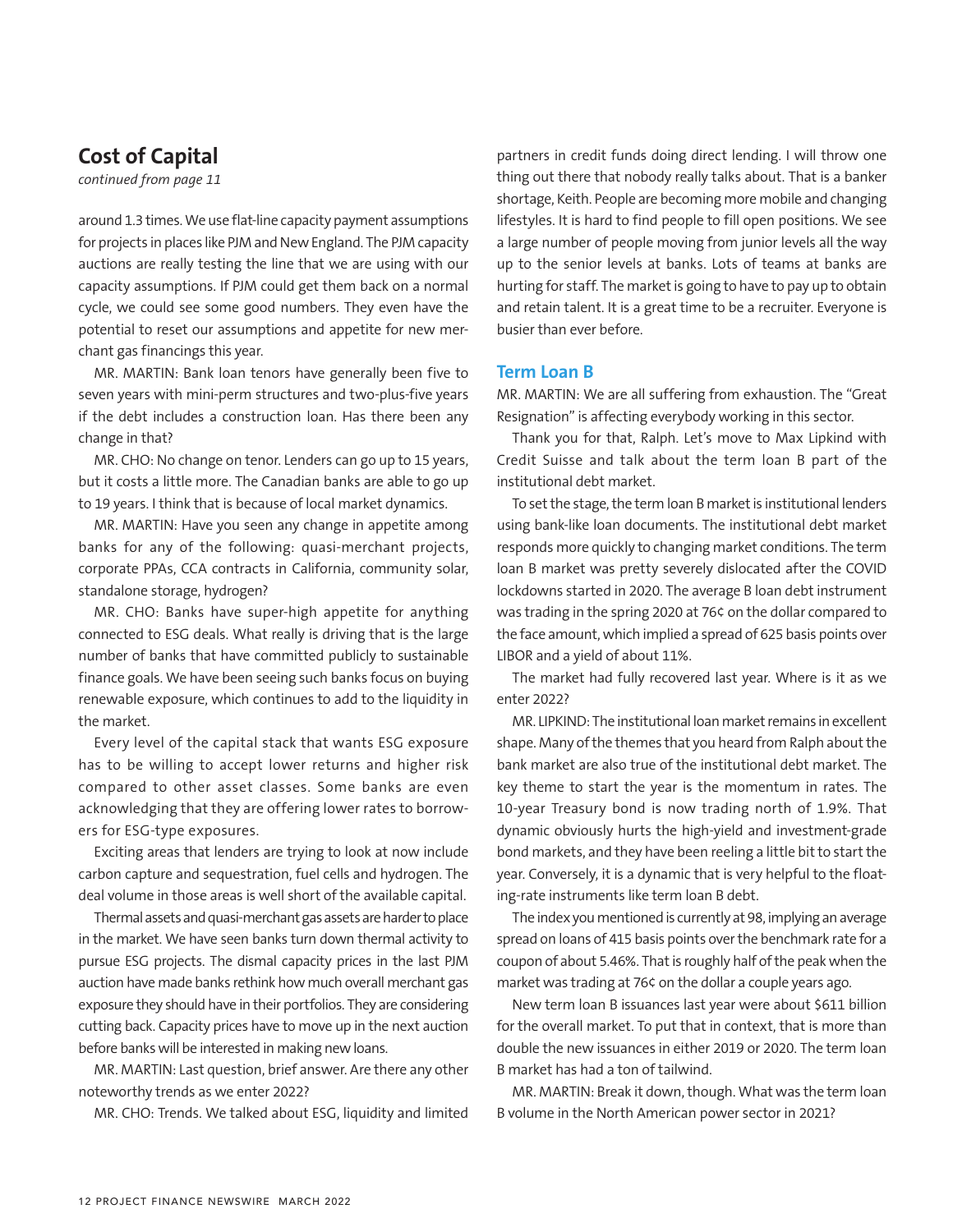MR. LIPKIND: It was fairly subdued. To put that into context, the power sector volume in 2019 was \$14 billion across 19 deals. It was about \$10 billion in 2020 across seven deals. Last year, there was a total volume of \$9.4 billion across 10 deals.

The volume was subdued compared to what we saw in the period from 2016 through 2019.

MR. MARTIN: What volume are you expecting this year?

MR. LIPKIND: Hard to predict. Ralph touched on some of the ESG themes that are also affecting the institutional market. If I had to guess, I would say comparable volume with some upside.

There are some deals from the 2016 and 2017 time frame that need to be refinanced and may not trade all that well. There might be more refinancings this year compared to last year, as some loans are getting closer to maturity and interest rates are rising.

A lot will depend on the volume of leveraged buyout activity. About 30% to 40% of overall volume in 2020 and 2021 was leveraged buyout activity. It is hard to tell how much such activity there will be in 2022.

MR. MARTIN: The 415-basis-point spread is for the market as a whole. Last year on this call, we said pricing for strong BB credits was about 325 to 350 basis points over LIBOR. Single B credits were 375 to 425. Have those numbers changed as we start this year?

MR. LIPKIND: On average, they have not.

To give you a couple data points, the index we keep of power leveraged loans stands at 96.57 as of last night. That reflects an average spread of 468 basis points. The basket of power loans trades a couple points below the overall market. On a spread basis, that is about 50 basis points wide of the overall market, for a coupon of 5.82%.

The reality is there is a ton of bifurcation within that. I think Ralph touched on some of that in his market, as well. Some of the best-in-class BB paper, particularly from some of the independent power producers, is pricing at 200 to 250 over the benchmark. Conversely, some of the fossils and thermal power generation may be a little less in favor. We saw those deals price at 475 to 500 basis points over the course of much of the second half of last year.

While the average index is in the high 90s with a spread in the mid-400s, the reality is not every credit is created equal. The market is bifurcating a lot more than it has in the past five or six years. You can see the divergence. A new issuance will come in with some of the best-in-class pricing, say 200 basis points over the benchmark, while some more */ continued page 14*

to pay for electricity. A more complicated model is a joint venture between the renewable energy generator and the crypto company to own the data centers and split the profit. In some cases, the crypto company owns its own solar array inside the fence in an effort to find cheap power.

Cryptocurrency companies are being wooed by some states, while other states are concerned about the amount of electricity consumed.

China cracked down on cryptocurrency transactions and mining in September 2021, citing national security and economic policy concerns. This has led to a large migration of crypto operations to the US, increasing electricity demand in places where crypto data centers are relocating and, in some cases, contributing to delayed retirements of some fossil-fuel power plants.

The US share of bitcoin mining increased from 4% in August 2019 to 35% in July 2021.

Bitcoin electricity consumption increased threefold from early 2019 through May 2021 and is now equivalent to the electricity usage of a country like Sweden with 10 million people.

One of the states wooing data centers, Kentucky, exempted electricity purchased for crypto mining from the 6% state sales and use tax and 3% utility gross receipts tax in March 2021. There is also a sales and use tax exemption for material and equipment purchased to retrofit existing industrial facilities, including for crypto mining.

Texas exempts electricity, servers and software purchased for use in data centers from its 6.25% sales tax for 15 years.

In all, 17 US states enacted laws in 2021 that help cryptocurrency infrastructure. Examples are Arkansas, which amended its Uniform Commercial Code to address cryptocurrency, and Nebraska, which created a regulatory framework */ continued page 15*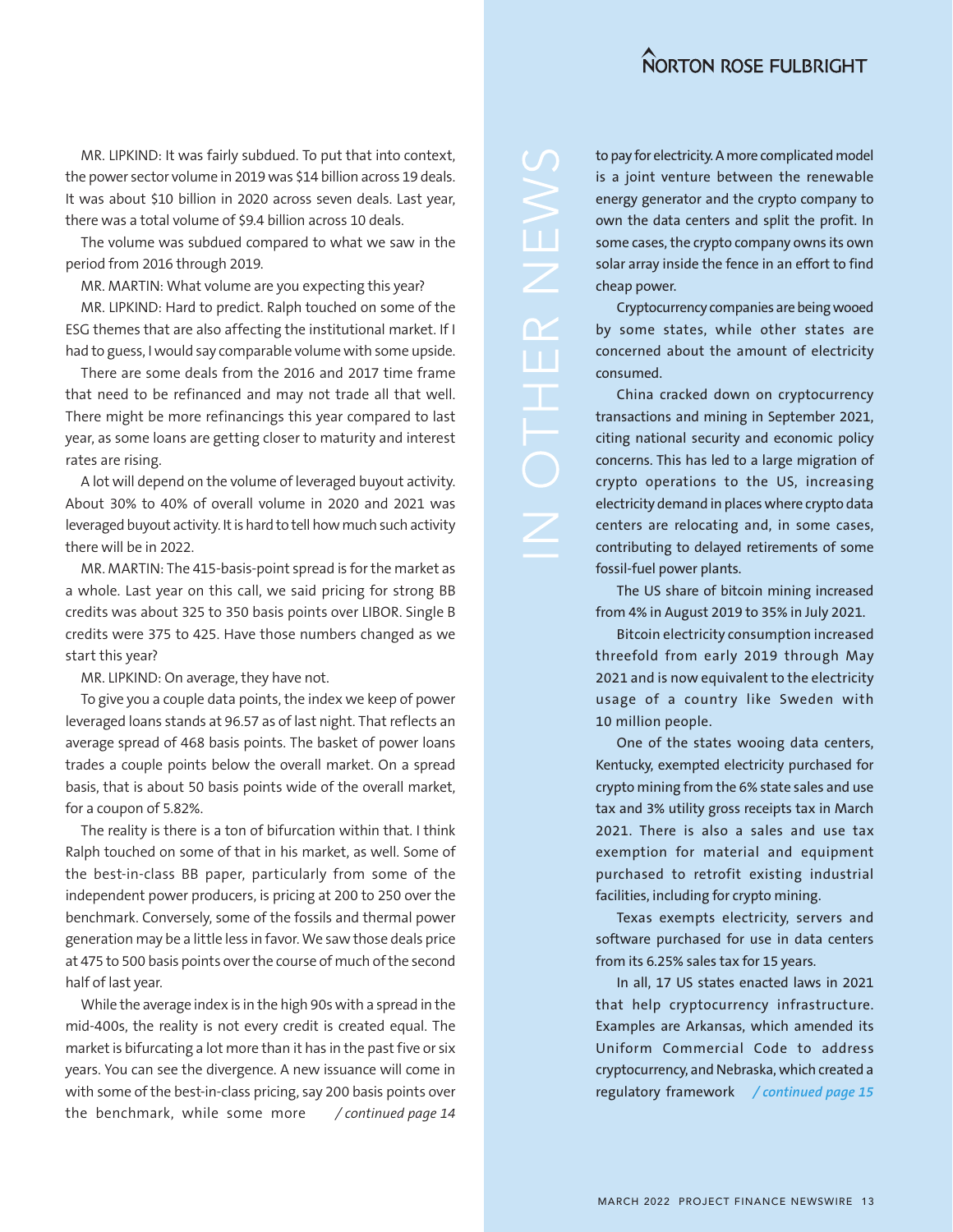# **Cost of Capital**

*continued from page 13*

levered LBOs are now closer to 500 basis points over, versus the 375 level that you quoted.

MR. MARTIN: B loans tend to be used for acquisition financing and also for refinancing debt on operating projects. Is it still the case that the last new-build issuance in the B loan market was in 2015?

More than 100 banks and grey market lenders are chasing deals, keeping downward pressure on interest rates.

concepts. Sixty percent debt and 40% equity is probably the right zip code. In some instances, we can stretch leverage closer to the 75% you referenced. In other instances, for older assets or assets with more noise and color to them, it is probably closer to 50-50. That said, 40% is where I would peg the typical equity check.

In terms of sizing, it is six to six and a half times EBITDA. However, the actual figure will be very asset specific. When asset valuations fall back to historically normal levels, I think we will see deals closer to three, three and a half to four times EBITDA,

> certainly for older thermal assets. Some of the renewables should also be able to pierce through the six and half times EBITDA.

> All of this is asset specific. Again, the theme I touched on is there is differentiation in terms of asset quality and asset types. There is strong interest in lending to ESG projects. I would not say that for traditional power projects, six and a half times is where we see financings.

> In terms of repayment, that one depends on the credit quality and asset type, as well. In a couple of recent deals we did at the end of the year, we saw 75+% repayment over the life of the loan. Investors in older thermal

MR. LIPKIND: Truly new build, yes. We did see in 2019 and 2020 a couple of refinancings for single-asset combined-cycle gas turbine projects that were not quite new builds, but that were refinanced not long after COD. For truly greenfield projects, you are right. The last one was a Panda issuance in 2014 or 2015. New builds are being financed in the A loan commercial bank miniperm market.

MR. MARTIN: Just a few other metrics. Let me know if any of these has changed. Advance rates have tended to be in the mid-60% range, and the tenors have been seven years. B loans have been sized historically at six to six and a half times projected EBITDA, with at least 50% repayment of the loan required over seven years and a loan-to-value ratio of 75%. Are all of those metrics still holding?

MR. LIPKIND: There are a bunch there.

Advance rates and loan-to-value are pretty comparable

assets are looking for closer to full repayment. For traditional power, we see 50+% and really closer to 100% repayment in recent deals.

#### **Project Bonds**

MR. MARTIN: Max, thank you for that. Let's move to John Anderson at Manulife and project bonds.

Project bonds are long-term fixed-rate loans. The loan tenor may be as long as 30+ years. The rates are fixed for the full duration. The loans are made at a spread above current 10-year Treasury bond yields. That rate is 1.9% as of this morning.

John Anderson, a year ago you said contracted projects were clearing at spreads of about 175 to 190 basis points over Treasuries. That translated into a coupon rate of around 3%. Where are rates today?

MR. ANDERSON: The change since last year is the increase in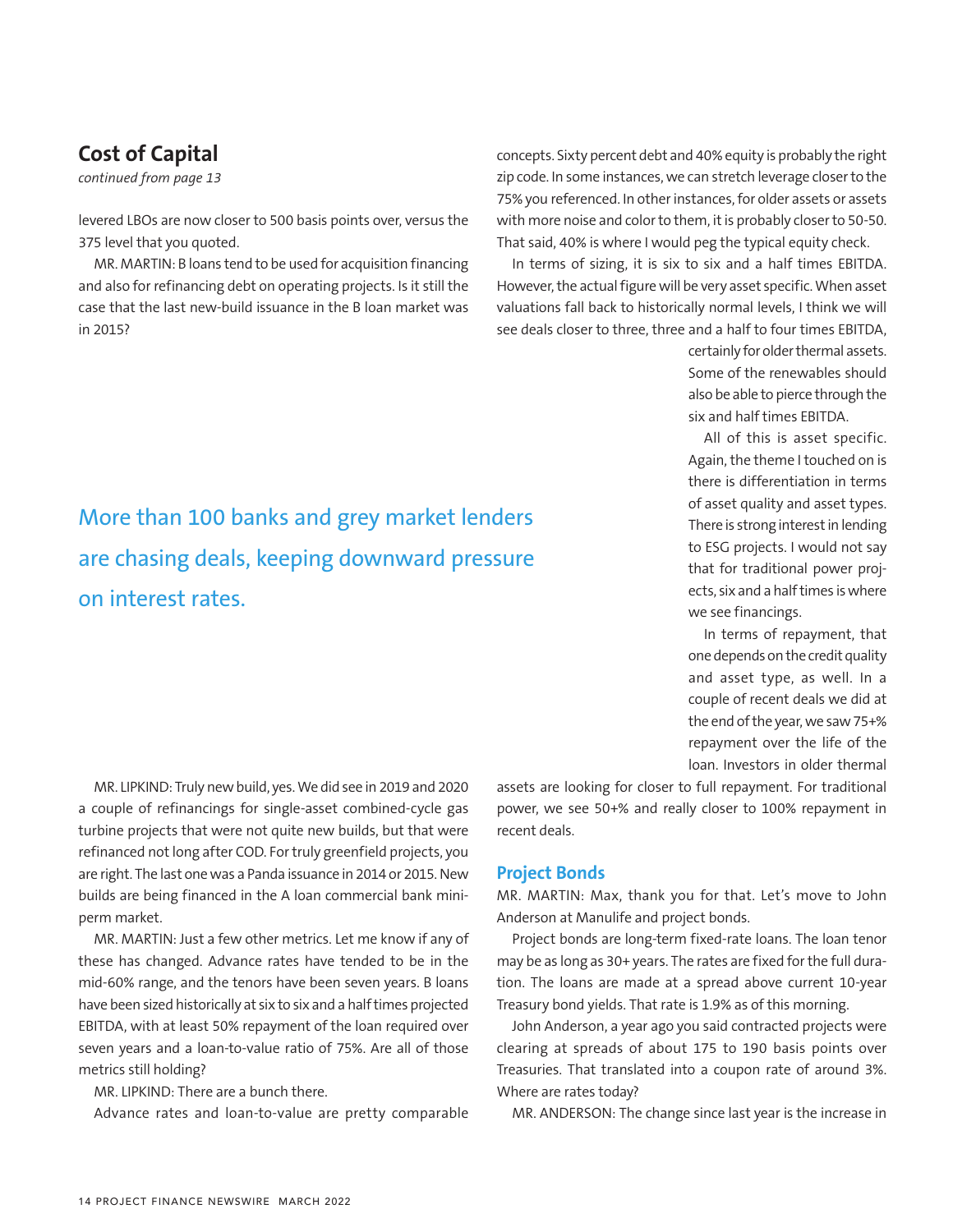the Treasury yield. The spread above that yield has remained unchanged and is still 175 to 190 basis points for long-term, long-tenor, investment-grade financing. That translates into an overall coupon of 3.65% to 3.80%.

MR. MARTIN: We heard figures for bank and term loan B debt in the power sectors, including the transaction volumes last year. Do you have any sense of the size of the project bond market in the US power sector?

MR. ANDERSON: What Ralph Cho described as down by 10% for bank loans sounds right for project bonds. I triangulate in that the broad project bond market had another record year this past year. Our volumes were up over 2020. There is a ton of investor demand. You put on top of that the energy transition is accelerating, so that helps supply.

More investors care about renewable energy because they made public commitments to move their portfolios to net-zero carbon by 2040. Adding zero carbon wind, solar and hydroelectric is a great way to do that.

There is keen interest from across the debt spectrum. Borrowers have good options in the bank market, the leveraged loan market and the bond market. Which way do they want to go? What duration of loan are they looking for? We tend to do our best work when people want to lock in long, cheap money. That is where we end up being the best answer.

MR. MARTIN: I was going to say with inflation looking likely to increase, you would think there would be increased interest among borrowers in long-term, fixed-rate debt. Is there any evidence of that as we head into the new year?

MR. ANDERSON: We are not seeing treasurers say that is the reason. We are talking about civil construction projects that are on the drawing board where local authorities are seeing a 20% increase in total cost based on what has happened with supply chains, labor shortages and everything else.

Getting your cost to capital locked in for a long period of time might be really attractive for a lot of people this year.

MR. MARTIN: Let's talk about how large a loan one needs to make it worthwhile to look at project bonds. You are a direct lender. You don't do syndicated deals in the public market. I think you have said in the past that direct loans can be as small as \$25 to \$50 million. Syndicated project bonds really need to be at least \$250 million to make it worth the effort. I know we have heard in the past that B loans can be as small as \$225 to \$250 million.

Have any of these metrics changed?

MR. ANDERSON: Those remain good numbers. As you say, we lend from our own book. We don't */ continued page 16* for digital depositary institutions.

Wyoming is studying whether to allow use of bitcoin to pay sales and use taxes. The main backer of the proposal in the state legislature withdrew the proposal for now, but said he plans to reintroduce an updated proposal next year.

A strong Trump and "stop the steal" backer in the Arizona Senate is promoting a bill to make bitcoin legal tender in Arizona. The proposal raises issues under article 1, section 10 of the US constitution, which restricts states from issuing their own currencies.

Senator Elizabeth Warren (D-Massachusetts) and seven other Democrats sent letters to six cryptocurrency mining companies in late January asking for information about their electricity usage. The six are Riot Blockchain, Inc., Marathon Digital Holdings, Stronghold Digital Mining, Bitdeer, Bitfury Group and Bit Digita. Warren sent a similar letter in December to Greenidge Generation Holdings.

The letters ask for information on the effect of digital mining on climate change, the local environment and the cost of electricity for retail customers.

A US House subcommittee held a hearing on January 20 about the same issues. A Democratic staff memo prepared for subcommittee members in advance of the hearing called the competition to be the first to solve increasingly complicated math puzzles over time to win the 6.25 new bitcoins that are issued every 10 minutes a "vicious circle" that encourages mining companies continuously to increase the computing power of their facilities to compete.

It said the estimated annual energy usage of the bitcoin network grew from 77.78 terawatt hours on January 2, 2021 to more than 198 terawatt hours by November 26, 2021. Electricity usage by the Ethereum network grew from 14.81 terawatt hours to m ore than 92 / continued page 17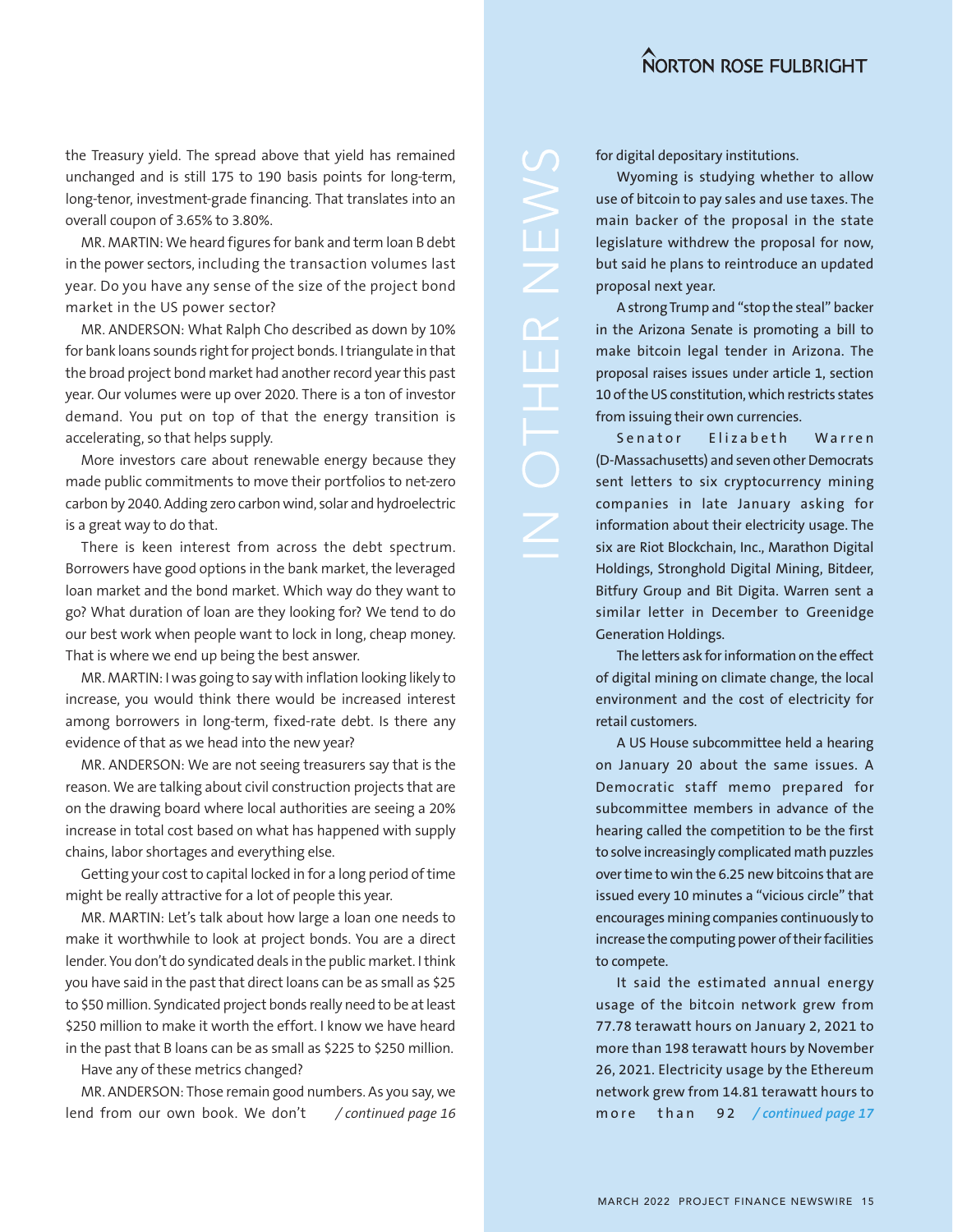# **Cost of Capital**

*continued from page 15*

arrange syndicated financings, although we will participate. We will work on something as small as \$50 million. A lot of people will do something like \$25 to \$50 million if they think it will lead to repeat business.

To get a good syndication, you are going to need to do at least \$250 million. You can get together two, three or four direct lenders if you want to do something in that range and don't want to take the time to do a broadly syndicated loan.

You have a lot of options depending on project size. You can see projects easily clear more than \$1 billion with a good roster of lenders ready to support them.

MR. MARTIN: Can you give us a sense for the types of deals in the power sector you saw project bonds being used last year?

MR. ANDERSON: It is where people want to go long. We have worked on loans that were as long as 40 years, depending on revenue visibility. An example is hydroelectric projects. Those assets can frequently have 100-year performance lives with proper maintenance.

The 20-year utility PPA is a less common part of the market. There is a lot more competition for them from banks. As Ralph said, lenders are now very constructive about pricing in some merchant cash flows.

The advantage renewable energy projects like solar enjoy is the fuel is free. They are not like merchant gas plants that might prove too inefficient and might not get called to run. A solar plant is going to run, so lenders can give credit for the merchant cash flows.

MR. MARTIN: Last question. There are a lot of tailwinds in this sector. You and I exchanged emails about the two main ones, which are the flood of capital from investors looking for ESG investments and the growing demand from borrowers as the transition to renewable energy gathers steam.

What are the principal headwinds?

MR. ANDERSON: I would highlight two. One is as we start 2022, a lot of investment committees are asking whether the broad markets are getting ahead of themselves. Are asset valuations trading too high? Are we headed for a correction?

Another headwind is this is a tough environment for midstream oil and gas issuers. Investors are being tracked on the carbon profiles of their portfolios. They are worried about stranded-asset risk on natural gas assets, even though those assets are critical in the transition to move the world off coal. There is uncertainty about how long can we lend to them prudently.

There is a dearth of capital going into oil and gas exploration and production. As you heard from the previous speakers — and it is true in the project bond market as well — lenders are more careful about how long do they want to go on natural gas assets, whether it is a power plant or an LNG export facility.

It will be interesting to watch this year whether we see a systematic premium that gas-fired generation, gas liquefaction and pipeline projects have to pay relative to renewable generation, which I think we all expect could more consistently price tighter because of growing investor demand.

#### **Audience Questions**

MR. MARTIN: John Anderson, thank you. Let's see if we can get in some audience questions in the few minutes remaining.

The first question is for our tax equity investors. Where would you put the current tax equity yield on section 45Q carbon capture projects?

MR. CARGAS: We think that those projects are still a little far off. Maybe there will be one this year, but they are more likely next year or the year after, so it is too early to predict. The inflation you mentioned earlier, the potential significant demand for tax equity and the cost associated with basically developing a new product would all have to factor into the return.

MR. MARTIN: What about tax equity for natural gas fuel cells, another audience member asks? Is there much interest in fuel cells from the tax equity market?

MR. SONG: We are not active in that market.

Going back to the carbon capture question, most of the CCUS projects at which we have looked are done on a basis of a 50% upfront contribution and 50% contingent contributions over time. They follow the IRS guidelines that were published a couple years ago for carbon capture transactions.

The yield is not the right metric in my opinion. We don't look at those deals from a yield perspective.

MR. MARTIN: How do you look at them?

MR. SONG: The IRR is not a good return metric when you have significant deferred capital contributions since that makes the IRR more volatile. We look at carbon capture investments from a net after-tax cash flow perspective and generally require a higher net after-tax cash flow from such an investment than from the typical wind investment.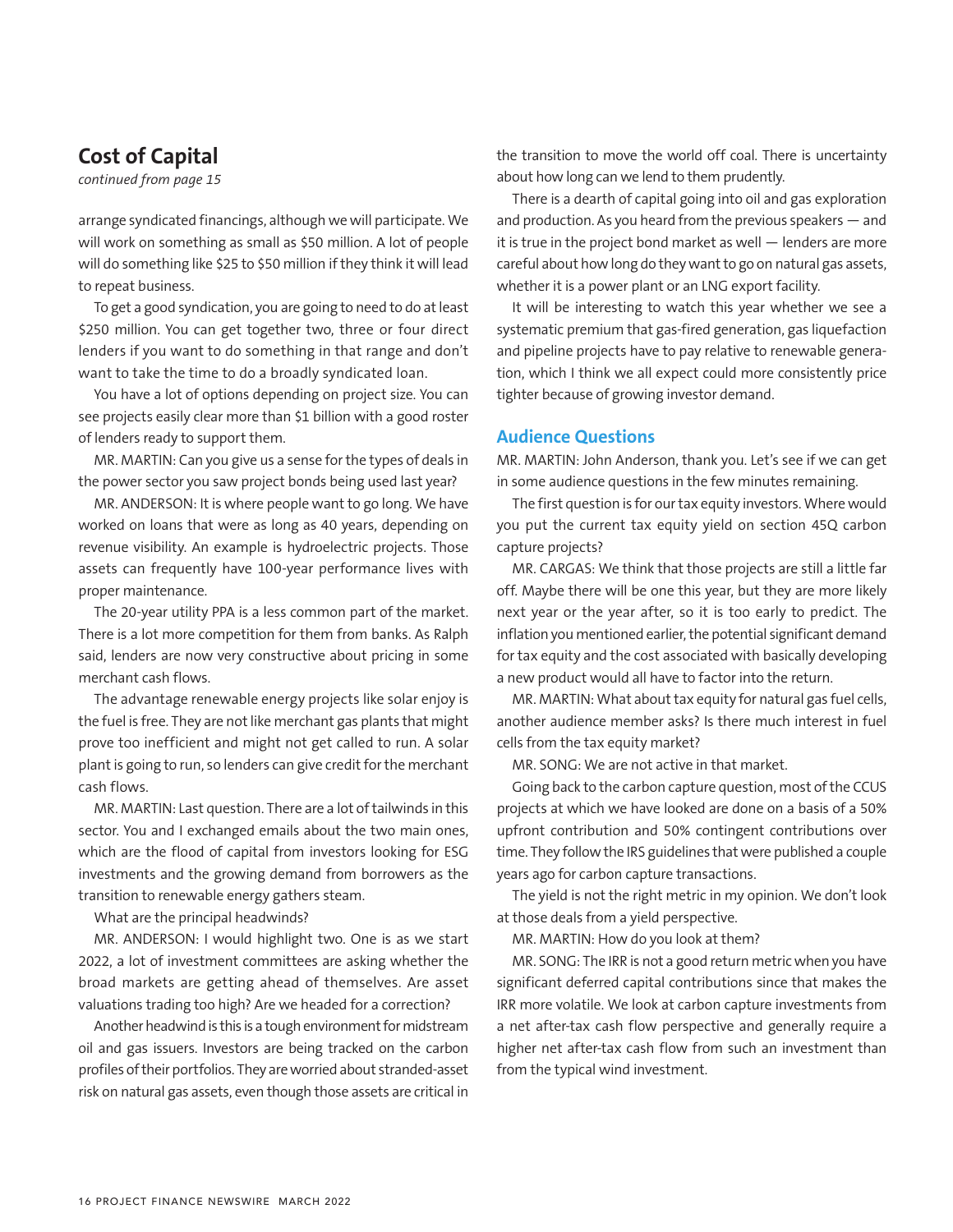MR. MARTIN: Ralph Cho, an audience member asks what debt-service-coverage ratio are you applying to merchant cash flows. Is there a different ratio for merchant revenue or do you use a blended ratio for the entire revenue stream?

MR. CHO: Merchant cash flows are much more volatile. Banks would probably size the debt against the merchant cash flow using a 2.0 times to 2.5 times P50 coverage ratio.

MR. MARTIN: Is that for the merchant tail after the power contract ends? What if a project has a power contract covering 80% of the electricity output and the other 20% of electricity revenue from day one is merchant?

MR. CHO: The merchant tail is different. For merchant cash flows during the power contract term, the debt-service-coverage ratio is 2.0 times to 2.5 times P50 cash flow. For the merchant tail, we generally look at what balloon payment will be required on the loan at the end of the loan term and try to come up with a view, based on the technology, the age, the location and the type of asset how large a balloon payment we are comfortable with heading into a sea of merchant cash flows.

It varies. A brand new combined-cycle gas turbine is going to have a much higher value than a 30- to 40-year-old peaker power plant.

MR. MARTIN: Another audience question: What bank appetite is there for transmission infrastructure and what metrics do you apply to it?

MR. CHO: There is very strong appetite at the level of the operating company and sometimes even at the holding company level. Such projects are usually investment grade. They generate regulated cash flows. Such projects should attract a low cost of capital. Lenders will be all over transmission.

MR. ANDERSON: You should definitely take that to the project bond market. The banks can go long, too.

MR. CHO: Roger that. @

terawatt hours during the same period.

The economics of increasing electricity usage do not work unless the price of the cryptocurrencies increases in tandem. Bitcoin increased in value by 60% and ether by 200% over the same period.

The memo said the annual CO2 emissions of the mining operations for the two currencies are equivalent to the tailpipe emissions of 15.5 million gasoline-powered cars.

N OTHER NEWS

The computer servers used for mining last three to five years before becoming obsolete. Mining operations produce about 30,000 tons a year of electronic waste that cannot be repurposed and that create a disposal problem at landfills, according to the staff memo.

One witness at the hearing suggested that energy usage for crypto mining should be compared to other stores of value like gold mining, which is not only energy intensive but also dirtier. Another said that bitcoin mining still accounts for only 0.1% of global electricity use and, in the US, uses 58% clean energy compared to 31% for the US energy grid as a whole.

Spikes in electricity use are creating challenges for some communities. Plattburgh, New York saw crypto mining spike to 20% of total electricity consumption in the winter 2018, forcing the city to buy more expensive power on the market beyond its allotment of more affordable hydroelectricity.

Ethereum is moving to a "proof of stake" process for validating transactions that may use 99.99% less energy than the current "proof of work" process.

**REPLACING LIBOR** with SOFR will not trigger US tax consequences, as long as the change does not cross one of four tripwires, the IRS said in January.

"Associated modifications" can also be made at the same time without triggering US taxes.

The UK Financial */ continued page 19*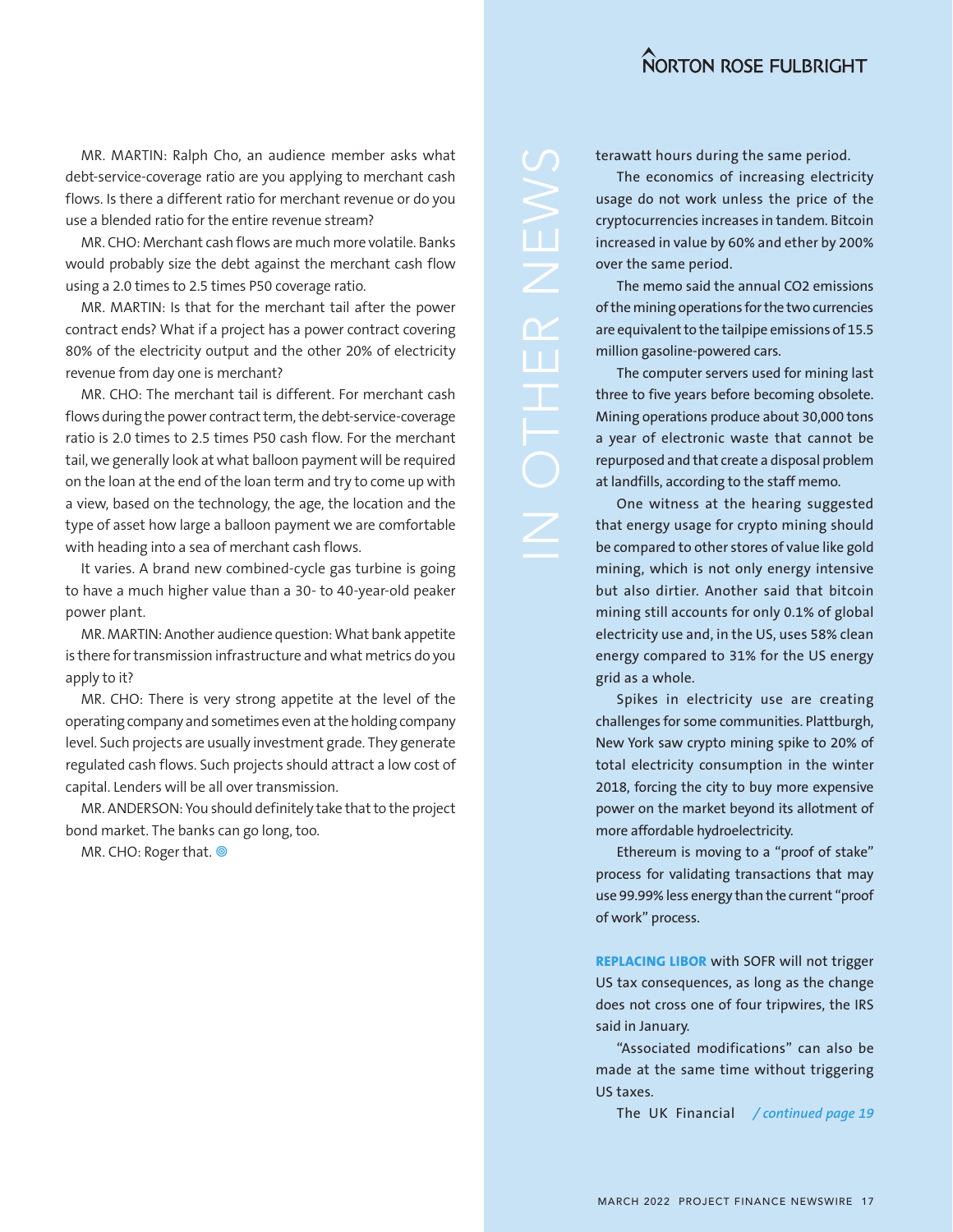# **Policy Outlook for US Renewable Energy**

Law firms are fielding constant questions about the outlook for the "Build Back Better" bill, whether certain provisions risk being left behind and what is likely to happen with Customs seizures of some Chinese solar panels. The Federal Energy Regulatory Commission is moving to tackle bloated interconnection queues and grid congestion that are making it hard to connect needed projects in some parts of the country to the electricity grid.

Three long-time Washington observers talked about these and other policy issues currently in play in Washington at the annual renewable energy law conference hosted by the University of Texas in Austin. The panelists are Richard Glick, chairman of the Federal Energy Regulatory Commission, Abigail Hopper, CEO of the Solar Energy Industries Association, and JC Sandberg, chief advocacy officer for the American Clean Power Association. The moderator is Keith Martin with Norton Rose Fulbright in Washington.

#### **Build Back Better**

MR. MARTIN: Abby Hopper, what is likely to happen with the "Build Back Better" bill, and on what timetable?

MS. HOPPER: Gosh, if I knew the answer to that question, I would probably be playing Powerball to capitalize on my fortunetelling and future-prediction skills.

Here is what I know. We have been continuing to talk to members of Congress since that reset moment at the end of December when Senator Machin went on Fox News to say he will not vote for the bill. What we hear consistently from the Democratic caucus is that they believe they will get something done.

The energy provisions in the bill have a lot of support. We are focused on reminding everyone about the huge impact those provisions would have on solar and other domestic manufacturing for the global energy transition.

The clean energy provisions would serve as a catalyst for major transmission investments, major storage investments and workforce development. They are groundbreaking. They will change the way that our economy is fueled for decades to come, so I remain optimistic.

MR. MARTIN: Are you giving odds?

MS. HOPPER: I am not giving odds. I am optimistic. I think the politics tell us that something needs to happen. One of the things we talk about a lot, which really has resonance in Washington, is that if this bill passes, it would add \$234 billion to our economy and 450,000 more people working in solar and storage over the next few years. Those numbers have resonance regardless of your party affiliation.

MR. MARTIN: JC Sandberg, are you giving odds?

MR. SANDBERG: No, and the inertia right now is frustrating, but this game has more innings to play. A lot will have to happen to get it going again.

I believe the clean energy provisions enjoy support not just from Democrats. While they will never vote for it, there are Republicans that would support it because, as Abby said, it really is transformative to the industry. It means maintaining and sustaining US jobs and building the supply chain here. There is political expediency to it. There is also a real economic expediency to acting now.

MR. MARTIN: This is an election year, and the conventional wisdom is things don't get done once the elections come into clearer view. By when do you think this must pass to have any chance?

MR. SANDBERG: I have stopped giving guesses on time, but I think you have some runway through the spring and maybe early into the summer. The election calendar may also be a benefit because this needs to have passed with enough time for the benefits from some of the social programs in the bill to be felt before the election.

MR. MARTIN: Abby Hopper, one of the big mysteries is why Biden has not engaged with Manchin. It has been more than a month since Senator Manchin said on Fox News that he will not vote for the bill. There do not seem to have been any negotiations since then. Why not? When will they restart?

MS. HOPPER: I feel like President Biden might be in a better position to answer that question.

What I do know is that we have reminded members from key states, including West Virginia and Arizona, about the investments that will be made in those states if the bill passes. It feels to me like some of the opposition is for reasons that have nothing to do with the clean energy provisions.

#### **Controversial Provisions**

MR. MARTIN: Many of the questions coming into law firms are whether there is a danger of X or Y falling out of the final package. Let me ask you two some of those questions. You are both in Washington.

Abby Hopper, starting with you: what about restoration of the wind and solar credits to the full rates for an extended period? Is there any danger that will fall out of any bill that passes?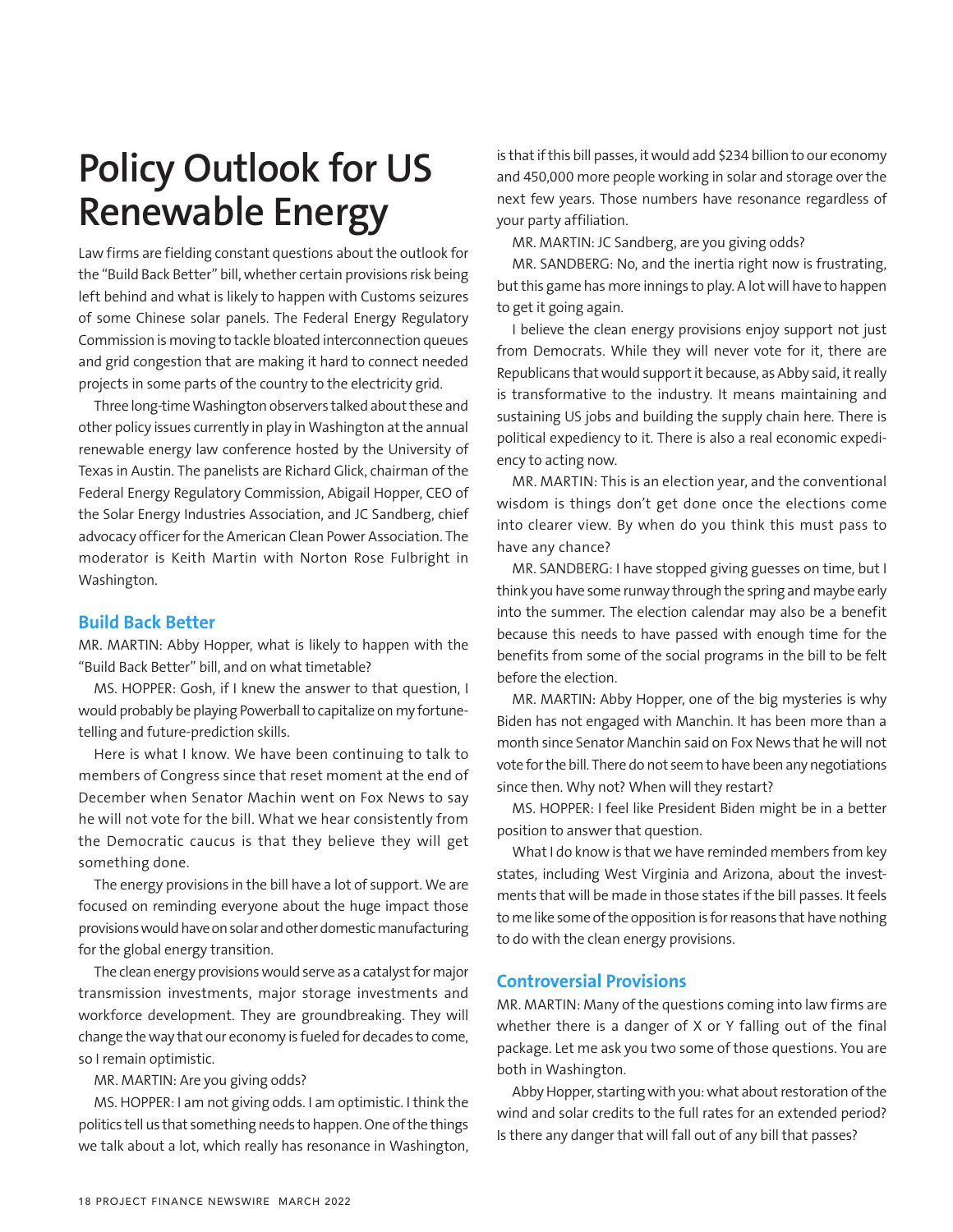MS. HOPPER: We are hearing consistently, across the board, that there will be long-term extensions of the clean energy tax credits. Whether that means seven years, eight years, nine years, 10 years, I would not opine about the exact number. I think that may be up for negotiation.

I think there is also consensus and a general understanding about the importance of the direct-pay provisions. I think that the standalone storage credit, the transmission credit and the manufacturing pieces all seem to be areas of consensus. While there may be some massaging around the edges, I am less concerned about those falling out.

MR. MARTIN: JC Sandberg, you have the Energy Storage Association now under your umbrella. What about the standalone storage credit? Is there any danger that it will be left on the cutting-room floor?

MR. SANDBERG: No. Never say never, but I think, as Abby said, most of these things are probably seen as part of a whole package. These items have not been controversial. The controversy has been more on the social side. There are certain things that are still kind of percolating. There is still some uncertainty around what direct pay will look like. We continue to work with interested parties on it.

There are certain issues around the tax credit for standalone storage that could still imperil it.

MR. MARTIN: What is such an issue?

MR. SANDBERG: Normalization.

MR. MARTIN: The regulated utilities do not want to have to prove, in order to claim the tax credit, that it will not be shared more rapidly with ratepayers than permitted.

MR. SANDBERG: Normalization has had a long history and may or may not have been the reason the storage credit failed to make it before now, but I think that everybody wants to see such a tax credit in the final package. I am confident that the parties will find a resolution.

MR. MARTIN: Are utilities focused solely on normalization of the storage credit or of investment tax credits more broadly?

MR. SANDBERG: I think their interest is broader, but that happens to be the one issue that is still unresolved with the storage credit.

MR. MARTIN: Is there an issue that potentially could hold up direct pay?

MR. SANDBERG: I don't think so, but it remains on lists of things that need to be resolved. There are other constituencies that need direct pay that are helping to keep it in the mix. The carbon capture people want it. */ continued page 20*

Conduct Authority stopped publishing one-week and two-month LIBOR rates after 2021, but it is continuing to publish "synthetic" sterling and yen LIBOR rates using a methodology that does not require collecting information from panel banks. It is also publishing the remaining LIBOR tenors including the most commonly used one-, threeand six-month rates — through June 2023.

It may require publication of one-, threeand six-month dollar LIBOR past June 2023 using a similar synthetic methodology. However, any such synthetic rates are expected to be published only for a limited time.

US regulators have been discouraging US banks from entering into new LIBOR contracts and encouraging them to add ARRC hardwired fallback language to LIBOR-based instruments so that the instruments will automatically adjust to a new benchmark rate once LIBOR stops being published.

The US expectation is that most of the market will shift to SOFR, a replacement rate for dollar-denominated instruments.

ARRC stands for the Alternative Reference Rates Committee. It is a group of privatemarket and government participants convened by the Federal Reserve Board and Federal Reserve Bank of New York to advise on LIBOR transition issues.

The ARRC fallback language describes when and how references to a current benchmark rate will be replaced with a new benchmark rate. It includes mechanisms for determining the replacement benchmark rate and a spread adjustment that will be added to the replacement benchmark to account for any differences between the new and old benchmark rates.

Under US tax rules, any debt instrument that undergoes a "significant modification" is considered to have been exchanged for a new debt instrument. This can trigger taxes.

There is limited guidance about the tax */ continued page 21*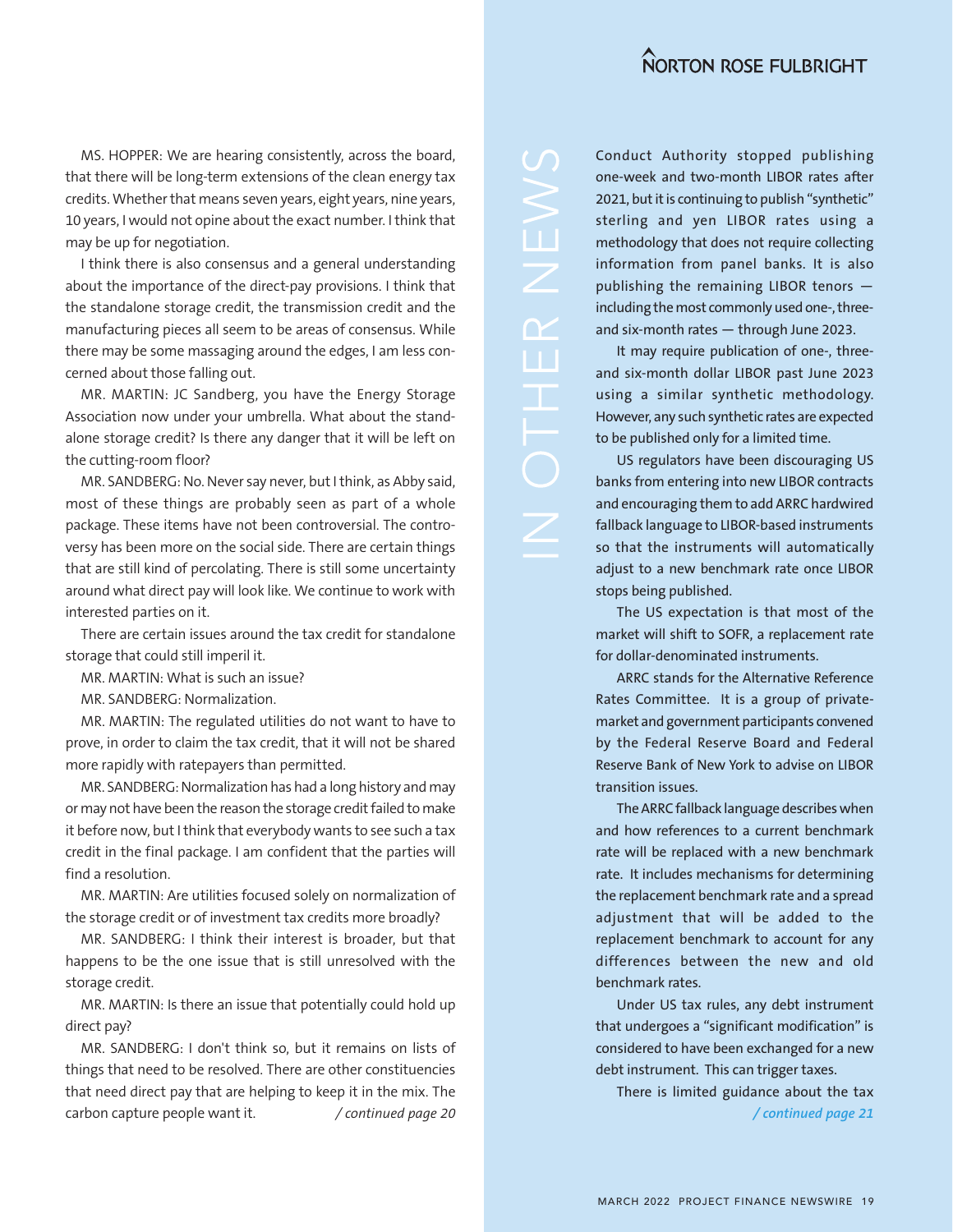# **Policy Outlook**

*continued from page 19*

There is an education effort underway about what direct pay is, who benefits and why it is important. I think the message is resonating. It is just that we are not at a point yet where the final deals are being cut in Congress.

MR. MARTIN: Abby Hopper, what about production tax credits for solar? Is there a risk that proposal will be left on the cuttingroom floor?

MS. HOPPER: As JC said, the final deal has not been cut yet. That is not something about which we have heard a lot of concerns expressed on Capitol Hill.

Going back to direct pay, the version that passed the House has been extended to both utility-scale and distributed energy projects. I think that brings a constituency with it and some political capital that is important for ensuring the provision stays in the bill.

MR. MARTIN: What about the tax credit for new transmission lines that are 275 KV or higher and have at least 500 megawatts in capacity. Is there any danger of it falling away?

MS. HOPPER: That one is critical for many of our members. If there is a hierarchy of things folks can agree on, high-voltage transmission as a critical element of the infrastructure buildout would be high on the consensus list. I think that is less likely than other things to fall out.

MR. MARTIN: JC, it seems like the Democrats are locked into the wage, apprentice and domestic content requirements in the bill because of campaign promises that the energy transition will bring good-paying jobs. Is there any possibility those will not be in any final bill?

MR. SANDBERG: If they fall out, it would be because of procedural issues. Any final bill will have to go through a "Byrd bath" in the Senate where extraneous items that are not strictly tax or spending provisions are cut from the bill. The parliamentarian decides what is extraneous.

We have worked hard with labor and the tax committee staffs to get those provisions to a place where they can be workable in the market and not slow down project deployment. I think we are in a reasonably good spot.

MR. MARTIN: Abby Hopper, nothing seems to pass in Congress without a forcing date. Christmas was a forcing date; that didn't work. What is the forcing date this year for action?

MS. HOPPER: I wish I knew. I concur with JC that there is

definitely a political need to pass something and then campaign on it. Smart minds could differ on whether that means March 1, April 1 or May 1. Late winter or early spring is a critical marker to receive any political benefit that might come from passing it.

MR. SANDBERG: It was really pencils down into early December, thinking this was going to be done. There are some things on the margins that remain in play. It is not the top-line content, but really down-in-the-weeds kinds of things that will help the law firms write opinions. That is where we are focused in a handful of instances.

MS. HOPPER: We glossed over the issues around the wage and apprentice requirements. I am not suggesting that those details remain to be worked out  $-1$  think they are pretty set  $-$  but that is going to be a pretty transformational aspect of this bill. We remain focused on the details of how to implement them.

MR. MARTIN: I have always thought Washington is like a dinner party with a tablecloth that is too small to fit the entire table, and everyone is tugging it in his direction. People finally sat down to dinner in early December, and then found that dinner is not ready. So they are tugging again on the tablecloth.

#### **Tariffs and Customs Seizures**

MR. MARTIN: Let's move to tariffs. Biden has seemed more protectionist than project developers had hoped. He has to make a decision by Sunday about whether to extend the current US safeguard tariff on imported solar panels.

Trump exempted bi-facial solar panels from the tariff and then tried unsuccessfully ever since to impose the tariff on them. He was blocked by the courts. Biden has been defending the Trump effort to collect duties on bi-facial panels.

Is it your understanding Biden could extend the tariff, but do an about face by exempting bi-facial solar panels?

MS. HOPPER: We have been advocating for the tariff to go away in its entirety for a variety of reasons, but we are also of the opinion that if he chooses to extend the tariff, he can do so while exempting bi-facial panels.

We have argued that the issue whether to revoke the current bi-facial exemption is before the courts and outside of Biden's jurisdiction, but that he has the ability to restore the exemption since that would be consistent with the court decisions to date.

MR. MARTIN: Are there other trade issues besides the safeguard tariff and the bi-facial exemption that are at the top of the SEIA agenda?

MS. HOPPER: One that comes to mind quickly is the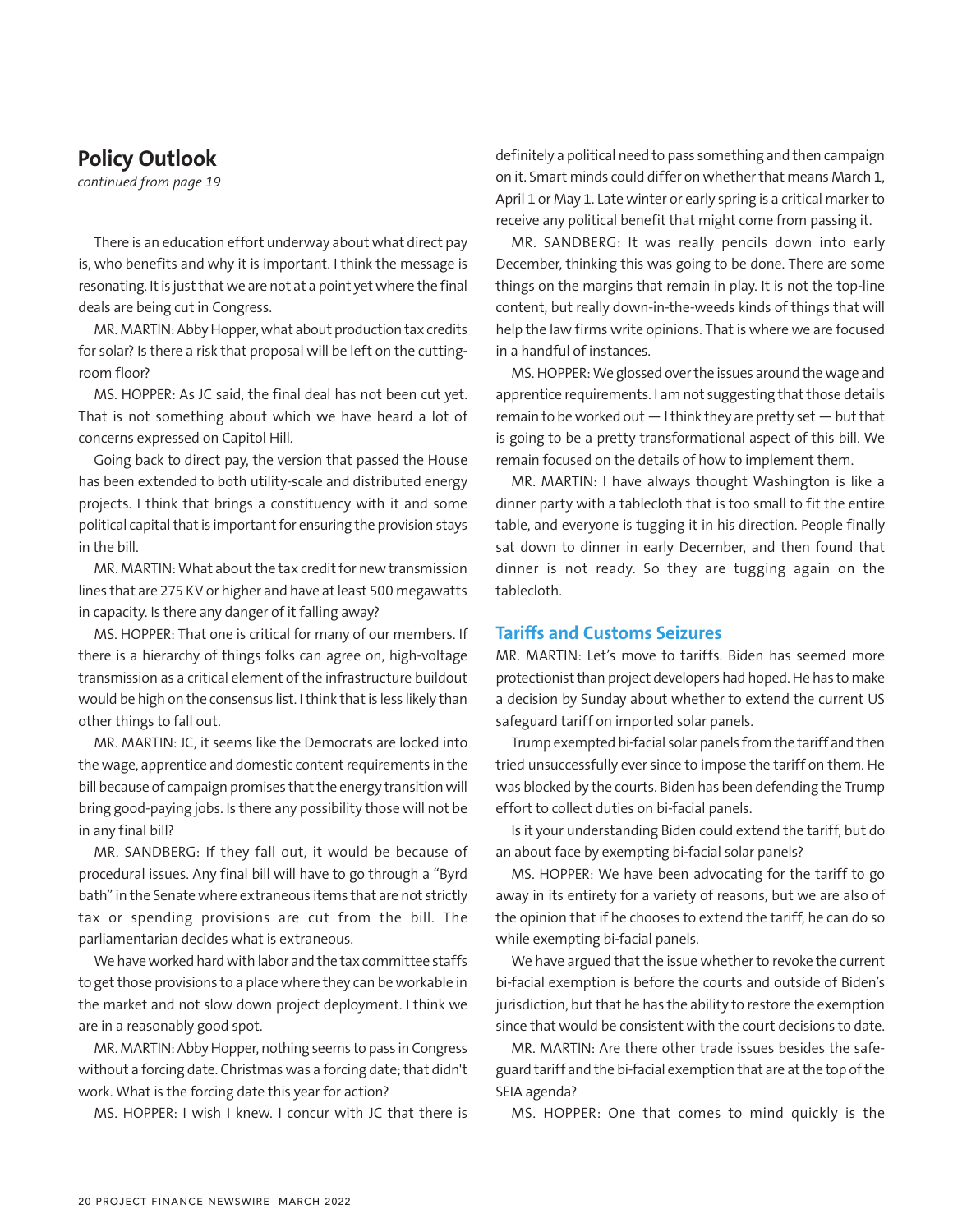enforcement and unpredictability of the withhold-release order that the Customs and Border Patrol issued in June. We could have a very long conversation around that.

That has had a pretty significant impact on the availability of solar modules. Both we and ACP have been deeply engaged in trying to make Customs actions in this area more predictable because that is important to being able to finance projects.

As you know, we advocated successfully against the initiation of an anti-circumvention tariff on Chinese-branded panels coming to the US from southeast Asia. That was a very good outcome.

There is obviously a longer list of trade issues that affect project development and domestic manufacturing. Those are the next level down of trade conversations to have.

MR. MARTIN: How widespread are solar panel seizures by US

Renewable energy advocates remain optimistic that some form of clean energy tax bill will get through Congress, but they are no longer giving odds.

Customs on account of forced labor concerns?

MS. HOPPER: We are aware of some.

The more chilling effect is the uncertainty is making some panel manufacturers decide either not to ship to the United States or even, in some cases, to shut down factories overseas and not manufacture at all until there is more clarity here. That makes it hard to get modules. That makes it hard to plan for projects in 2022 and 2023.

We have carried that message to the administration to say, "You have these incredible climate goals that enjoy wide support and, yet, you have this trade policy that is pushing in the opposite direction." It is not the concerns around forced labor that are the problem. It is the uncertainty around */ continued page 22* consequences of amending non-debt contracts.

The IRS said in proposed regulations in 2019 that it will not view a debt instrument or other contract as having changed if it is amended, or replaced with a new instrument, to substitute a new reference rate or provide a fallback to LIBOR. However, three things had to be true about the amended instrument. (For more detail, see "The LIBOR Transition" in the August 2019 *NewsWire*.)

The IRS issued a separate revenue procedure in October 2020 that said anyone adding the ARRC hardwired fallback language to a debt instrument or hedge will not trigger taxes. (For more detail, see "IRS Tries to Simplify LIBOR Transition" in the December 2020 *NewsWire*.)

The IRS issued final regulations in January 2022 in an attempt to make the rules in this area simpler, but they are in the form of abstract guidance that will leave unanswered questions.

They add a new section 1.1001-6 to existing IRS regulations for calculating gain or loss when property is exchanged for cash or another property.

A "covered modification" does not trigger taxes.

A change in the base rate from LIBOR to SOFR is such a modification, as long as it does not cross one of four tripwires.

"Associated modifications" can be made at the same time. These are modifications that are reasonably necessary to adopt the rate change.

An example of an associated modification is an "incidental" cash payment intended to compensate the counterparty for small valuation differences resulting from a change in administrative terms of the contract, like a change in the interest period or in the timing and frequency of determining rates and making interest payments.

Another example is a single cash payment intended to compensate the other party for the basis point difference */ continued page 23*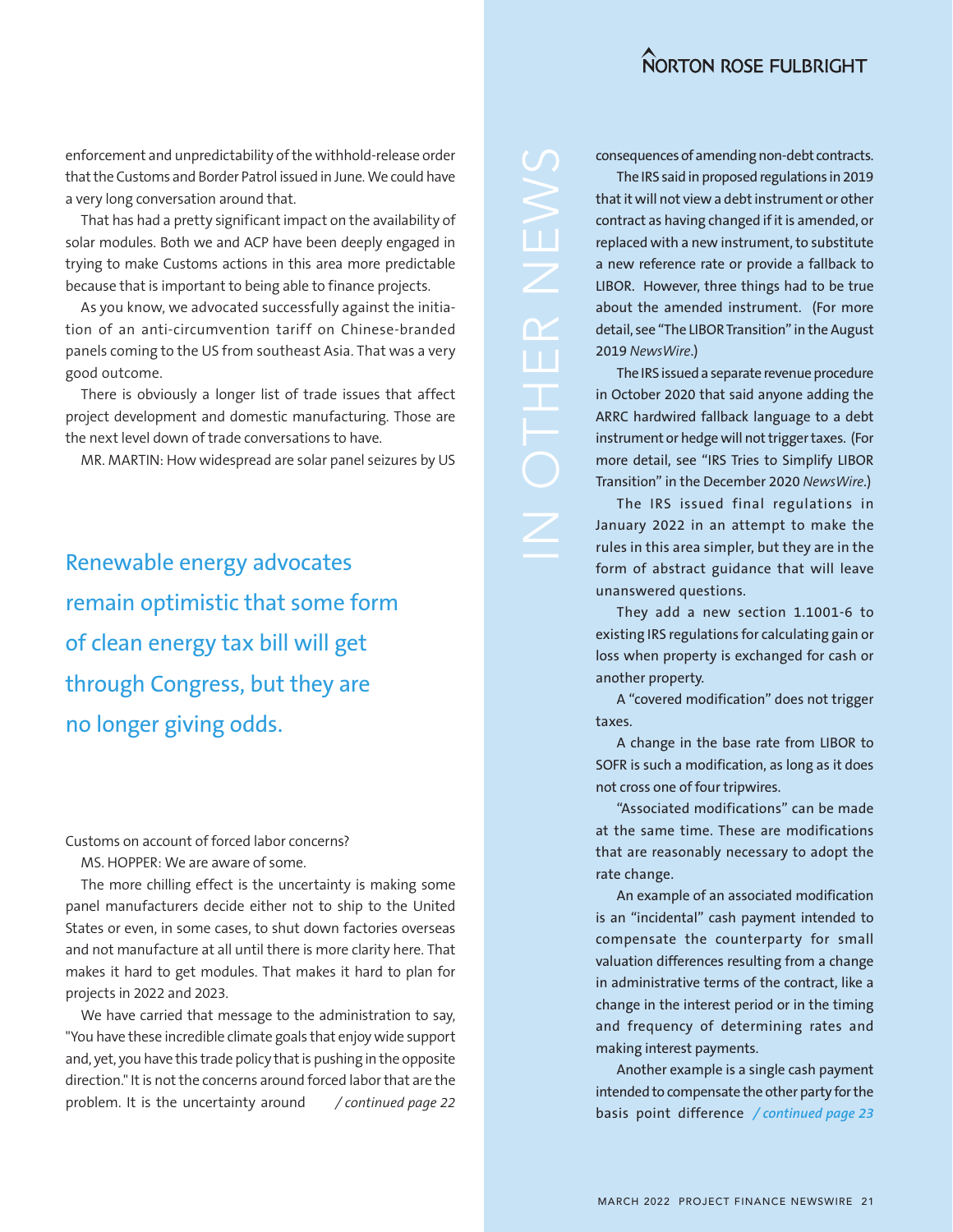# **Policy Outlook**

*continued from page 21*

the enforcement and around what kind of information companies have to provide to prove that their products are not made with forced labor. The forced labor requirement is an important step. It is the execution that has caused havoc in the marketplace.

MR. MARTIN: SEIA issued a protocol for companies to follow to determine whether forced labor was used to manufacture products. Is there any further work being done on that protocol?

MS. HOPPER: Yes, absolutely! Two things. One of the ways in which Customs and Border Patrol can be confident that there is no forced labor in a supply chain is through a third-party independent audit and using the traceability protocols. We are in the process of transforming the protocols into an accepted standard. That kind of outside validation is what an enforcement agency like Customs needs.

We are also working with Customs and Border Patrol directly. A notice went around for comment after Congress enacted a forced labor bill late last year. We are working on that as well.

#### **Crypto Mining**

MR. MARTIN: JC Sandberg, the House Energy and Commerce Committee held a hearing in January about large electricity usage by cryptocurrency miners. Senator Warren and seven other Democrats sent letters last week to six cryptocurrency mining companies. What, if anything, do you see coming out of this effort?

MR. SANDBERG: It is true that mining cryptocurrency is an incredibly energy-intensive exercise. The process of creating bitcoin consumes 91 terawatt hours of electricity annually. That is more energy than is used by Finland, which has five million people.

Senator Warren has expressed concern about the amount of fossil fuel generation being used to power these operations. Some of the crypto miners have been moving to clean energy for their sources of power. We are committed to helping that.

MR. MARTIN: Rich Glick, is cryptocurrency energy usage on the Federal Energy Regulatory Commission's radar screen?

MR. GLICK: It is an interesting topic. Many of the issues associated with cryptocurrency mining involve use of electricity supplied at the retail level, which is not subject to our jurisdiction. However, we are talking about a significant amount of increased demand on the grid, so it affects how we make decisions about transmission, how we keep the grid reliable and how we organize and design markets. We are definitely following this issue very closely.

MR. MARTIN: Is any proceeding planned or is this just the staff taking growing electricity usage for cryptocurrency mining into account while it does transmission planning?

MR. GLICK: More of the latter.

MR. MARTIN: Abby Hopper, what other Washingtontype issues are getting the most attention currently from your members?

MS. HOPPER: Another area that we are really focused on is workforce. We talked a lot about solar panels and other types of assets, but this really is a human capital transition as well. It is important that the transition happen justly, not just for the end users but also for the people who work in our industry.

We are focused on ensuring that people from all parts of the country and every community have an opportunity not only to work in solar and storage, but also to have careers in solar and storage and to be business owners and entrepreneurs in solar and storage. It is one of the most exciting parts of what we are doing. The infrastructure bill has lots of workforce development money in it. Congress identified this as a critical need.

MR. MARTIN: JC Sandberg, is there another issue that ACP is following?

MR. SANDBERG: The implementation of the parts of the infrastructure bill around transmission. We are getting heavily involved with the US Department of Energy and the other federal agencies that will have a hand in implementation of the infrastructure bill.

#### **Transmission**

MR. MARTIN: Rich Glick, this is a good bridge to you.

I shared with you, before this call, some interesting data that came out of an Iowa State University study in November about the amount of high-voltage interregional transmission capacity built since 2014 in various countries. China has built, or is close to having built, 260 gigawatts since 2014, the EU 44 gigawatts, Latin America 22 gigawatts, Canada four gigawatts and the US just three gigawatts.

The bipartisan infrastructure bill that President Biden signed in November gives FERC stronger backstop authority to push through transmission lines, but it can only do so in national interest corridors. So far, the Department of Energy has only designated two such corridors. Do you see any more national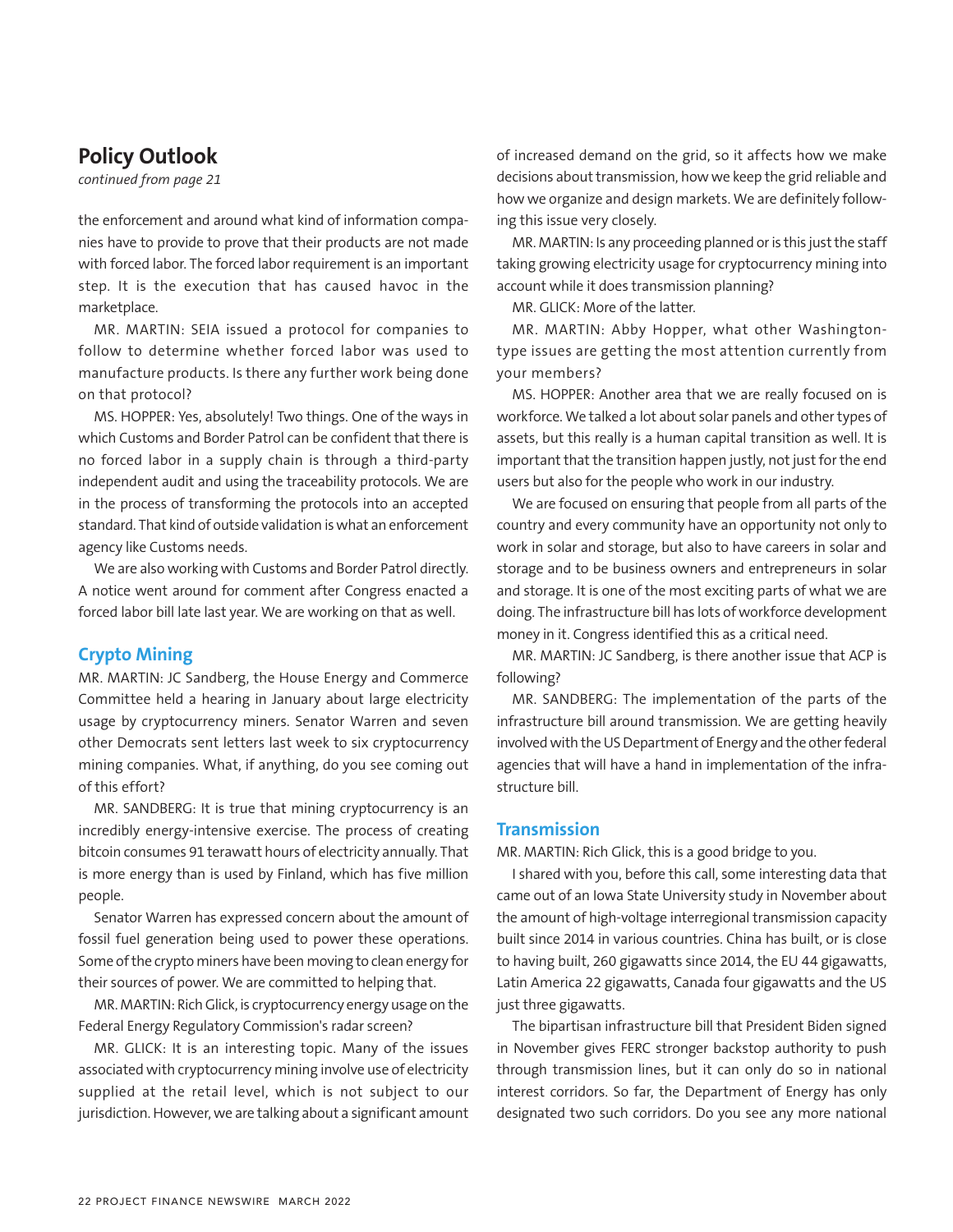interest corridors being designated and, if so, on what timetable?

MR. GLICK: The answer is yes. The Department of Energy recently announced plans for implementing a number of authorities that it was given by the bipartisan infrastructure bill that passed last year. It announced that it will designate more corridors and ask for comments.

In the past, the focus was on broad corridors. It is looking more now at project-by-project functional corridors that will be driven by applications from utilities and transmission developers.

DOE has also indicated that it will give special attention to corridors that take advantage of existing rights of way, such as utility or railroad rights of way.

With regard to the authority that Congress gave us for backstop transmission siting, it remains to be seen how often it will be used. Utilities have been reluctant to go around their state commissions. I do not foresee many of them asking FERC to override their state commissions.

We are working with the Department of Energy on guidance for designating corridors.

MR. MARTIN: If someone asks for help siting a specific transmission line, how long a process do you think that will be first to get the national interest corridor designation and then to get FERC to help override any state rejection of the proposed line?

MR. GLICK: It will take time because, if I recall the law correctly, parties cannot come to us for backstop siting until the state has said yes or no. They have to wait another year after the state acts. It will probably be a couple years before we start seeing applications.

MR. MARTIN: FERC asked for comments last July on how to improve a number of things: regional transmission planning, cost allocation and generator interconnection processes. You held a technical conference in November. Did you hear any good new ideas?

MR. GLICK: We got 10,000 pages of comments, so I suspect there were a lot of good ideas.

There were two items on which we saw near consensus. One is that the transmission planning process should be substantially updated, taking into account what type of generation is likely to be built in the future, state policies and everything else that drives generation decisions. We saw a lot of support for a major revamping of the way we plan for transmission.

Second, and Abby mentioned this, almost everyone agrees the generator interconnection process takes too long. There are too many projects in the queue. Needed */ continued page 24* between the old and new benchmark rates.

The IRS said that if other changes are made — for example, extending the maturity of the loan — then whether the other changes are a "significant modification" should be analyzed separately as if the switch from LIBOR and other associated modifications are already part of the base instrument.

The form of the covered modification does not matter. For example, the parties can enter into a new loan or other contract or merely amend an existing contract.

The same rules apply broadly to all types of contracts, including debt instruments, derivatives, stock, insurance policies and leases.

LIBOR does not have to be replaced with a single rate. The replacement can include one or more fallback rates.

However, all bets are off if the parties cross one of four tripwires.

A change in the amount or timing of cash flows under the debt instrument or other contract crosses a line if it is intended to do one of four things.

One is induce a party to "perform any act necessary to consent" to the change in the benchmark rate.

Another is to compensate the party for other changes besides the change in the benchmark rate.

Another is to make concessions to a party that is experiencing financial difficulties or to a party to account for credit deterioration of another party.

The last tripwire is if the change in amount or timing of cash flows is intended to compensate a party for a change in rights or obligations not derived from the contract being modified. (For related other coverage, see "SOFR Too Volatile?" in the August 2020 *NewsWire* and "LIBOR End May Disrupt Emerging Market Lending" in the October 2020 *NewsWire*.)

**A UTILITY STRUCTURE** for raising tax equity solves a so-called section 707(b) issue with */ continued page 25*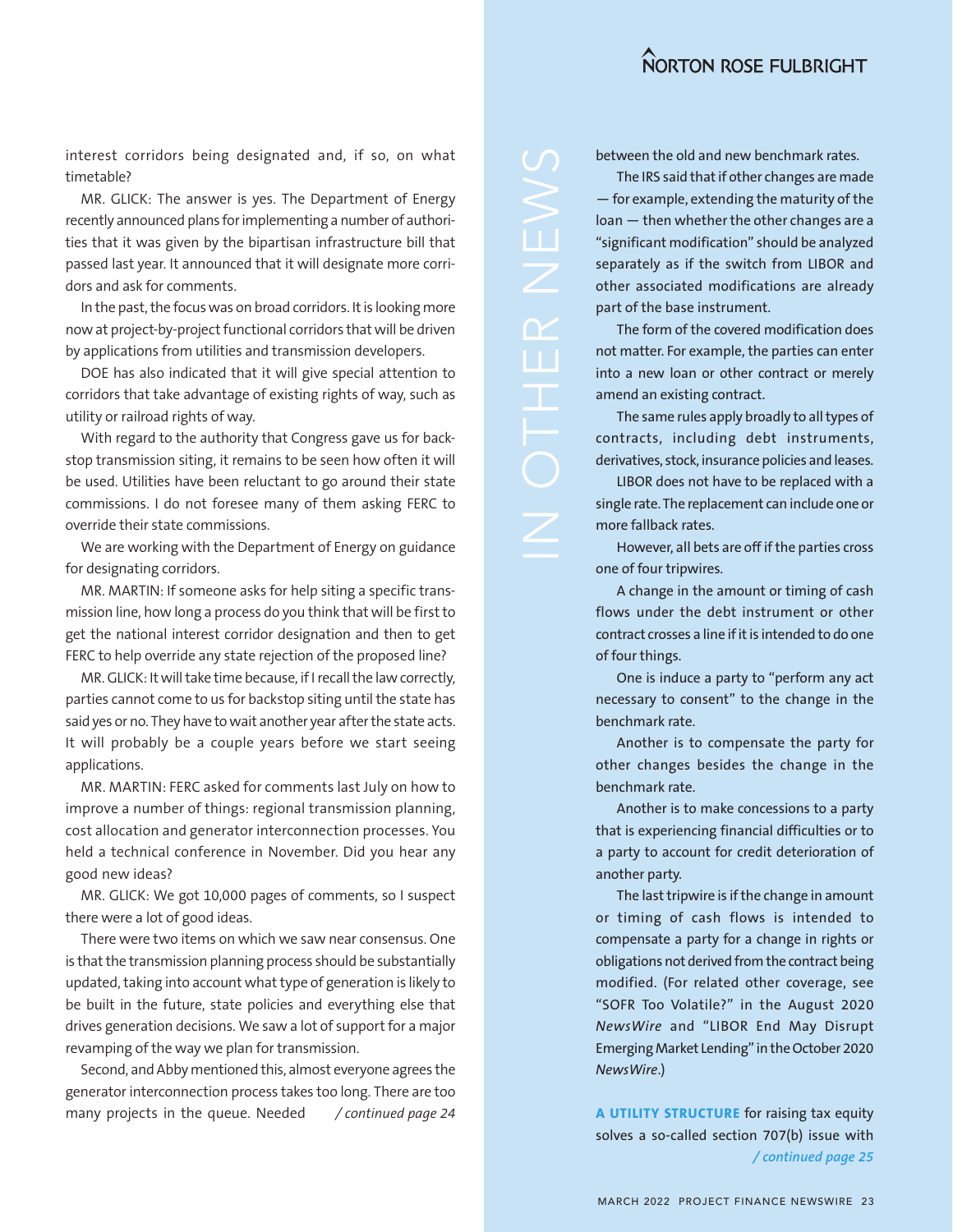# **Policy Outlook**

*continued from page 23*

projects cannot be built because they cannot get connected to the transmission grid.

There was less agreement on what to do about cost allocation. However, it is an important issue that we are going to have to address along with regional transmission planning.

#### **Cost Allocation**

MR. MARTIN: One of your predecessors, Jon Wellinghoff, said about cost allocation that the current approach is like making the last car entering a congested interstate highway pay the full cost of a new lane. Do you have a guess where cost allocation is headed?

MR. GLICK: I have only one vote and can only speak for myself and not my colleagues, but I think the analogy you just used is a perfect one. When a generator applies to interconnect to the grid, sometimes significant network upgrades have to be built that benefit everyone using the grid.

The way our policy has worked in the past, the first generator in line has to pay what can be a staggering amount of money for

MR. MARTIN: The principle to date has been he who causes the upgrade pays. You are saying it should be he who benefits pays.

MR. GLICK: There is a conflict between the two theories. We need to rethink our approach, and that is one of the issues we will be debating at FERC.

MR. MARTIN: Transmission reform is a massive area. Some people have suggested you should issue a series of proposed rules on subtopics rather than wait for everything to gel. Is that likely? If so, which topic is first, and what is the timetable for getting the proposed rules out?

MR. GLICK: We are still discussing that internally. There may be some merit in breaking it into subtopics, but we do not want to take one topic, deal with that, and then wait until it is finished before moving to the second topic. This is too urgent a subject.

If we end up breaking it into subtopics, my hope is that we would issue a proposed rule in one area, and then maybe two months later address the next area, and another two months later address the third area.

MR. MARTIN: When do you think the first will be out, and what is the likely topic?

MR. GLICK: I am going to refrain from guessing because, as I said, I have only one vote. My hope is that we will have something within a couple months.

#### **Reliability**

MR. MARTIN: Grid reliability is back on the FERC agenda. It was an important issue for the Trump crowd, particularly for Rick Perry for whom grid reliability meant dispatching fossil fuels ahead of renewables. For you, grid reliability means a need to focus on more frequent extreme weather events, and both of you have been concerned about potential cyberattacks. What should FERC do?

MR. GLICK: You have it exactly

grid improvements. The amounts can make needed projects uneconomic to build.

We need to look at who benefits. The courts have told us we can only allocate costs on that basis. If a network upgrade reduces congestion, increases reliability and hence resilience, then the cost needs to be shared by all of the beneficiaries.

right. There are two major threats to grid reliability: cybersecurity, which we can talk about if you like, and the growing threat of extreme weather. We had a technical conference recently on the subject. Just in the last year, hurricanes, wildfires and extreme heat and cold have had major consequences for the grid.

FERC received 10,000 pages of suggestions for what to do about transmission. It hopes to start issuing proposals in April.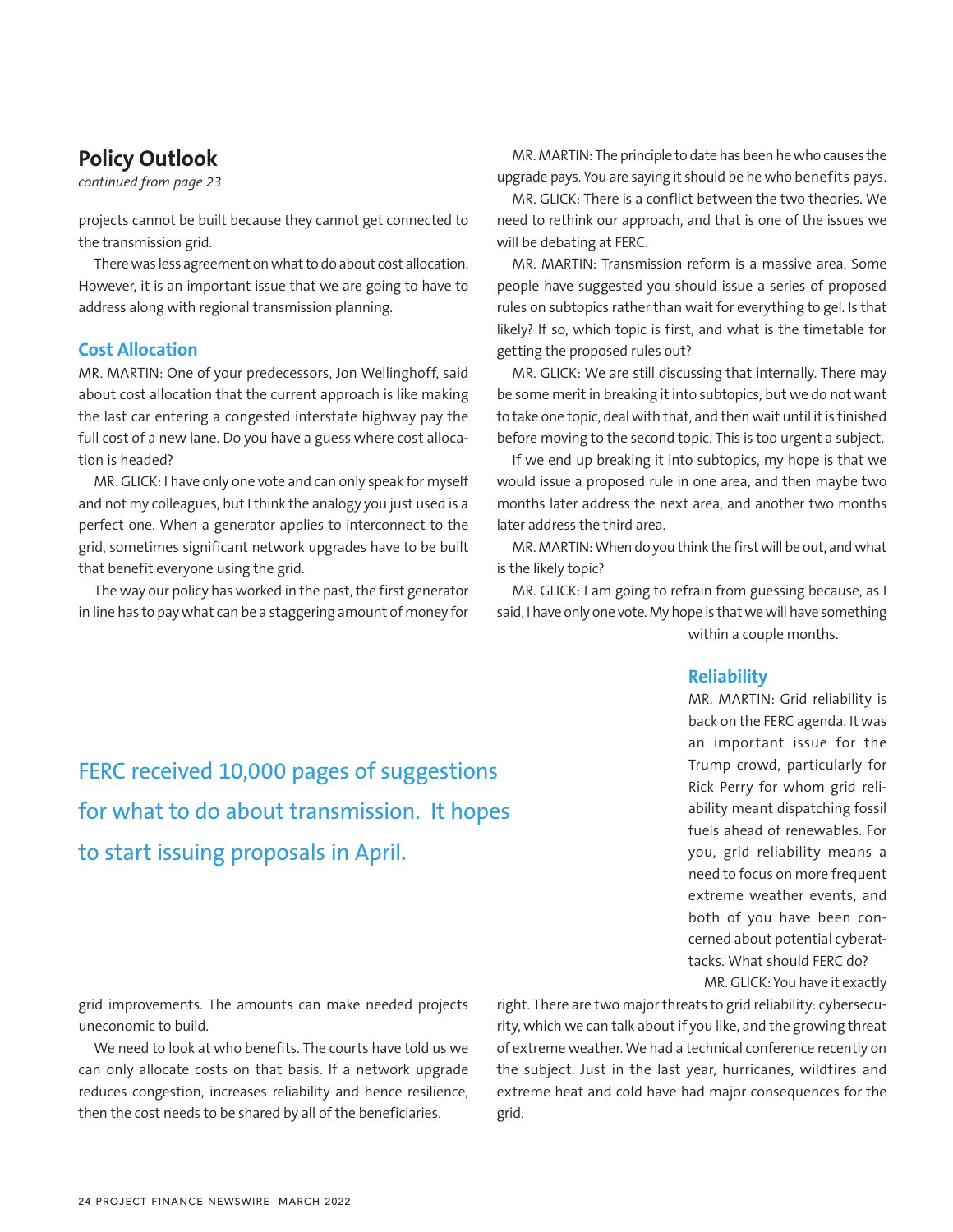What should be done is to use some combination of reliability standards developed by NERC and incentives to cause utilities to invest in making the grid more resilient.

MR. MARTIN: Is one answer to bury transmission lines like we sometimes do with distribution lines?

MR. GLICK: People are looking at that, but it costs a lot of money. It also costs a lot of money every time transmission lines are blown down by a hurricane or other big storms and then have to be rebuilt. We are seeing a growing number of transmission developers come to us with plans for undergrounding certain parts of their facilities. That seems to me to make sense, but they have to weigh the high cost against the benefits.

MR. MARTIN: How do you characterize current cybersecurity threats to the grid?

MR. GLICK: They are constant. All you need to do is look at comments by our government officials about the increasing number of attacks against our utilities or other energy companies. We saw it recently with the shutdown of the Colonial gasoline pipeline after an attack by ransomware companies. We take this very seriously.

I believe we need to spend a significant amount of time on the supply chain. Utilities use many different kinds of equipment. It is very difficult for them to figure out whether all of the components going into the equipment they use came from reputable companies. The government is taking a more serious look at that. There is a process underway now to figure out what to do about the supply chain.

One thing I have suggested, but that not everyone is on board with, is for the government to have either a blacklist or whitelist to help utilities identify potentially harmful equipment. It seems to me that providing this information would help everybody.

MR. MARTIN: Trump issued a bulk power system order that caught many people by surprise because it instantly made it illegal to buy equipment from foreign adversary suppliers that might be used to harm the grid, but there was not enough detail to tell what exactly was proscribed. Biden set aside the Trump order. The issue the order tried to address is real. Is there work on a replacement order and, if so, when are we likely to see it?

MR. GLICK: You have it exactly right. It was set aside in large part because it was unworkable. There were questions about how power companies can figure out whether an adversary made any components or larger pieces of equipment, so the current administration asked for suggestions. I know they are going through the comments received and should be out with something relatively soon. The threat

some utility tax equity partnerships.

Utilities want to raise tax equity on renewable energy projects and keep the electricity.

This can be a challenge because such projects usually throw off tax losses for the first three years due to accelerated depreciation. The US tax code bars claiming a loss on the sale of property to an affiliate. Electricity is considered property for this purpose.

A regulated electric utility formed a subsidiary to buy the development rights to a large solar project from an independent solar developer. The developer sold the utility the project company with the development rights and was then hired back by the utility to finish development and oversee construction.

The subsidiary plans to resell the project company near the end of construction to a separate partnership between the regulated utility and a tax equity investor.

The utility opted to treat the subsidiary that bought and will resell the project company as a corporation for US tax purposes. The regulated utility interposed a partnership between itself and the tax equity partnership as part of a strategy to step up the tax basis used to calculate the investment credit and depreciation on the project at the end of construction.

The tax equity partnership will allocate the tax benefits disproportionately to the tax equity investor. After the investor reaches a target yield around year eight, its economic interest will flip down to 5% and the utility will have an option to buy the investor's post-flip interest for the fair market value at the time.

The project is in an organized market. MISO operates the transmission grid. The project company will sell the electricity from the project to the grid at spot prices. The utility will buy an equivalent amount of electricity from the grid.

Meanwhile, the utility will enter into a */ continued page 26* swap with the tax equity */ continued page 27*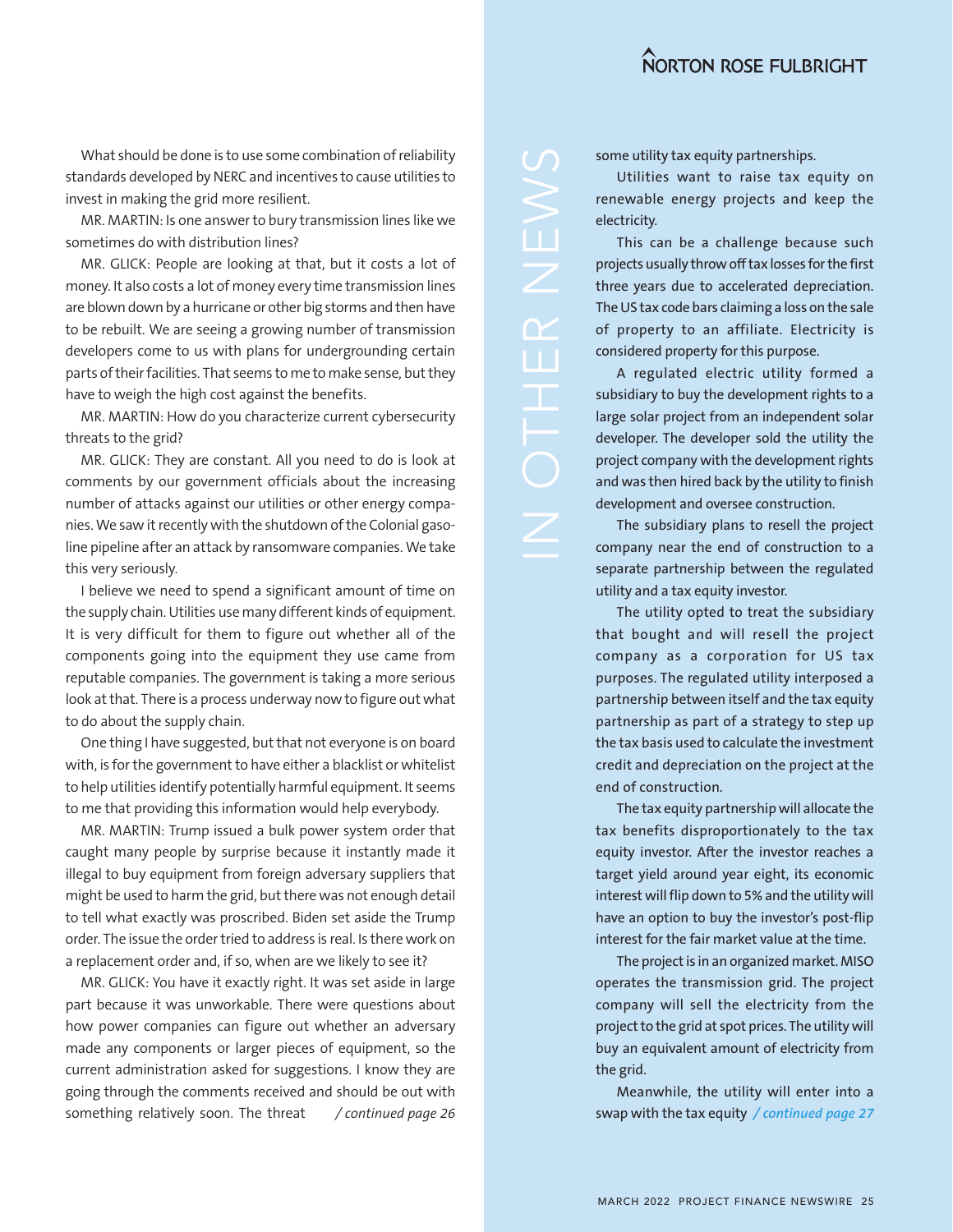# **Policy Outlook**

*continued from page 25*

the order attempted to address remains real.

We used to have categories of high-risk, medium-risk and low-risk facilities, but now we know that bad actors can get into a low-risk facility through some supply-chain mechanism and then end up infecting a high-risk facility. We need to take a fresh look at this. I don't know exactly when the administration will issue something, but I think it will be relatively soon.

MR. MARTIN: Relatively soon meaning by the summer?

MR. GLICK: I can't speak for the administration on this. We are an independent agency. I just know that we have been having some discussions with other departments, and I know they are working hard on it.

#### **Capacity Markets**

MR. MARTIN: Going back to reliability, how important are capacity markets for reliability? A number of RTOs — PJM, MISO, New York, New England — hold periodic capacity auctions. Some other big states, like Texas and California, do not.

MR. GLICK: There has been an enormous amount of debate about capacity markets during the entire four years I have been at FERC. Are they good? Are they bad? Different regions have different approaches. From my perspective, they have been very complicated and have been administered in a way that unnecessarily raised costs and unnecessarily subsidized older, less efficient, generating units. Admittedly, a lot of that was FERC's fault.

There are some people who believe that capacity markets are very important to ensure that older baseload facilities remain available when they are needed.

The winter storm last year in Texas raises questions about that approach. Texas does not have a capacity market. Texas had a lot of capacity last winter when the storm hit. The problem was a lot of that generation failed, either because the equipment froze or because generators were not able to access fuel like natural gas. The problem was not lack of capacity. Texas had more than enough capacity to meet demand for electricity. It just didn't have capacity that worked.

I think we need to take a new look at the way our markets operate. We know we need generating facilities that are more flexible, that are able to ramp up and down quickly, depending on whether the wind is blowing or sun shining or whatever other changes there might be on an almost instantaneous basis. We need to figure out a way to compensate properly for the value to the grid and not just compensate facilities for sitting around and doing nothing. If I could design the markets, that is where I would focus.

MR. MARTIN: That sounds like more storage.

MR. GLICK: Storage absolutely will play an important role in addressing the flexibility and ancillary service needs in the various markets. There are also other technologies. There are certain storage types and natural gas facilities that are able to ramp up and down quickly and provide that flexibility.

#### **Texas**

MR. MARTIN: You mentioned the four-day Texas cold snap last

to provide ERCOT access to emergency electricity without subjecting ERCOT to interstate commerce and FERC iurisdiction? MR. GLICK: I will answer that

question in two parts. The first part is Texas definitely needs, in my opinion, to be better connected to the rest of the grid. Winter Storm Uri is the perfect example. We saw the massive blackouts in Texas. The same

February. Is there a way for FERC

The Biden administration could issue a replacement for the Trump bulk-power system order soon.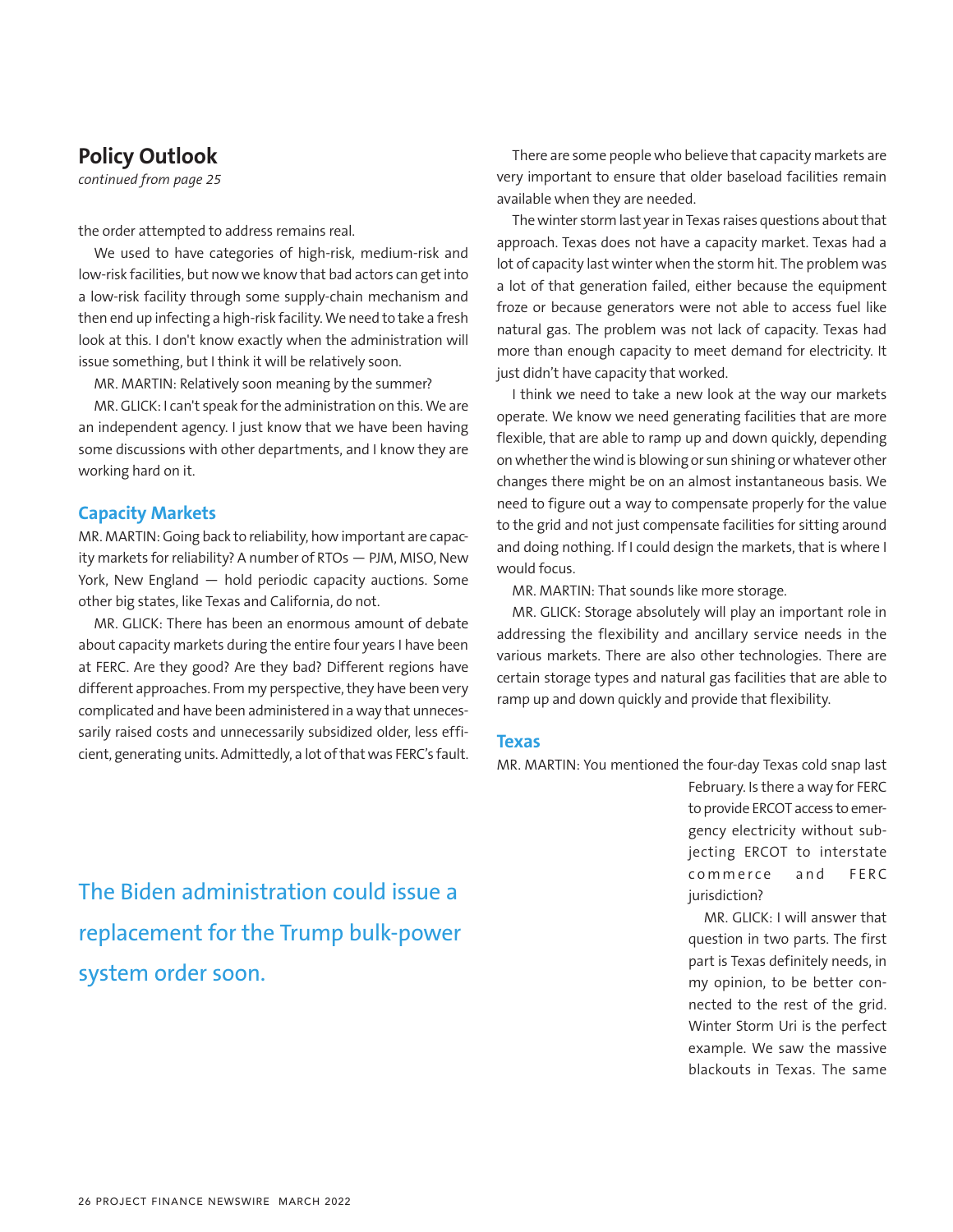weather occurred in neighboring states like Louisiana, Oklahoma and Arkansas, but without similar disruptions.

There were about 30,000 megawatts of power plants that were not working in Texas and a similar number in neighboring states. The difference was Texas had massive, long-term blackouts because it was not able to import power. The other states were able to bring in power from PJM. The problem is Texas is not well-enough connected to the grid.

Texas spent a lot of time organizing ERCOT in a way to avoid being subject to FERC regulation and federal oversight. I understand the point, but something needs to change. I don't think FERC has the authority on its own to address that. I think that needs to come from two sources.

One is Texas, which needs to be more willing to interconnect to the grid. The other is Congress. The exemptions for ERCOT in the Federal Power Act should be closed. I understand the point about Texas being Texas and not wanting to be subject to regulation from Washington, but sometimes you can end up cutting off your nose to spite your face, and that is what happened last winter.

MR. MARTIN: So Texas should subject itself to more regulation because it will be better off?

MR. GLICK: It may be possible to fix the problem in a way that does not make Texas subject to full FERC regulation. That is for Congress to decide. My only point is let's not argue about who has jurisdiction. Let's try to figure out a way that people don't freeze to death next time.

MR. MARTIN: You have been concerned that some FERC policies, like access for storage and distributed energy to wholesale energy markets, apply only to parts of the country that are covered by RTOs. Something like 15 states are not. You said in October that you hope the commission will be able to even this out. What did you have in mind?

MR. GLICK: We have much broader regulatory authority over RTO regions than we do over the non-RTO states. My concern is that a lot of our rulemakings are focused exclusively on RTOs. This creates an incentive for utilities not to join RTOs because joining will subject them to more regulation.

We are looking at different regulatory approaches in an effort to broaden the appeal of joining organized markets. The most recent example is we issued a ruling requiring transmission facility ratings to be more flexible over */ continued page 28*

partnership where it pays the partnership a fixed price for a notional quantity of electricity that is expected to mirror the actual output in exchange for the floating revenue the project company receives on the same notional output. The utility will also pay the partnership for the renewable energy credits and zonal resource credits — RECs and ZRCs — to which the project company is entitled at current market prices.

At the end of the day, the utility will end up effectively with the electricity from the project for a fixed price. The floating revenue it receives from the project company should cover what the utility has to pay the grid for electricity.

The Internal Revenue Service blessed the structure in a private letter ruling made public in early February. The ruling is Private Letter Ruling 202205002.

Partnership-flip transactions raise several issues for utilities.

One is any investment tax credit on the project becomes harder to claim if the project is considered "public utility property." A project is public utility property if the electricity is sold at rates that are established or approved by a utility commission on a rate-of-return or costof-service basis.

The IRS has confirmed multiple times in the last few years that projects owned by regulated utilities indirectly through partnerships are not public utility property as long as the electricity is sold at a negotiated or spot market price. (For earlier rulings, see "Utility Tax Equity Structures" in the December 2019 *NewsWire*, "Solar Projects and 'Public Utility Property'" in the October 2020 *NewsWire*, "Public Utility Property: More IRS Rulings" in the December 2020 *NewsWire*, and "Utility Tax Equity Structures" in the August 2021 *NewsWire*.)

The other issue has been more difficult. Tax losses cannot be claimed on property sold to an affiliate. Independent generators using partnership flips to raise tax equity usually get around this issue between selling the electricity to the grid and acting */ continued page 29*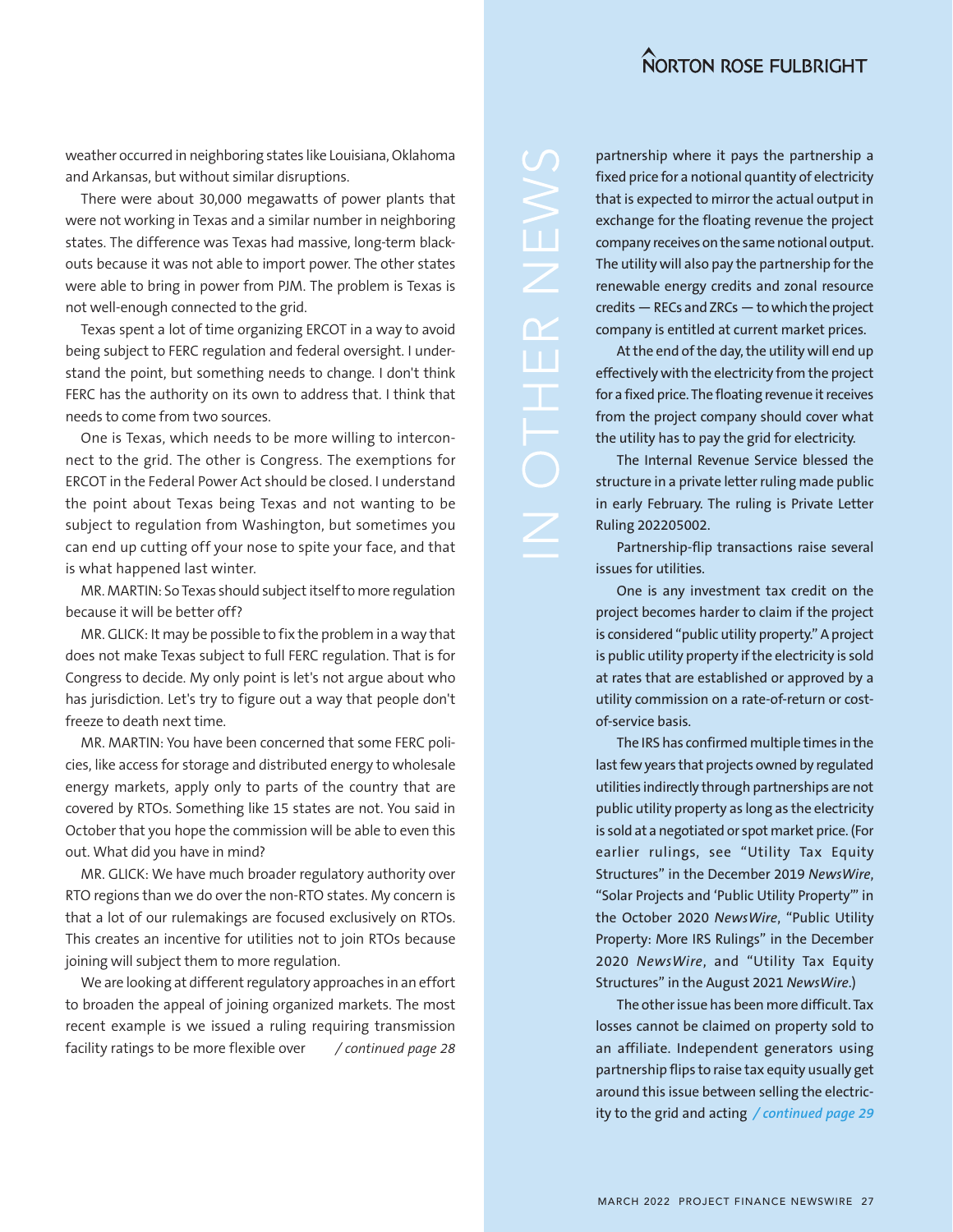# **Policy Outlook**

*continued from page 27*

time, and we subjected all transmission providers around the country, not just in RTOs, to that regulation.

#### **Environmental Justice**

MR. MARTIN: The Biden administration has made environmental justice a priority. It seems like a paradigm shift is underway at FERC in how it will consider siting of fossil-fuel infrastructure in communities of color and low-income areas. What does it mean for siting of renewables and electric transmission lines?

MR. GLICK: When we site any energy project, whether it is a hydroelectric facility, transmission line, natural gas pipeline or LNG facility, we are required to follow the requirements of the National Environmental Policy Act. One of the issues we are supposed to consider under NEPA is the potential impact of any proposed project on environmental justice communities.

In my opinion, FERC has not done a very good job of that. The DC circuit court of appeals sent a case back to us recently because it said we did not do the environmental justice analysis as carefully as we have should have.

We are trying to provide more legally durable opinions by taking a hard look at the environmental justice impacts of proposed projects and mitigating them if we can before approving a project.

MR. MARTIN: I have heard some critics complain that this ends up in some cases reopening some projects that have already been financed. What do you say to that?

MR. GLICK: That really makes me mad. I can't get into too much detail, but there is a compressor station in Massachusetts that has become controversial because it was sited in two different environmental justice communities. We have never reopened the commission decision to grant the project a certificate of public convenience and necessity. For instance, with pipelines, you have three different decisions to be made at FERC. First, we have to approve the certificate. Second, when the project is ready to begin construction, FERC has to say it can begin construction. Third, after construction is complete, the developer has to come back to FERC for permission to place it in service.

The particular project was at a stage of asking the commission for permission to start operating. We said, "Let's take a look at the impact on environmental justice communities before we do that." We have not second guessed the previous commission's decision to approve the certificate.

#### **Carbon Pricing**

MR. MARTIN: Different subject. FERC said in a policy statement at the tail end of the Trump administration that it is open to having RTOs incorporate carbon pricing into their markets. When should carbon price adders be considered a legitimate cost of service?

MR. GLICK: That policy statement said basically that if a state or group of states has developed its own carbon pricing mechanism, we would consider including that mechanism in pricing for the RTO involved. Those are market-based approaches. It is not cost-of-service regulation. It would not require a finding that a particular generating plant has a higher cost of service. The cost of carbon would be priced into how the entire market operates. The adder would apply to all fossil generation across the particular region.

MR. MARTIN: So if the market is 43% fossil, what do you do? Do you have an adder to reflect the average fossil generation?

MR. GLICK: You could require fossil generation to bid a higher price or you could discount cleaner generation during bidding to be dispatched by that market. There are variety of ways to do it.

I will say that since we issued the policy statement, no state is closer to adopting a carbon pricing mechanism for its electricity generation. In fact, New York has been talking about it for years, but has not made much progress. What FERC put out was a nice policy statement, but I am not sure it will have much meaning for the way our markets operate.

MR. MARTIN: Two more questions, and then we will wrap it up.

There is growing interest among dairy and hog farmers in the Midwest in renewable natural gas, or converting animal manure into a gas substitute that can be fed into natural gas pipelines. Some pipelines have proposed their own standards for what is responsibly sourced gas. There has been a push for a national standard. Is a national standard likely?

MR. GLICK: I don't think FERC will wade into that particular area. Whether gas is responsibly sourced or renewable is an issue to be addressed at the local level.

The question made me chuckle a bit because Congress has been talking about having some sort of national standard for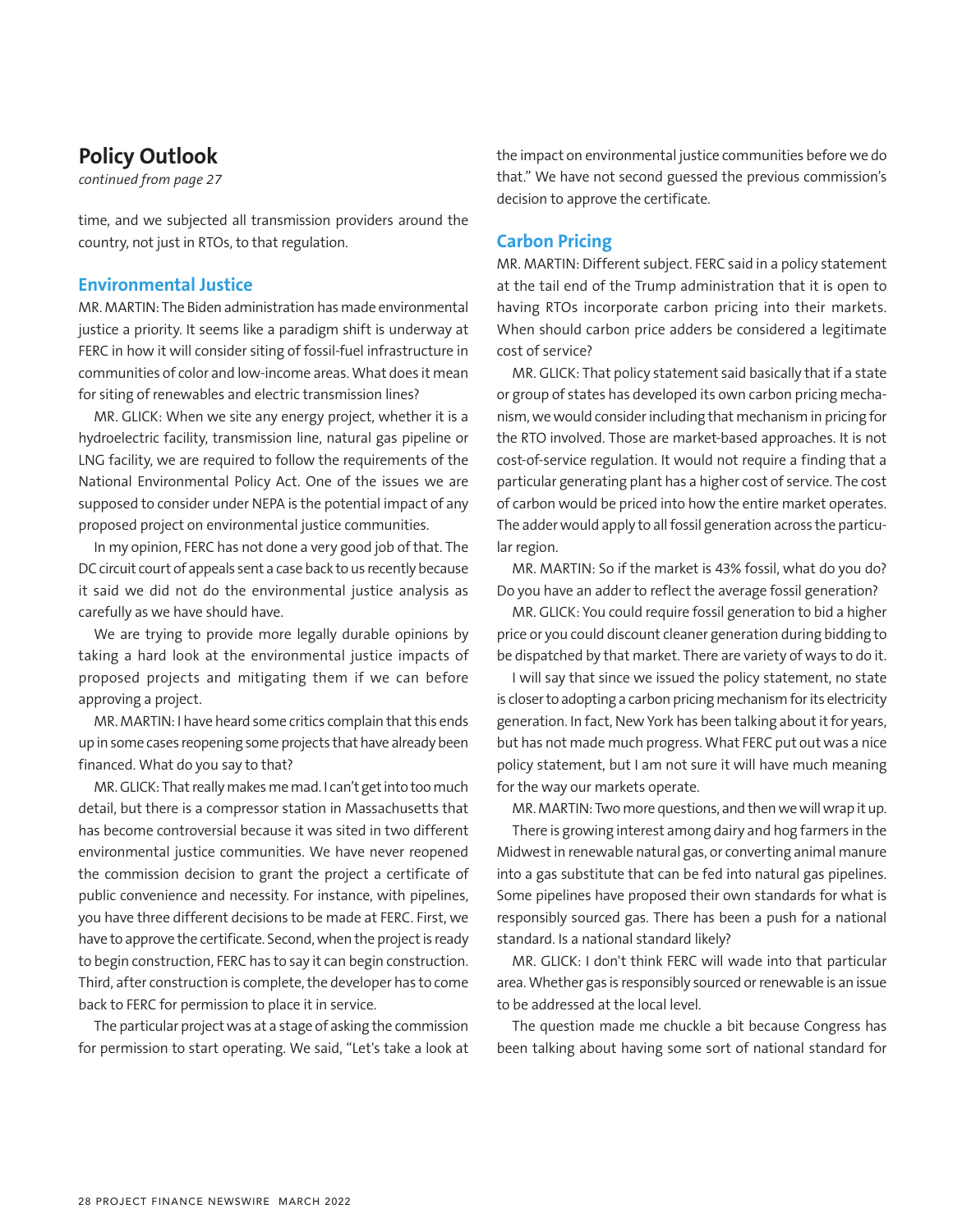what is renewable electricity for a number of years now, and it has proven impossible to reach agreement. These issues are more easily addressed on a state or regional level.

MR. MARTIN: The Office of Public Participation is now up and running at FERC with a new director as of October. People have worried that it will be a mechanism to require companies applying for FERC orders to fund interventions by non-profit public interest groups. Has the fear been disproven?

MR. GLICK: Congress ordered FERC in 1978 to establish this office. For whatever reason, it was not established and we just established it last year pursuant to further Congressional direction.

Many FERC proceedings are so technical that it is hard for people who are affected to understand the issues and how to intervene. Take a natural gas pipeline siting case, for instance. Many people are affected by it. They don't know how to participate. The main goal of the office is to facilitate their participation.

There is a provision in the statute that says FERC can create an intervenor funding mechanism. We are pursuing a proposed rule that will lay out the associated issues in detail and ask for public comment.

The statute says the intervenor has to be successful in order to be reimbursed for its costs.

For that reason, I don't think this will lead to a flood of intervenors because there is no guarantee costs will be covered.

as an agent to place the electricity for the partnership or, in cases where the tax equity investor requires a floor be placed under the electricity price, by entering into a swap to put such a floor in place, at least during the first few years until the project turns tax positive.

Many tax equity partnerships lately have been electing 12-year straight-line depreciation that may leave the partnership without net losses in any year.

Unlike a utility, independent generators do not need to keep the electricity. The ruling is a roadmap for utilities for how to keep the electricity.

The IRS suggested in its latest priority guidance plan last fall that it is revisiting loss disallowances in cases where a partnership sells property to an affiliate.

*— contributed by Keith Martin in Washington*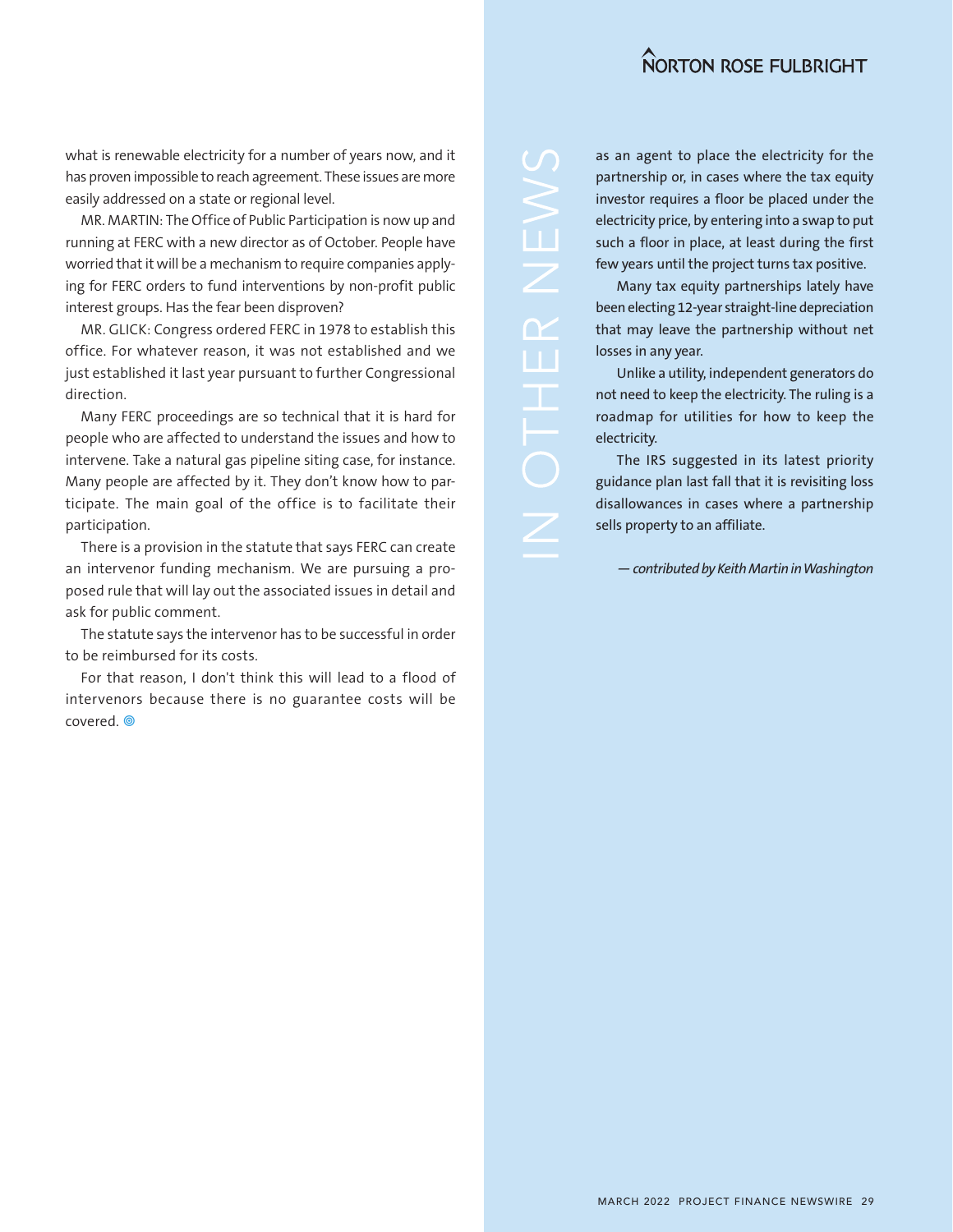# **Representations and Warranties Insurance Data and Claims**

*by Stephen Davidson in New York and Jennifer Drake in Toronto, with Aon Transaction Solutions* 

Roughly 20% of representations and warranties insurance policies issued between 2016 and 2018 had claims made on them within three years after the policy inception.

The most common claim is for breach of financial statement representations.

Representations and warranties insurance, or RWI, has become common in M&A transactions where sellers require buyers to look to an insurance policy, rather than to the seller, for damages in excess of a deductible, that result from breaches of representations given in connection with the sale. The policies do not cover breaches of covenants. (For more detail, see "Representations and Warranties Insurance" in the October 2018 *NewsWire*.)

The claims rates on policies issued since 2019 are still developing.

There were few claims before 2016, so most North American claims activity has occurred over the past six years, and claim frequency has remained steady year over year.

The 20% claim rate does not mean that all of the claims allege loss greater than the retention amount. Many claims are made in an abundance of caution or with knowledge that loss will merely erode the retention.

Roughly 5% of policies have claims where loss is alleged to be greater than the retention, but that number has risen over the past 18 months, and now we see more claims where the insured is seeking a payment than we did a few years ago.

#### **Nature of Claims**

Financial statement breaches are the most commonly alleged breach of a representation and warranty, having been cited in almost 20% of all claims.

Representations regarding undisclosed liabilities, compliance with laws, and taxes are the next most common bases for claims, with breaches of the material customer representation following close behind.

In terms of claim payments, financial statement breaches

remain at the top as well, accounting for over 35% of the total amount paid by insurers despite making up only 20% of claims.

Material customer breaches also have resulted in a disproportionate amount of claim payments, accounting for fewer than 10% of all breaches noticed but more than 17% of claim payouts.

It is not surprising that financial statement and material customer claims have seen significant payouts. Both types of breaches often lead to a larger insurance payout than the dollarfor-dollar amount of the loss, whether as a straight multiple of EBITDA or some other type of loss calculation. However, we also have seen greater pushback from insurers where they believe that the impact of the breach does not lead to long-term recurring losses. The calculation of loss can be a source of debate between insurers and insureds in the claim process.

Most claims are made in the first 12 months after a policy is issued. This makes perfect sense, as many breaches should become apparent either when a buyer takes over the target or goes through the first audit cycle.

However, as use of representations and warranties insurance grows, we have begun to see more claims being made in the subsequent two years. Many of those claims — particularly those made in the third year after inception — tend to be third-party claims that would not become apparent until the claim is raised by an outside party, but more first-party claims are being made after the first 18 months as well.

#### **Claims Process**

Many companies have not yet had to make an RWI claim and do not know what to expect from the process.

Aon's North American Transaction Solutions practice has seen more than 600 claims on RWI policies in the last four years through the end of 2021 and has assisted during that period with claim resolutions resulting in payments of nearly \$600 million, with over \$850 million of loss recognized by insurers, including erosion of retentions. (Insurers recognize a larger loss than the actual claim paid because the amount of retention eroded does not count towards the payout.)

Most policies allow a claim to be filed at the first sign of a potential loss.

Here are some common pitfalls to avoid.

First, do not delay in submitting notice of a claim.

Throughout the RWI claim process, communication with the insurer is key. This starts when the policyholder becomes aware of a breach or potential breach of the transaction agreement. A policyholder should submit a claim to the insurer as soon as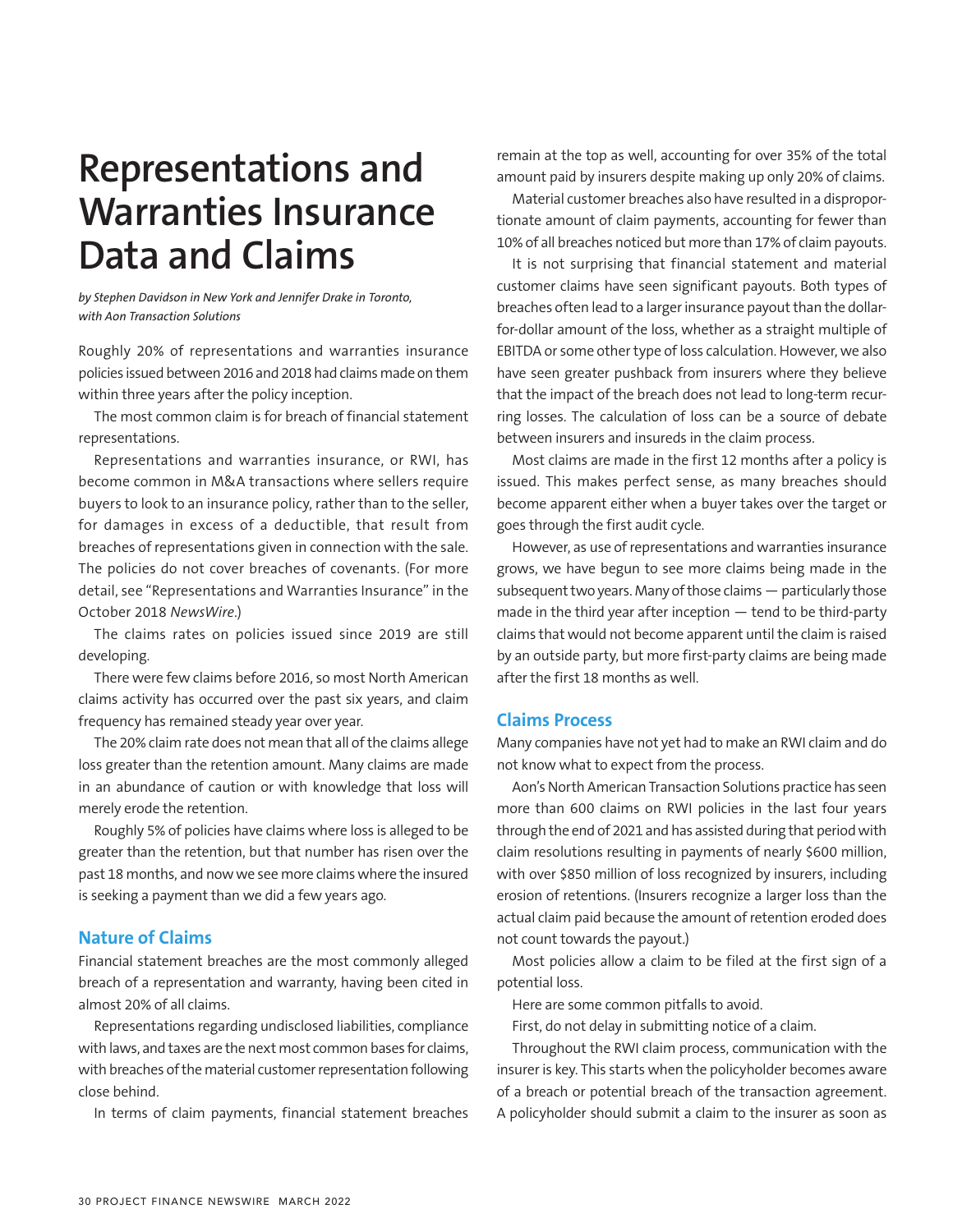# Roughly 20% of representations and warranties insurance policies have had claims made on them.

possible after it has sufficient knowledge and information to confirm the reasonable likelihood of a breach, even if the resulting loss is still being determined.

Unlike some other insurance policies, absent unique circumstances, there usually is no downside to submitting a claim under an RWI policy. Each policy is transaction specific, meaning there is no renewal process during which claim history may be scrutinized. An ordinary claim on one transaction is unlikely to influence an insurer when underwriting a separate future transaction, unless the insurer believes that the insured somehow has acted inappropriately in the claims process.

In our experience, insurers have very rarely denied a claim on the basis of a failure to provide timely notice. However, informing the insurer early of any issues that the policyholder encounters has proven to be important to ensuring that all potential avenues of mitigation can be considered, and insurer input can be given in a timely manner. For example, when an insurance carrier is kept up to date in real time about new developments, it is better able to react quickly, including by providing consent in timesensitive situations, such as a settlement with a third party.

In addition, this also usually means that the insurer has early notice about any costs that are being incurred by the policyholder to deal with the breach, which can prevent a situation where an insurer feels prejudiced by actions taken or costs incurred without its knowledge.

Next, preserve, compile and assess supporting information and documents.

to the detailed investigation that often is undertaken by insurers to confirm that there is a breach and that the resulting loss is covered by the policy.

A policyholder faced with a breach that has led to notable damages may feel certain what happened and how it was a breach of the transaction agreement and why the loss calculation methodology is appropriate. However, when a claim is filed with the insurer, it is important to bear in mind that the claims professionals are different from those who underwrote the deal and are learning the details of

the transaction and the claim from the ground up.

Policyholders should be proactive at the start of the claim process by taking steps to preserve, compile and assess the information and documents that provide support for the breach and associated loss.

Try to consider the facts and supporting information from the viewpoint of a third party starting from a place of limited knowledge and assess gaps in information as well as potential inconsistencies or facts that could be interpreted in more than one way.

Pulling the information together in a way that is easy for the insurer and its advisors to understand and being prepared to address grey areas, inconsistencies and possible questions can go a long way to making an investigation progress run more smoothly and efficiently.

#### **Loss Calculation**

Determine how best to support the loss calculation both before and after a claim arises.

When Aon reviewed its North American RWI claims data at the end of Q3 2021, only about 3.75% of all claims had been denied by the insurer. Most of these denials resulted from dealspecific exclusions that were contemplated during the underwriting process. While denials remain rare, we have seen many claims where the policyholder and the insurer disagree about the quantum of loss arising from a breach, in particular where loss calculations are more complicated than One potential area of friction in the RWI claim process relates */ continued page 32*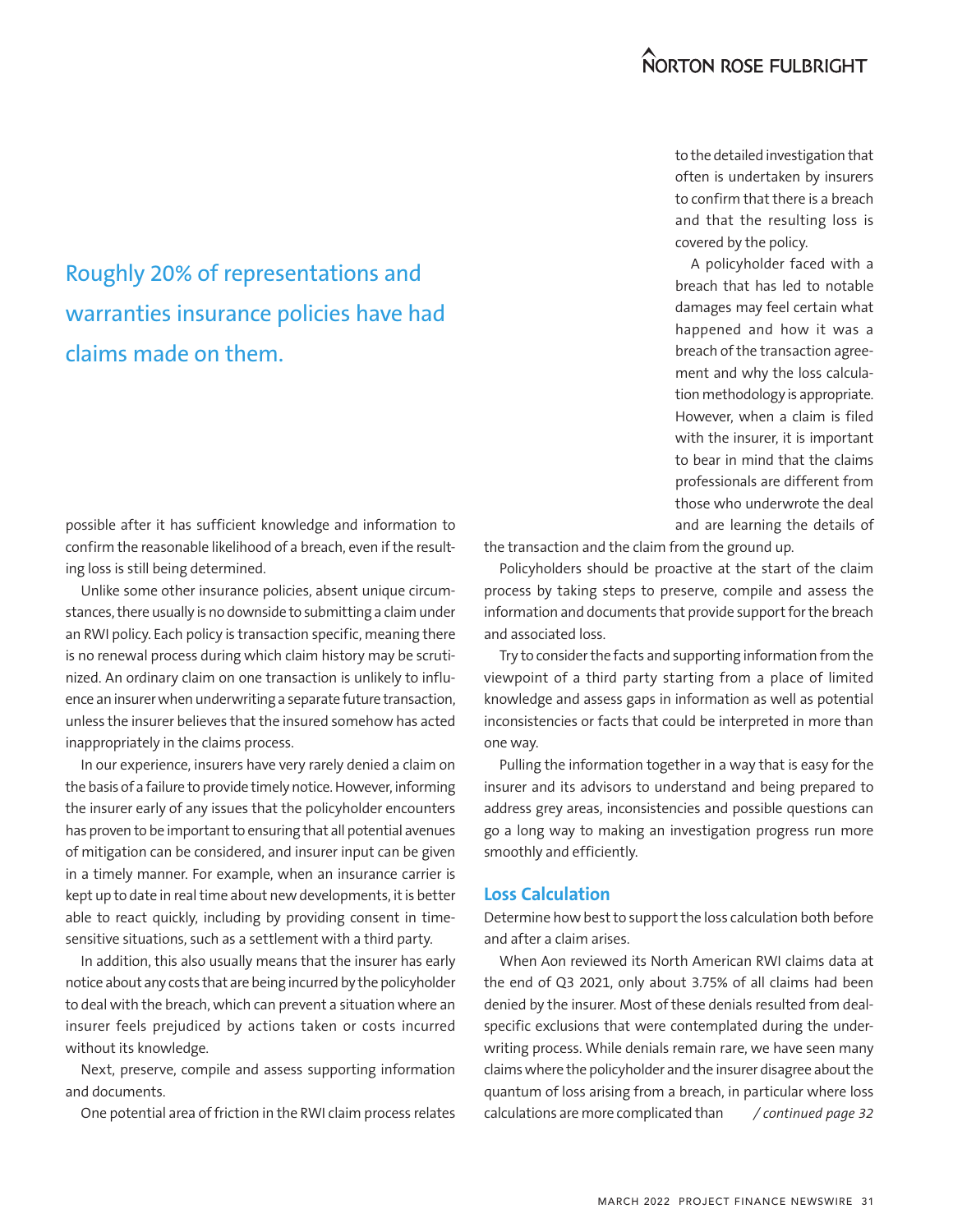#### **Insurance**

*continued from page 31*

usual because the alleged loss is more than just dollar-for-dollar.

Where a policyholder alleges that a breach has led to recurring loss or a diminution in value of the target company and seeks to apply a multiple to calculate the damages, the insurer will take a close look at internal presentations, such as an investment committee memo and board minutes, and presentations to lenders as part of its investigation to confirm the appropriate damages methodology.

When a claim alleges that a breach has affected the value of the target company, insurers may also pay close attention to the deal negotiation process and could ask whether changes to the EBITDA over the trailing 12 months or other factors driving the valuation resulted in corresponding changes to the purchase price. This is something that a policyholder should be prepared to discuss with the insurer during the claim process and expect that an insurer may question a situation where the EBITDA being used to value the deal changed during the negotiation process, but the purchase price did not.

While this should not necessarily be determinative of whether the loss alleged is valid, it is an area we have seen insurers focus on when evaluating an insured's claim.

Some policyholders hire a forensic accounting expert to assist with the calculation of loss for complex claims. Situations where this may be warranted include breaches of the financial statements representation, a claim where the quantum is expected to be large, or the claim involves a multiple or other manner of calculating loss that is not dollar-for-dollar.

Experts also may be helpful when a breach involves an esoteric issue, such as compliance with a law or regulation or the condition of an asset. The assessment of whether it is worthwhile to retain this type of expert should be done on a case-by-case basis, but it may assist a policyholder in some instances to have an outside objective party help pressure-test the claim and the methodology for calculating loss, as well as identify various strengths and weaknesses.

The costs to work with an expert may ultimately be reimbursed under the RWI policy where the covered loss exceeds the policy retention and the language allows for it.

#### **Insurer Subrogation**

Beware of insurer rights under the RWI policy when negotiating a settlement.

Many RWI policies do not require the policyholder to pursue recourse against the seller in order to make a recovery from the insurer.

However, if the policyholder is negotiating a settlement of an indemnification or other claim against the seller, it is important to remember the RWI policy may give the insurer a right of subrogation against the seller. This right exists in the event of seller fraud (as specified in the policy) and only to the extent that the insurer makes a payment under the policy. Even in cases where there is no clear indication of fraud, insurers often are reluctant to give up this right and agree to a global release of the seller before its investigation is complete.

If a policyholder reaches a settlement with the seller on a claim that has the potential also to result in a payment under the RWI policy, a release containing a carve out for claims arising out of fraud generally avoids this issue, though it is a good idea to get the insurer's sign off on any release language before signing the settlement agreement.

If a seller insists on a full release, the insurer should be alerted as soon as possible to determine what information is needed for the insurer to consent to the language. In a claim situation where there is an indication of potential fraud by the seller, be prepared for substantial pushback from the insurer to a request to release its subrogation right.

When discussing a potential settlement with a third party that is not the seller, keep in mind that RWI policies typically require consent from the insurer in order to proceed and that the insurer will want to understand why the settlement is reasonable. Sometimes the consent requirement will apply to any settlement with a third party, while other policies will establish a threshold settlement amount above which consent is required.

To avoid undue delay in finalizing the settlement once it is reached, keep the insurer updated about settlement discussions and negotiations. This includes advising the insurer of any counteroffers, especially where it is anticipated that some or all of the ultimate settlement amount will be paid by the insurance policy. <sup>o</sup>

*All descriptions, summaries or highlights of coverage are for general informational purposes only and do not amend, alter or modify the actual terms or conditions of any insurance policy. Coverage is governed only by the terms and conditions of the relevant policy.*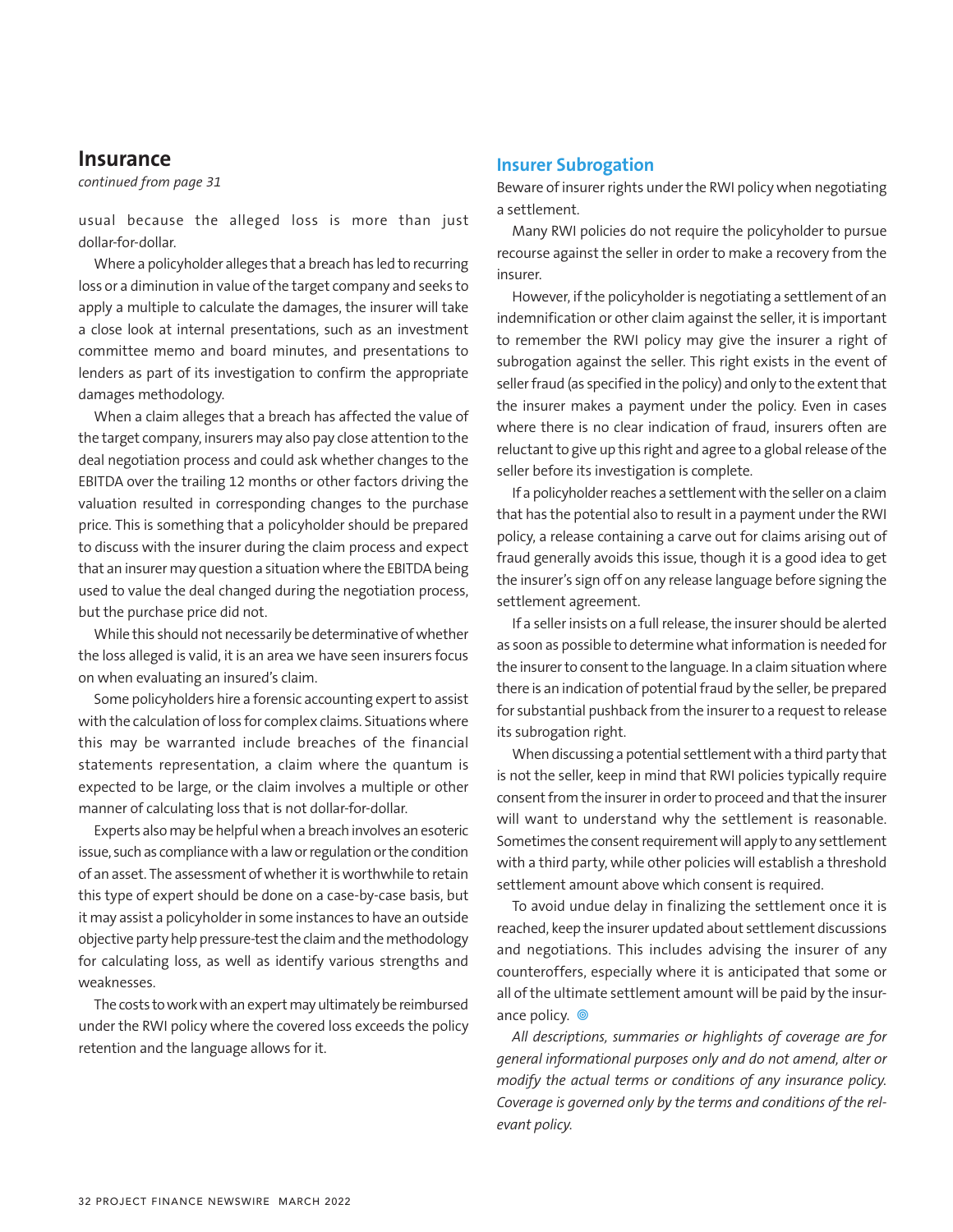# **The Road Ahead**

The talk at the annual Infocast Projects & Money conference in New Orleans in late January was about the rapidly evolving US renewable energy market. Asset valuations have been pushed sky high by \$10.6 trillion in global fiscal stimulus. Is this a good time to be a buyer? Are current supply-chain woes and other difficulties really as bad as the news media make them sound? Is it true that 30% of solar power purchase agreements for development-stage projects have been canceled due to escalating costs? Is the hype about green hydrogen warranted? Three veteran market participants talked about these and other questions on one of the opening panels.

The panelists are Hunter Armistead, chief development officer of Pattern Energy, Kevin Smith, CEO of the Americas for Lightsource BP, and Ted Brandt, CEO of Marathon Capital. The moderator is Keith Martin with Norton Rose Fulbright in Washington.

#### **Headwinds and Tailwinds**

MR. MARTIN: We start 2022 with an unusually large number of headwinds: supply-chain difficulties, labor shortages, uncertainty about tax law, Customs seizures of solar panels, inflation and rising international political tensions.

Hunter Armistead, is there anything you would add to that list?

MR. ARMISTEAD: There is also a strong tailwind, which is that people actually want our product. That is not something any of us were able to say in the last 20 years.

I have been doing this a long time, but have never had to operate in an inflationary environment. I was joking with someone before the panel, and he said, "I remember the 1970s." I said, "I was eight."

MR. SMITH: I remember the '70s.

MR. BRANDT: I do, too.

MR. ARMISTEAD: Yes, but this is new. There are two things that are new for me. There is more long-term demand for the electricity we are trying to sell, and the electricity price is no longer falling. It is rising. Those are both new.

MR. SMITH: I agree with that. The difficulty we are all facing is the transitions that we are being forced to make, whether they are moving from panel prices in the mid-20¢ to mid-30¢ range per watt, or an investment tax credit that may be falling from 30%, to 26% to 22% to 10% or may be going back up to 30% or higher. The biggest challenge is the risk of getting stuck on the

wrong side of those transitions.

The industry is growing dramatically. There is huge demand for the product. There are a lot of power purchase agreements that are on the wrong side of current costs on labor, panel prices and other equipment costs. The biggest challenge is making sure you are on the right side, or even mostly on the right side, of those transitions.

MR. BRANDT: I view it like a teeter totter. There are the negatives on the one side, but the optimism comes from the massive liquidity. There has never been a time with so much global money from every possible source  $-$  the public markets, the private markets, the infrastructure funds — in search of investments. There is a major movement away from non-ESG investments into ESG-oriented investments, and it is accelerating.

MR. MARTIN: I asked about additional headwinds. For the most part, all of you cited tailwinds. Despite the short-term challenges, all of you feel like the renewables market is in a good place.

#### **Lasting Pandemic Effects**

MR. MARTIN: Next question: Life is never the same after a period of upheaval. We have all been working from home for two years. Many people say the pandemic has acted as an accelerant, accelerating trends that were already underway. What do you expect to be different for our industry after we reemerge?

MR. ARMISTEAD: Humans.

MR. MARTIN: Humans? How so?

MR. ARMISTEAD: If you are not forcing everyone to move to the same city, you end up with a much deeper potential talent pool. The pandemic has opened that up for us by forcing us all to be more flexible.

MR. SMITH: Our development teams have always been pretty mobile people, but the rest of us all went remote overnight and it was not really a very big deal.

We are now hiring people across the US. Our head US office is in San Francisco, but we now have offices in Denver, Philadelphia and Austin, and we also have people scattered across the US in such places as Utah, Arkansas, Louisiana and Alabama where I did not expect to have people.

MR. MARTIN: They are working from home?

MR. SMITH: Yes.

MR. ARMISTEAD: Another thing to add is I am crazy energized by some of the young people that are coming into our industry right now, and coming up behind the next tier of senior managers that are eventually going to push me / continued page 32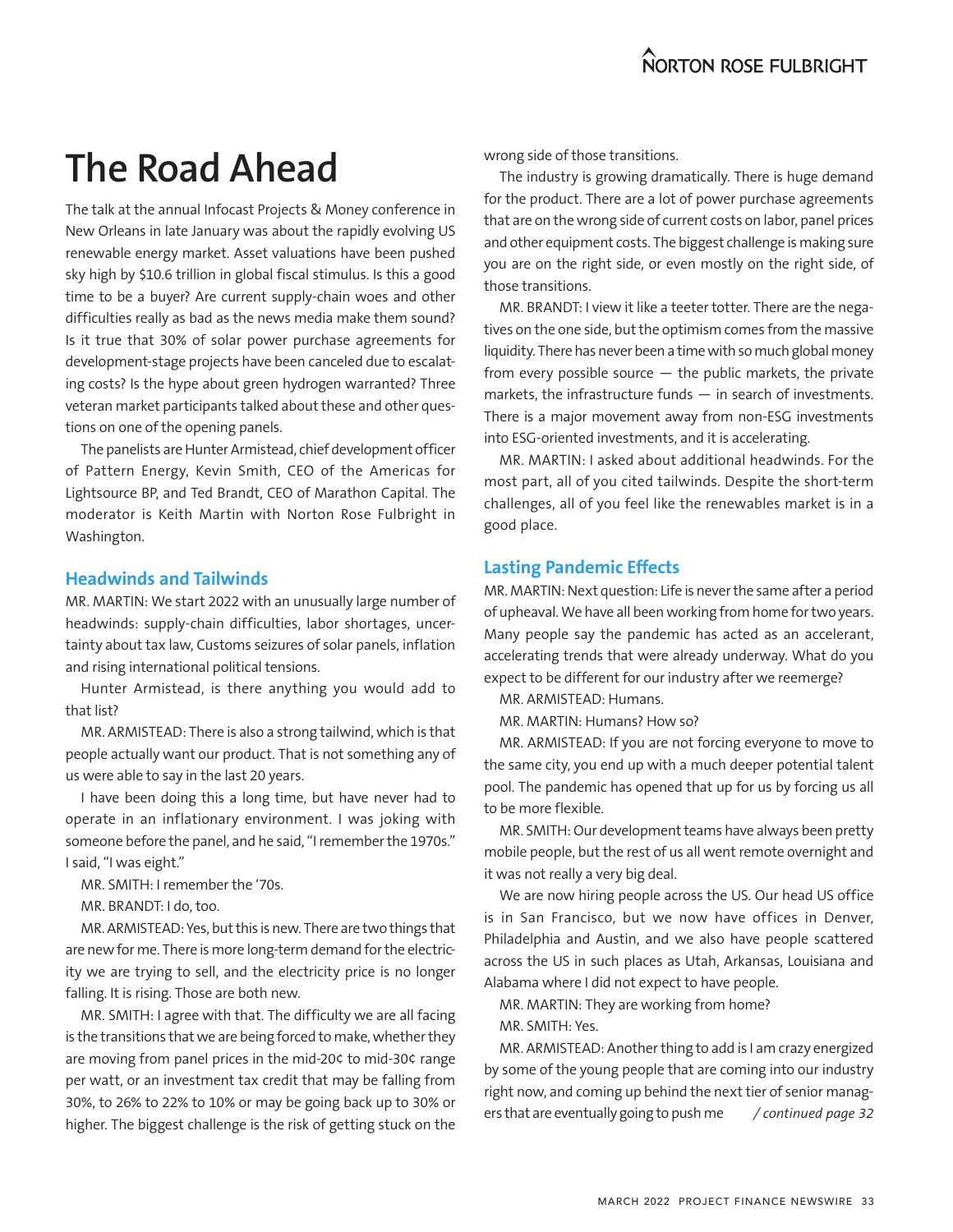### **Road Ahead**

*continued from page 33*

out. The passion they bring for renewable energy is wonderful. It makes me excited about the future.

MR. BRANDT: There were three effects of what all of us have just been through.

The first is by having everybody go virtual, execution actually got better. Second, on origination of new deals, we stayed alive with repeat clients and existing relationships. We did not do a great job of meeting new clients.

Third, where virtual just flunks is on the transfer of knowledge to younger generations. We are a knowledge company and an 80-person investment bank. We did not see the senior people teaching the junior people anywhere near the knowledge that they will need to move up the ranks.

We are recommitting to real estate. You clearly have to put up with people living wherever they want, given the talent shortage, but we are recommitting to real estate in our various locations.

#### **Delays**

MR. MARTIN: The speakers on the panel just before us said that they set record years in terms of deal flow last year. It was no wonder. People are more efficient working from home, to a degree, until exhaustion sets in.

We started with two general questions. Now let's switch to trying to draw out useful facts, starting with the supply chain.

Hunter Armistead, did you have projects slip into 2022? Are some of your 2022 projects already slipping into 2023 due to supply-chain issues?

MR. ARMISTEAD: We just commissioned a 1,000-megawatt wind farm, single build with a transmission line, on time, on budget, without any supply-chain issues. I don't know whether I should knock on wood. It took a lot of attention to send people to the sites to get early warnings. We had issues, but we managed through them.

That is not to say we have not had delays. We have been unable as a company to get the assurances we need from some panel suppliers that their panels were ethically sourced. We have basically said, "No, we are not going to do that." Our main issues have been around panel suppliers in China.

MR. MARTIN: Have any 2022 projects slipped into 2023 due to supply-chain issues?

MR. ARMISTEAD: Not supply chain, but on account of forced labor concerns.

MR. SMITH: Our target for 2021 was to finance 1200 megawatts of solar. We did 1207 megawatts and about \$1.5 billion in financings. We also completed construction on time on about 600 megawatts that closed financing at the end of the previous year. We were fortunate with some of our panel suppliers. Everything was on time, like clockwork.

This year does not look like that.

Even though we closed projects on time in 2021, the returns were not quite what we thought they were going to be at the beginning of 2021. Some projects took hits on returns. We made the decision that we were going to power through and close. We do not have access to BP's balance sheet, so our projects are fully project financed with third-party tax equity structures.

Last year was a record year for us.

We are looking this year to build 1500 megawatts or more, but 2022 looks tougher than 2021 to reach those goals.

MR. MARTIN: Due to panel supplies or cost?

MR. SMITH: A bit of both. We did a big deal with First Solar for module supply for about 4,500 megawatts of delivery of solar panels over a multi-year period. The 2023 deliveries will only be about 60% of what we need. We are out in the market looking for what we can buy from other suppliers. Cost issues are also a big deal. EPC prices are going up.

MR. ARMISTEAD: Prices have been moving up and exposures have been moving to the left. In order to manage supply-chain issues, everyone is basically looking for us to commit earlier. It increases our exposure as well as our cost.

MR. MARTIN: We have heard from some solar developers that as many as 30% of PPAs for development-stage projects have been canceled because the costs have gone up to a degree that the electricity cannot be delivered at the originally-promised price. Does that sound accurate?

MR. ARMISTEAD: Yes, but I am not sure whether the issue is the supply chain or the fact that people for many years have been counting on the levelized cost of energy from solar and wind to keep falling over time. That changed about two years ago, and electricity prices have been going up since then. I suspect the PPAs being were entered into more than two years ago.

MR. SMITH: My guess is that more than 30% of PPAs are under water. The question is what should developers do with those.

We have been renegotiating some of our power contracts. We have not yet walked away from anything, but it is a tougher market. I agree with Hunter. People bidding for PPAs were optimistic and bet that the downward curve would continue. There was a pretty steep uptick in contracted electricity prices in 2020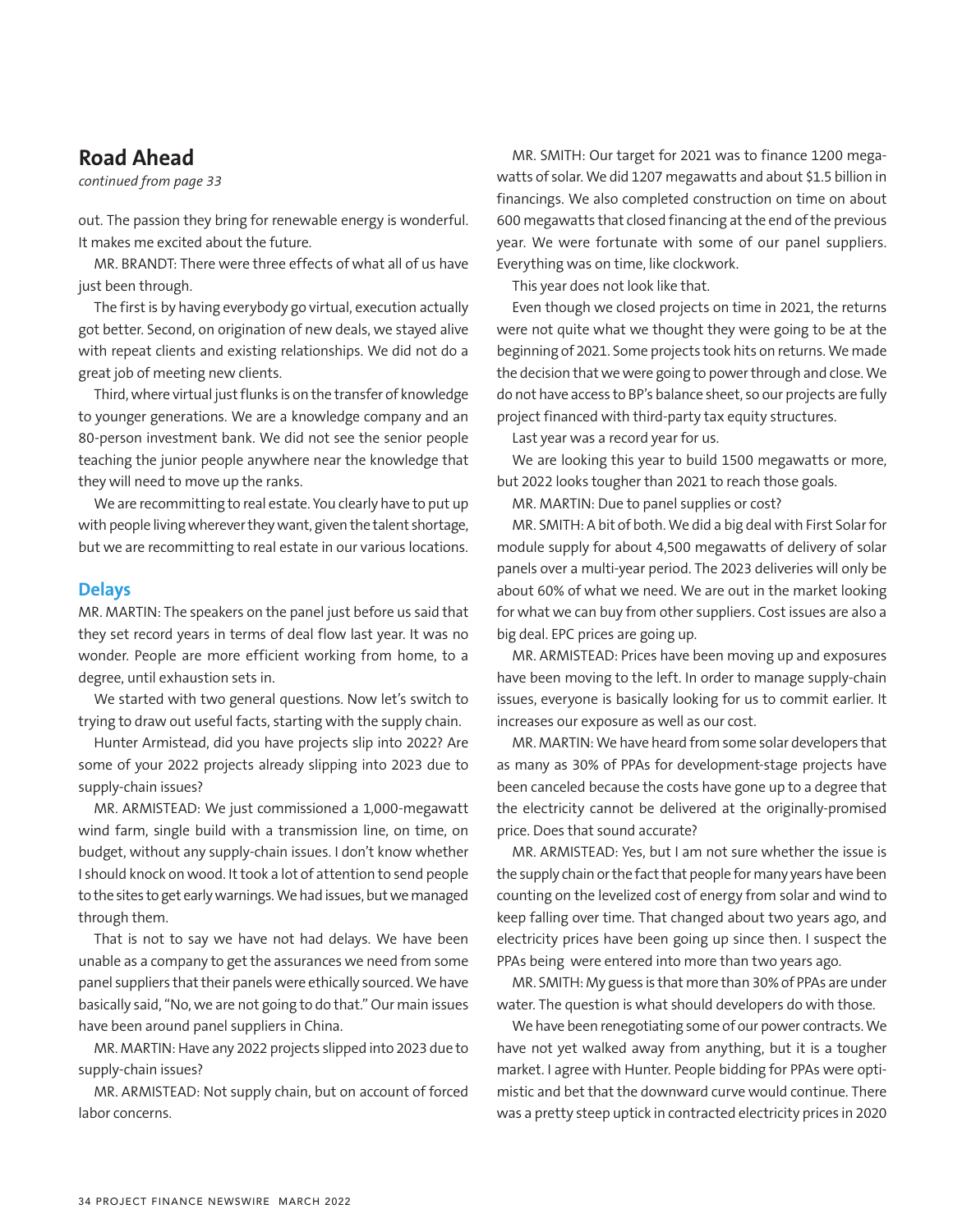and 2021, and it does not sound like we should expect any relief in 2022.

Interestingly enough, panel prices are coming down internationally. We are bidding on power contracts in Brazil and various markets in Europe. We are seeing some softening of the panel supply markets. The US has all kinds of issues that are specific to it, like solar panel import tariffs and forced-labor legislation that are a lot tougher than in the rest of the world. Panel prices are falling in other parts of the world, but not yet in the US.

MR. MARTIN: Have you had any solar panels seized by US Customs?

MR. SMITH: No, fortunately. We had a big supply of First Solar, and we also had Canadian Solar in our mix. We have not had any issues so far.

#### **Power Contracts**

MR. MARTIN: Hunter Armistead, you said that the change this year is that people want to buy more of the product, electricity. Some developers have been telling us that PPAs are no longer the scarce resource; the scarce resource is the ability to interconnect. Do you agree?

MR. ARMISTEAD: Absolutely. I think how we manage the interconnection queue is the challenge for the next generation of solar and wind developers.

MR. MARTIN: Some of the RTOs are trying to sweep the queue of projects that have no real chance of being built. Is that working? Perhaps developers with poorly-conceived projects are now less willing to post high letters of credit to stay in line?

MR. ARMISTEAD: Yes. The challenge is you have a lot of potential electricity customers who still want to enjoy a party that ended two years ago. The revenue side of the equation takes longer to adjust. EPC contractors and equipment vendors are much faster to increase prices to adjust to current conditions.

The conversations that I am sure Kevin and I have both had with electricity customers can be uncomfortable. Some have gone okay; some have not gone so well.

MR. MARTIN: Kevin Smith, where are PPA prices today for solar and wind? Say you are signing a new long-term power contract with a US customer.

MR. SMITH: They vary by region.

To return to the previous question, I think the biggest change over the last several years has been the number of corporate offtakers coming into the market. Our PPAs previously were probably 80% with utilities and only 20% with corporate customers, but that number is more like 50-50 today. Lightsource BP's */ continued page 36*

first projects only went into construction in 2019, so it has been a relatively short period for us. We are signing contracts today with McDonald's, Verizon, eBay and all kinds of players, in addition to the Xcels and other utilities.

We are still seeing low prices in the West  $-$  Colorado was under \$20 a megawatt hour but is moving up significantly. We are also seeing prices moving up in PJM and MISO. In cases where prices were in the high \$20 to low \$30 range, we are now seeing prices in the high \$30 to \$40+ range.

Prices vary by market, but we have seen prices move up in general by at least 20% to 30%.

MR. MARTIN: Hunter, where are prices currently?

MR. ARMISTEAD: When is the industry going to stop talking about power prices? If you go back to the very beginning, we were always competing against our fellow renewables developers for a limited demand.

Now what is getting really interesting is the other components of the product — resource adequacy, capacity allocations, RECs — that are contributing to revenue. Maybe I'm dodging your question, but . . .

MR. MARTIN: Sounds like it. [Laughter]

MR. ARMISTEAD: One of the changes in the industry in the last five years is that we used to get our return principally from the PPA, and there were actually good returns for equity during that period, but that does not exist anymore. You need a view about how markets are going to price a commodity that is not just power.

All of that said, I think PPA prices are up by \$4 in almost every market.

MR. MARTIN: Okay.

MR. ARMISTEAD: That was answer; just remember that. [Laughter]

MR. MARTIN: I will.

MR. ARMISTEAD: Kevin, do you agree that \$4 is where things have gone?

MR. SMITH: I think it is higher than that, actually.

It depends on what is included in the power price. The developer usually takes the risk on capacity and reactive power payments. The offtaker wants the energy and RECs. We are seeing prices up by as 20% to 30% and higher in some markets. That is certainly more than \$4.

#### **SPACs**

MR. MARTIN: SPACs appear to have flamed out spectacularly. The Wall Street Journal reported over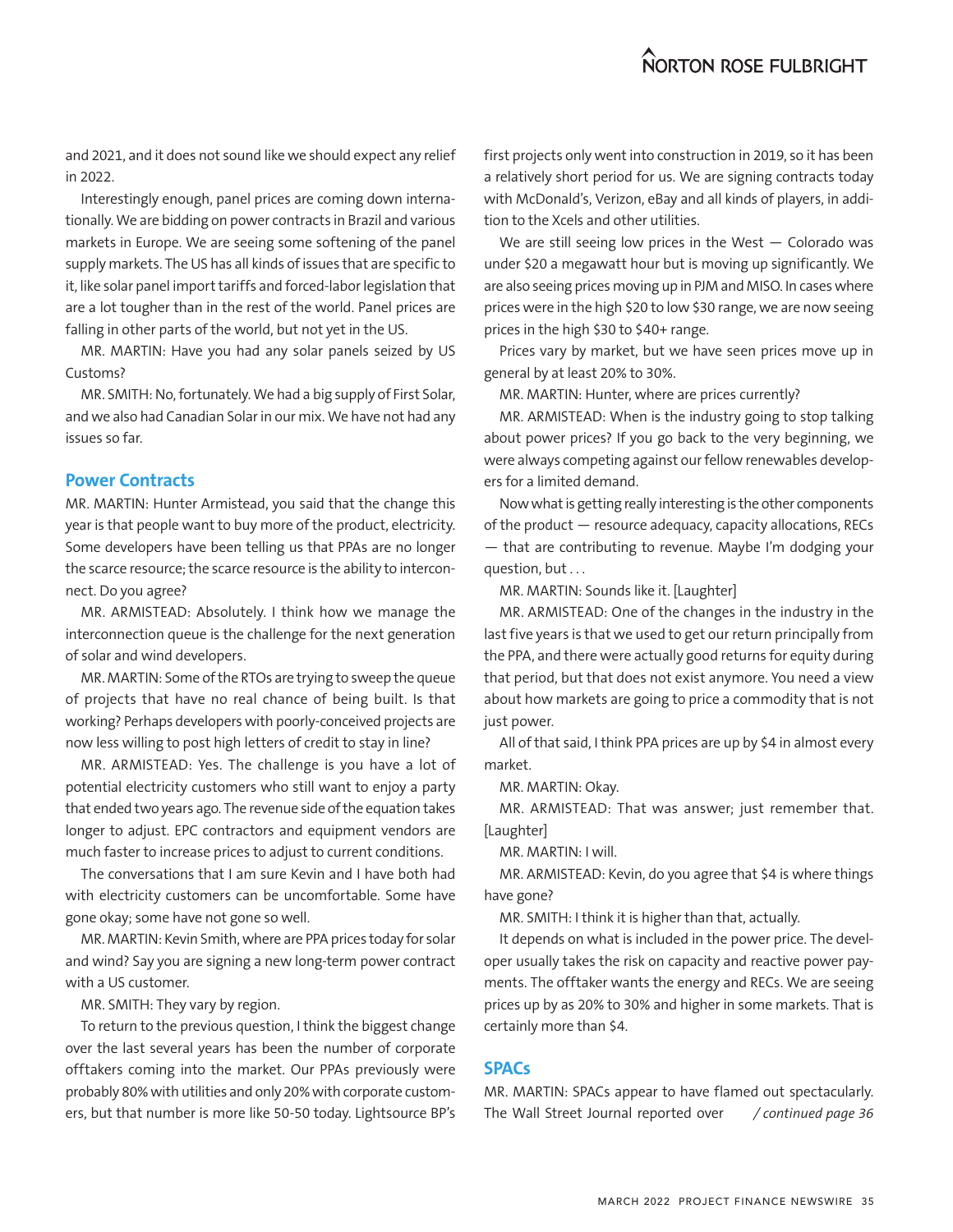# **Road Ahead**

*continued from page 35*

the weekend that about half of SPAC-backed companies' shares are now down by more than 40%. SPAC investors can pull their money out once the target is identified. BuzzFeed went public recently with a SPAC. It was hoping to raise \$287.5 million, but ended up with \$16 million because 95% of the investors pulled their money.

What new ideas are investment bankers pitching now that the SPAC boom seems to have run its course?

MR. BRANDT: The SPAC idea would not have had much traction if the traditional initial public offering was a great process. The reason that everybody gravitated to SPACs is it was touted as an easier, faster way to go public.

It worked for a while, and then it was broken, and then the way the investment bankers fixed it is they made the SPAC sponsors put in more capital that could be redeemed. And guess what? The hedge funds and individual investors that buy into these IPOs are basically withdrawing their money as opposed to converting into the equity of an overpriced target.

This is a classic case of Wall Street having an interesting idea, but the investors that are behind the IPOs are completely disconnected from the process. SPACs are a great deal for the sponsors who organize them, but there is a misalignment of interests between the SPAC sponsors and the investors, and the chickens are coming home to roost. These are not good deals, and a whole bunch of people are going to lose money.

MR. MARTIN: Hunter Armistead, is there a new idea that investment bankers are already pitching?

MR. ARMISTEAD: I was on a panel with you are few years ago soon after we went public with a yieldco.

There will always be some really good ideas that get pushed to the point that they become bad ideas. This is just the latest example. For a time, everyone wanted to be in SPAC. I was asked to start a SPAC, and I said, "I don't think so." This one had a shorter shelf life than many others.

The bigger trend is that ESG investing is no longer just a catchphrase. People used to say "ESG really matters," but actually it really didn't. Now it actually kind of does.

Ted's original point was there is a significant amount of capital that wants to be in this industry. The disciplined ways of putting capital into it are more tried and true.

#### **Asset Valuations**

MR. MARTIN: Ted Brandt, let's use that as a bridge to some questions for you. I read in The Economist magazine that there has been \$10.6 trillion in fiscal stimulus globally during the pandemic. The money has to go somewhere. It has pushed up asset valuations. Why be a buyer in such a market?

MR. BRANDT: I was on a panel you moderated in March 2020 shortly after the COVID lockdowns started. The markets were crashing, and I made a statement that "I'm worried the wall of money has gone away." The next month, I got lots of calls from people who had raised funds that were dedicated to ESG who said, "We can't go anywhere else. The money has been raised for a purpose. The investors are paying us fees in order to find clean-and-green investments. The biggest sin is not deploying the capital."

Some of this money is on the sidelines, but we are clearly seeing yield compression and record premiums being paid for development companies.

Right now, the perception among investors is, "I can't make any money at the project level. All the money is going to be made at the developer level."

That is translating into premiums for companies that are pretty new but have really great pipelines. That used to be a nine-figure type of appraisal, and now were are seeing ten figures and even moving up from there.

MR. MARTIN: There has been a broad move out of equities. Tech stocks have been battered this year. The tech rout is spreading to other parts of the equities market. Three fifths of the stocks on the blue chip S&P 500 index are down at least 10% from recent highs and a fifth are down at least 20%. Is this starting to affect power sector valuations?

MR. BRANDT: Asset valuations tend to vary by region and are driven by the revenue contract. We are seeing lots of problems in project pipelines. PPAs that were won in RFP processes 18 months ago are ending up in massive renegotiations because nobody foresaw the supply-chain problems. We are watching projects being canceled.

In many parts of the country, we would almost rather sell a to-be-built asset without a power contract than one with a contract.

MR. ARMISTEAD: These cycles tend to repeat. I remember around 2006 when everyone would claim a huge pipeline, and we would view the claims skeptically. Development is more artistry than it is assets.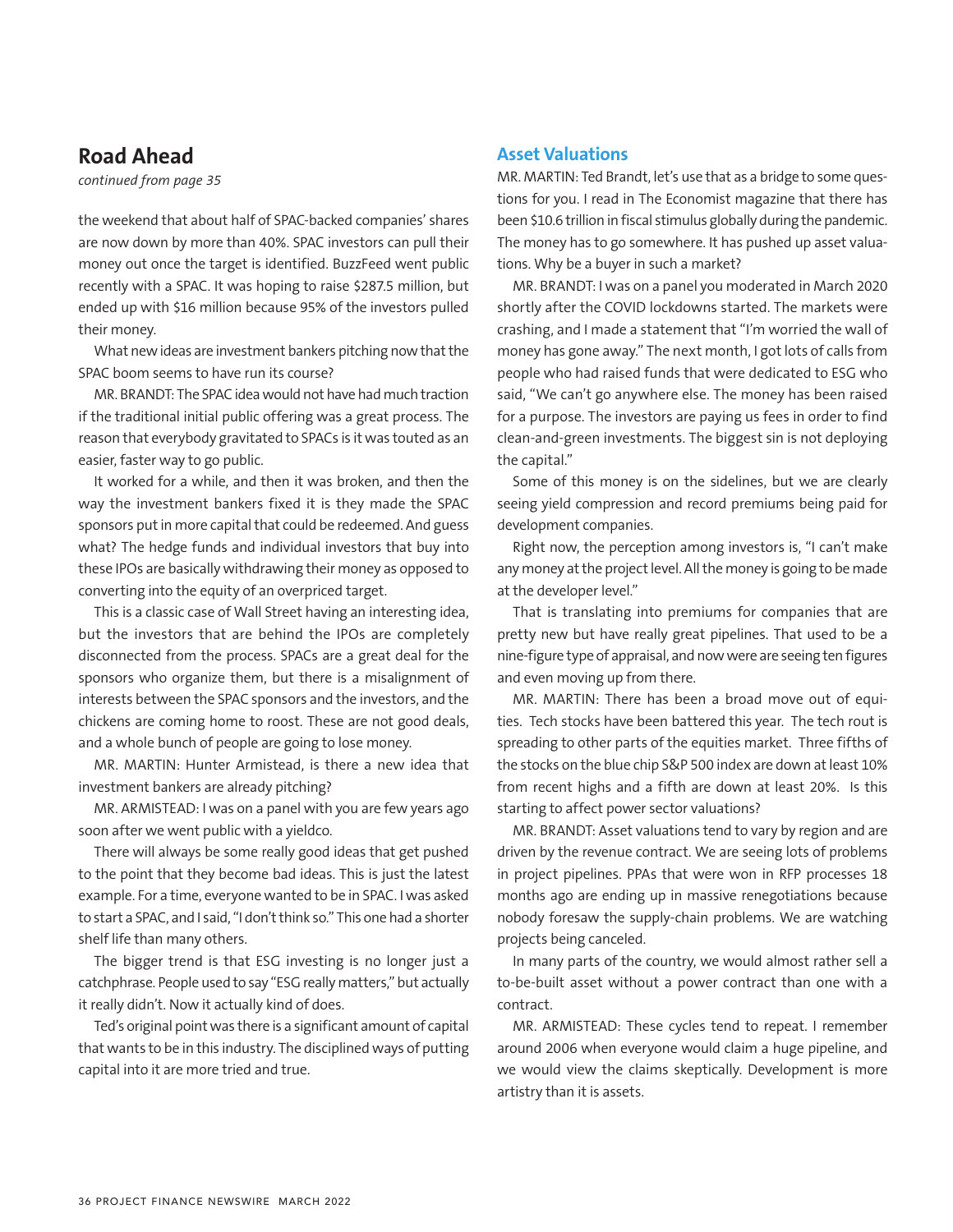A lot of times with art, you get really bad art. With a lot of the pipelines that people are peddling today, unless you have developers that have delivered consistently, I think you are going to be surprised when you look under the hood.

MR. MARTIN: That's a warning from a developer who knows what is under the hood.

MR. SMITH: I will echo that. The industry has gone through a few cycles over the years. I have been through a few of those cycles. I remember when I was at Invenergy in 2006, 2007 and 2008, the huge influx of Europeans into the US market pushed up asset valuations. People were buying project pipelines where you had a little bit of land and maybe an application for the interconnection queue. Buyers were paying \$50,000 to \$100,000 per megawatt for those kinds of projects.

Buyers are paying as much as 20¢ a watt for development rights to projects with site control and access to transmission, but no power contract.

The market is massively strong, and you still have a lot of people looking to enter.

MR. ARMISTEAD: I love the words "It's different this time." It might be, but those words are painted across history. The one truth is we are still in the early stages of what will be a 30-year transition to renewable energy. Maybe that justifies some of the optimism among buyers. Maybe it is a little different this time.

#### **Bid Metrics**

MR. MARTIN: Ted Brandt, what discount rate would you say winning bidders are using currently to discount future cash flows?

MR. BRANDT: We just closed about a month ago on a utilityscale solar project with a 20-year bus-bar PPA. We think from a

> reverse engineering standpoint, the leveraged after-tax return that the buyer got was below 6%. MR. MARTIN: What about for wind?

> MR. BRANDT: I actually think the number I just gave you is an outlier. For wind, I think 7.5% to 8% is the right discount rate for leveraged returns. Solar is probably 50 to 75 basis points tighter than that. It is really important, given that these are 35-year assets and that most of the contracts are 12 to 15 years, to realize how critical your out-year electricity price assumptions are. If your power curves are off, the

That ended a few years later. People were rationalizing those pipelines. Now we are seeing the same thing again, but on steroids. You talk to people that have not been through a few cycles, and they insist, "This is different." Perhaps they are right. The world has changed. We are going to see continuous growth in this market. Maybe cycles are a thing of the past and it is all up from here. Maybe. Mark me a skeptic. I think people are overpaying a bit.

We did an acquisition with BP of a group called 7X in the first half of 2021. It was a bilateral deal. I think we got a pretty good deal on it. BP made the numbers public; half of it was equipment, and it was in the \$100 million range for a 9,000-megawatt pipeline. Who knows what that would go for today. *limit by the continued was the shows what that would go for today.**alive on whether you are in a place /continued page 39* 

math just goes out the window because you have 20 years on the back end. With low discount rates, the power curves mean everything. If you are 30% below Ventyx or the equivalent, you are not going to win anything, even with a 5% discount rate.

MR. ARMISTEAD: We have transitioned to thinking of contracts as a percentage of the net present value of the asset. For example, if you have a 15-year contract and you discount it, even if you have sold 100% of the electricity during the contract term, you have really only sold, I don't know, 50% to 60% of the future revenue. The discount rate discussion is interesting, but not super interesting. The assumptions are way more interesting.

A perspective on the post-contract revenues and a perspective on whether you are in a place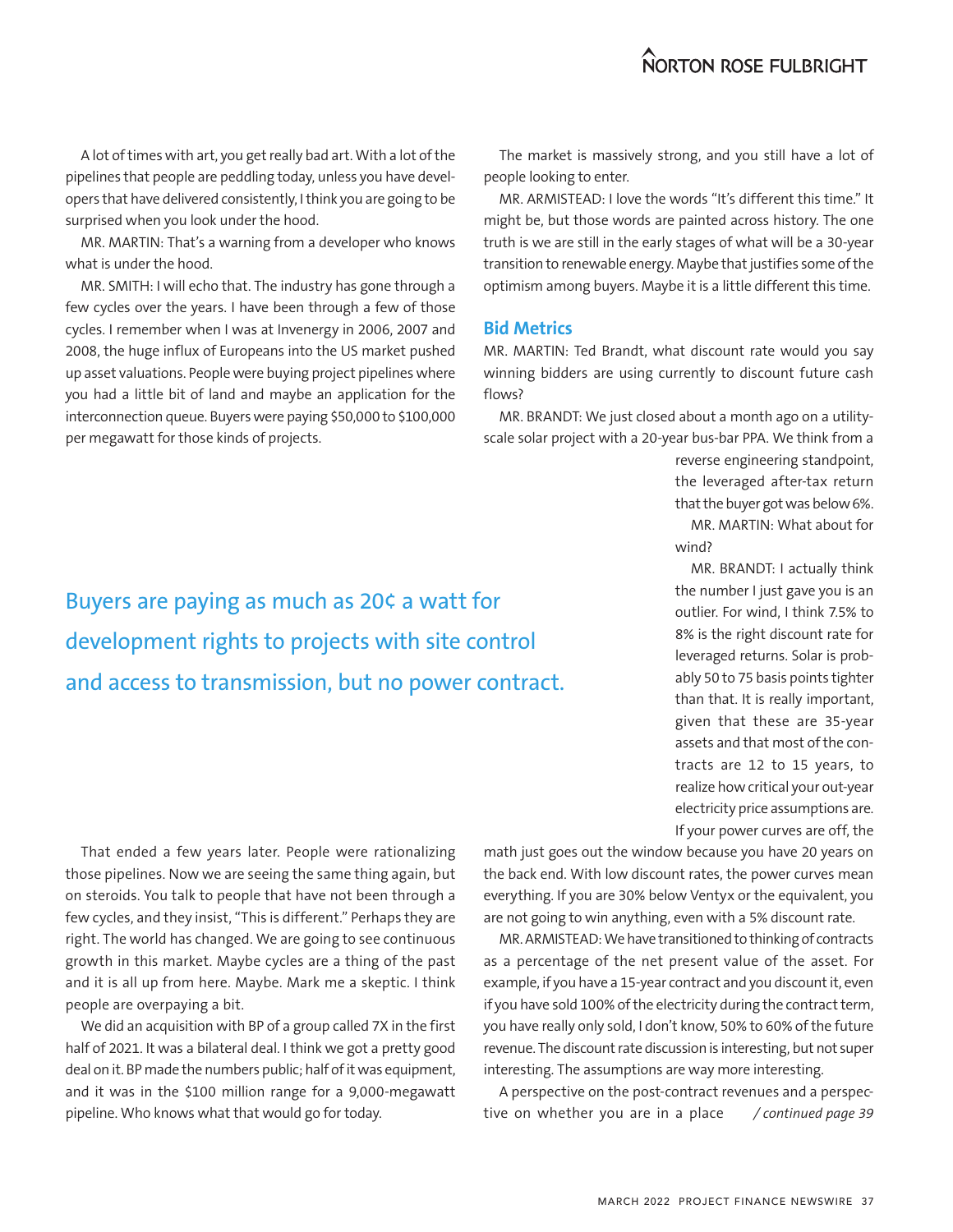### **Road Ahead**

*continued from page 37*

where it will be more expensive to interconnect might be more important. I believe very much in the residual revenue, but I don't believe necessarily in projecting 35 years of revenue when you only have 15 years under contract.

MR. SMITH: We have not talked much about interconnection queues. They are the biggest reason why we will see 2022 projects move into 2023, not only supply-chain disruptions, although they are a big issue as well.

As a developer, we can see returns much greater than what Ted is talking about. If you are buying the rights to a fullydeveloped project with a 20-year bus-bar PPA, you are going to see discount rates well below 6% to buy  $-$  into the 5% range, and some people are even looking at buying below that.

Developers can still see pretty decent returns after developer fees, structuring options and sell downs are taken into account. But, as Hunter said, there are all kinds of issues on assumptions. For example, is it a hedged project in Texas, which you don't often see anymore? Is it a project in PJM or MISO where you are taking capacity risk, reactive power risk, and risk tied to other revenue streams, and maybe only 50% of the revenue is coming from a fixed contract?

Is it a 12-year, 15-year or 20-year contract? The projects with 20-year bus-bar PPAs that Ted mentioned are the stars in the portfolio, and those are the ones where returns get driven down into the 5% range by buyers.

MR. MARTIN: Ted Brandt, people used not to assign any value to a project until it had a PPA. Is that still the case?

MR. BRANDT: No. If the project is in an area where people are confident that they will be able to get a power contract, where there is access to transmission and the developer has land control, those are assets that are being sold for as much as 20¢ a watt right now.

#### **Hydrogen**

MR. MARTIN: All three of you, last topic, maybe starting with Hunter Armistead: Is the hype about green hydrogen warranted? If so, when do you see green hydrogen changing the renewable energy market, and how?

MR. ARMISTEAD: The biggest challenge with the transition to renewables is how we manage not just shifting surplus electricity from daytime to the peak load in the evening, but also how to create a reliable, long-term grid that supports true de-carbonization. That is where I think hydrogen has its most obvious play.

Hydrogen today is still a wonderful industrial gas that is used for manufacturing, but the idea that it is going to be combusted to generate electricity is really kind of like burning your food. It is not an awesome application. I see it as one of several possible responses over time to the need for long-duration storage.

MR. MARTIN: So there is an issue that needs to be addressed, but it may not be addressed ultimately by hydrogen. Kevin Smith?

MR. SMITH: New technologies do not really take off until they become cost competitive. Solar and wind did not take off until they became cost competitive with conventional energy.

I think we will see that with green hydrogen. There is lots of talk about it. There is more talk internationally than in the US, largely because we still have a very plentiful supply of low-priced natural gas. That makes it hard for green hydrogen projects to compete in the US. When hydrogen becomes cost competitive, it will ramp up dramatically. Until then, the market will be slow to develop.

MR. BRANDT: We are bullish and see it largely as an inside-thefence phenomenon because of the difficulty moving hydrogen through pipelines and the size of the molecules. I understand that it leaks like a sieve. Moving hydrogen is hard with our existing infrastructure. The fastest-growing part of our business is the energy transition and helping companies think through what will happen next.

I don't know a single heavy natural gas user who is not thinking it is going to have to supplement its local natural gas supply with some amount of hydrogen.

MR. ARMISTEAD: Maybe to bridge all three of our comments, I think we all see a need for hydrogen. The question is when and on what scale. It is just like batteries. Batteries were hyped for years and years before they took hold. One question is how far away are we before hydrogen takes hold. The other question is when do you have to start participating to make sure you are well positioned when it really does take hold. When will it be too late to have ignored it and hope to catch up? <sup>@</sup>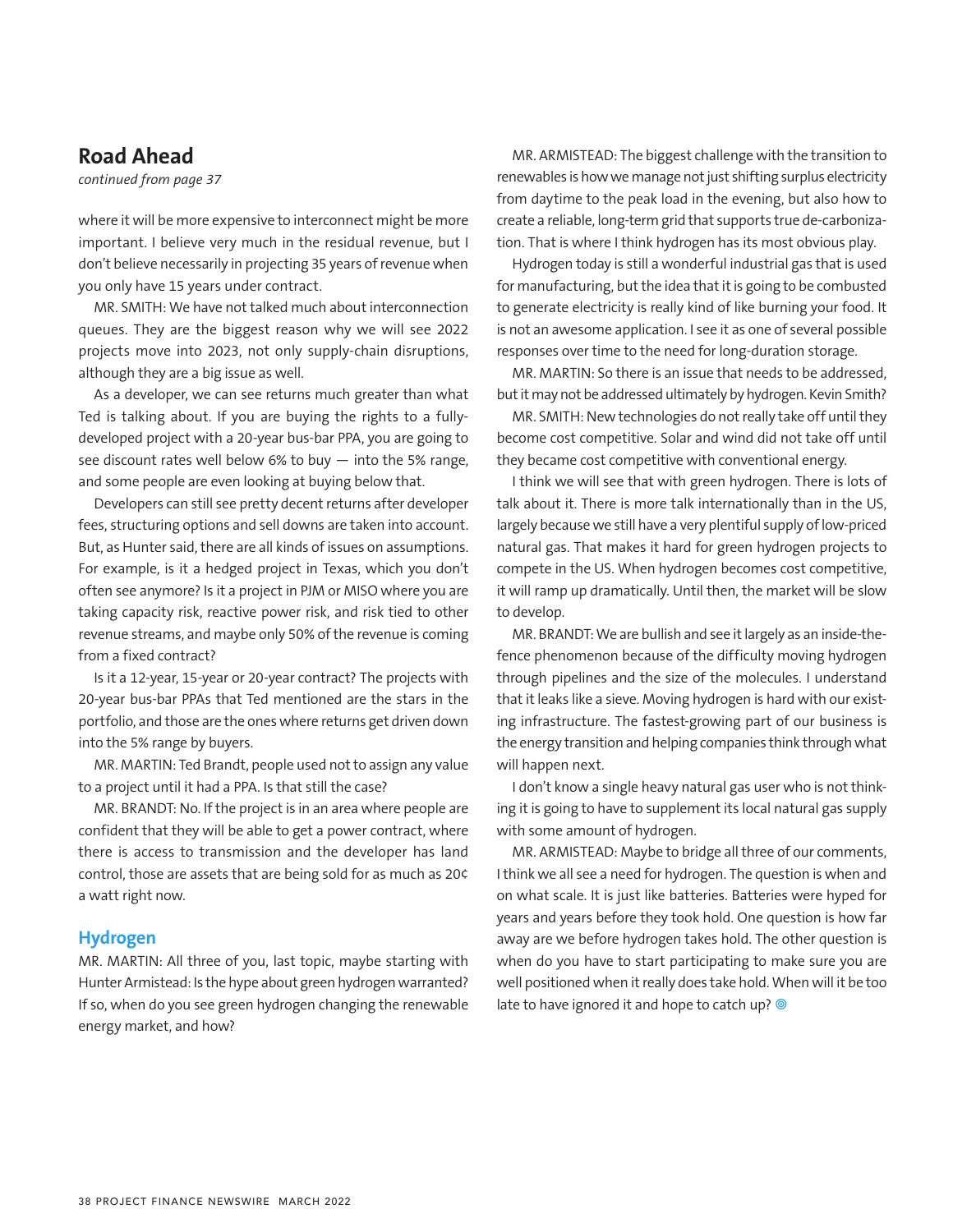# **Carbon Offsets as a Potential Source of Revenue**

*by Christy Rivera and Adrienne Sebring, in New York*

Renewable energy developers are showing more interest in the voluntary carbon offset market as a potential source of additional revenue for their projects.

Most trading is over the counter. There are various exchanges on which trades can be made. Prices for "avoidance" offsets, which are the kind generated by wind and solar projects, were averaging \$7 a ton in February as the *NewsWire* went to press.

Technology companies, airlines and oil and gas companies have been among the early buyers.

Demand is expected to increase as more companies look to offset their carbon emissions for reputational reasons.

Almost 200 companies committed to "net zero" emissions by signing the Paris climate accord. Many more have made similar pledges since the COP26 UN climate summit in Glasgow in October 2021. These companies can credit carbon offsets purchased in the voluntary carbon offset market toward reaching these goals, as long as certain rules established by article 6 of the Paris climate accord are followed.

However, the lack of standards and quality controls are dampening demand. Companies are reluctant to buy offsets without a way to verify that the promised carbon reductions have actually been delivered.

Once the market can get past these issues, look for offset prices to rise significantly. All signs point to extreme future growth in demand.

#### **Offsets v. Credits**

A carbon offset is different from a carbon credit.

A carbon offset represents one metric ton of carbon dioxide or equivalent greenhouse gases that has been avoided or permanently removed from the atmosphere. For example, wind and solar projects can create carbon offsets because the energy produced by these renewable energy projects reduces the amount of energy that must be procured from other projects using fossil fuels. Carbon offsets can also be created by planting and preserving forests that absorb carbon dioxide. There are also various experimental offsets being researched, including enzymes that capture carbon and other processes that capture CO2 in the ocean and turn it into a usable product.

Carbon offsets are traded in voluntary markets, meaning no one is compelled to buy them. The demand for them comes from companies that have set voluntary emissions reductions targets that can be met either by reducing their own emissions directly or effectively by paying someone else to do something that reduces emissions.

In contrast, a carbon credit is a tradeable permit, or right, that allows the holder to emit one metric ton of carbon dioxide or greenhouse gas into the atmosphere. Carbon credits are a creature of government regulations that limit the amount of CO2 or greenhouse gas that can be emitted. When a company subject to such regulation finishes below its required emissions cap, the company earns a carbon credit for every metric ton it is under its cap. It can then sell its carbon credits to other regulated companies that can use the purchased carbon credits to reduce the amount of CO2 or greenhouse gas that they are deemed to emit.

Carbon credits are traded in compliance markets. Trading is limited to the entities and regions covered by the compliance market. Europe is in the forefront of the compliance market with the EU actively managing prices at which credits trade. In the United States, the only large compliance carbon offset program is in California, where the California Air Resources Board oversees trading in "ARB offset credits" which are issued by the Air Resources Board to projects that meet specific requirements.

Companies trade carbon credits because they have to, and they trade carbon offsets because they want to.

The more valuable carbon offsets are those issued by programs with more rigorous rules and standards for offsets.

#### **Voluntary Programs**

There are several voluntary carbon offset programs that register projects in the United States, including the American Carbon Registry, the Verified Carbon Standard and the Climate Action Reserve. Once projects are certified and registered by such a program, then the registrant can sell the offsets on the open market. Each program has its own criteria and a dizzying number of acronyms.

The American Carbon Registry standard v7.0 sets out the eligibility criteria for registration of project-based carbon offsets. Following its requirements, according to the American Carbon Registry, will "ensure that project-based offsets represent emissions reductions and removals that are real, additional, permanent, net of leakage, accurately and */ continued page 40*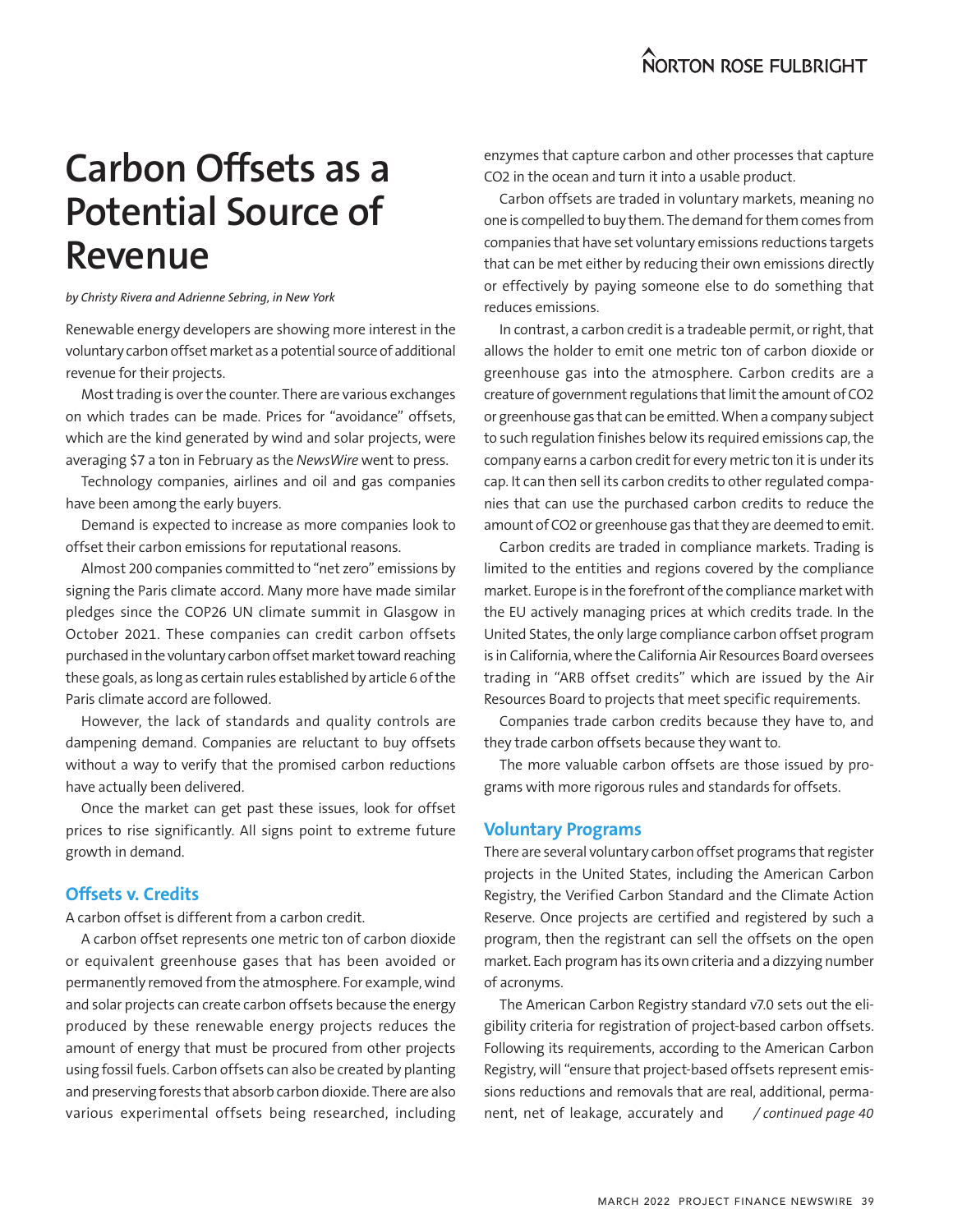# **Carbon Offsets**

*continued from page 39*

conservatively quantified, verified by a competent independent third party, and used only once."

Projects verified by the American Carbon Registry are issued verified emissions reductions (VERs).

including its vintage, the type of project, the volume of credits traded at the time, the geography of the project, the delivery time and whether the offset can be certified.

The "vintage" is the year an offset is created and is a principal marker considered by buyers. Older vintage carbon offsets sell for a discount compared to those of a more recent vintage typically for two reasons. First, some buyers are focused on

> buying offsets only from "additional" projects. A project is additional if it would not have been developed without the ability to sell the offsets as a source of revenue. Second, some buyers are concerned that older vintage offsets are only still available on the market because the underlying project may be of lower quality.

> The type of project from which an offset is created is another key driver of valuation. Carbon credits can be categorized into two broad categories: projects that avoid emitting greenhouse gas emissions elsewhere and projects that remove

Projects verified by the Climate Action Reserve end up with registered offsets called Climate Reserve tons (CRTs). CRTs can be converted into verified carbon units (VCUs) and transferred to a VCU registry with Verra.

The carbon offsets created under these programs are traded on various platforms. Each platform is nothing more than a registry. The main voluntary carbon offset registries include the American Carbon Registry, APX Inc., Markit and Verra.

Trading on the American Carbon Registry and Verra is limited to offsets created under programs administered by those platforms while trading on Markit and APX is of multiple environmental-related credits. For example, APX partners with multiple carbon offset programs and administers registries for VCUs, CRTs and VERs.

#### **Valuing Offsets**

Carbon offsets are not all equal in terms of value and determining the value of carbon offsets is far from straightforward given the variety of offsets and their varied attributes.

The value of a carbon offset is a function of several factors,

greenhouse gases from the atmosphere. Avoidance projects include wind, solar and other renewable energy projects, while removal projects include carbon recapture and reforestation.

Carbon offsets generated by removal projects tend to trade at a premium. For example, nature-based removal offsets (those that fall within the forestry, farming and land management category) were trading at a near record high of \$22.30 a ton at the beginning of February 2022.

While demand for removal offsets is high, supply continues to lag. The US Department of Agriculture has launched a Climate-Smart Agriculture and Forestry Partnership Initiative that is supposed to create a framework and standardization around "climate-smart" offsets from nature-based removal projects. Others are working to provide farmers with the information and tools they need to document the carbon offsets they are creating so that they will be able to offer them in the voluntary markets.

In contrast, there is a large supply of carbon offsets stemming from existing avoidance projects. If all of these existing avoidance offsets were certified by the existing programs, the number of

# Developers are showing more interest in the voluntary carbon offset market as an additional source of revenue for projects.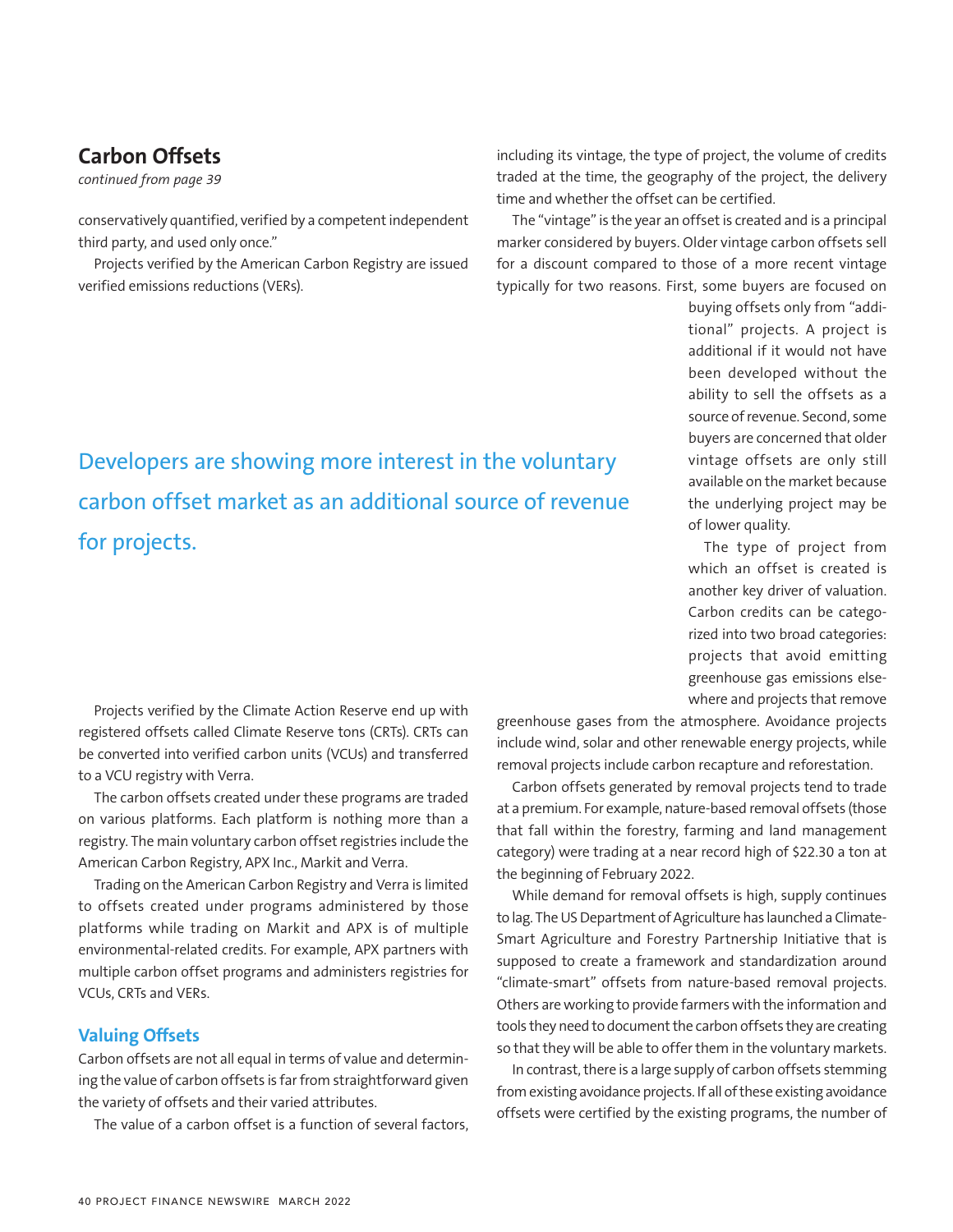carbon offsets from older projects would dwarf the demand for such offsets, leading to very low prices.

Many environmental groups object to the certification of these older offsets as there is no real, practical avoidance of global emissions given that the projects have existed for years and the purchase of the related offsets is not an investment in a new project that could lead to additional reductions in future CO2 and greenhouse gas emissions. As a result, the ability to register carbon offsets tied to older avoidance projects is limited under the leading carbon offset programs. For example, with certain exceptions, the Climate Action Reserve does not allow for the issuance of CRTs on a retroactive basis for existing projects.

Finally, the market is moving toward more uniform standards for offsets, but has not yet coalesced around a single set of standards.

Standards are typically set by NGOs. For example, the Taskforce on Scaling Voluntary Carbon Markets announced in September 2021 the formation of an independent governance body for voluntary carbon markets. The group has representatives from 12 countries and is focused on drafting a list of "core carbon principles" that are supposed to serve as a global benchmark for carbon credit quality.

One quality control standard expected to be adopted by the group is that the underlying project must be "additional," meaning that the project would only exist due to proceeds received from its carbon offsets. Other standards address the permanence of the reduction, the accuracy of the estimation of the net greenhouse gas reduction and the presence of additional environmental attributes or benefits.

#### **Oversight of Carbon Markets**

Many startup companies have been formed in recent years to focus on carbon reduction issues. These carbon startup companies have been catching eye of investors who are putting significant funding into them.

Some of these startups provide data and insight to voluntary market participants so that companies can have the transparency they need. For example, Sylvera, a London-based startup founded in 2020, aspires to act like a rating agency for carbon offsets in the voluntary market.

These data collecting and verification services will be critical for the voluntary carbon offset market to gain legitimacy with

larger, corporate buyers.

S&P Global Platts already tracks sales of carbon offsets that have been certified by the following standards: the Gold Standard, Climate Action Reserve, Verified Carbon Standard, Architecture for REDD+ Transactions and American Carbon Registry. S&P Global Platts provides valuable price data.

Although many transactions in the voluntary carbon market are over-the-counter trades, there are exchanges, such as New York-based Xspansiv and Singapore-based AirCarbon Exchange, on which carbon offsets may be traded.

Seven banks announced plans recently to launch a voluntary carbon market settlement platform called Carbonplace by the end of 2022. The seven banks are CIBC, Itaú Unibanco, National Australia Bank, NatWest Group, UBS, Standard Chartered and BNP Paribas.

The platform will give project developers direct access to customers looking to fund carbon reduction and removal projects. And as the carbon markets continue to gain legitimacy, developers can expect to see many more customers.  $\circledcirc$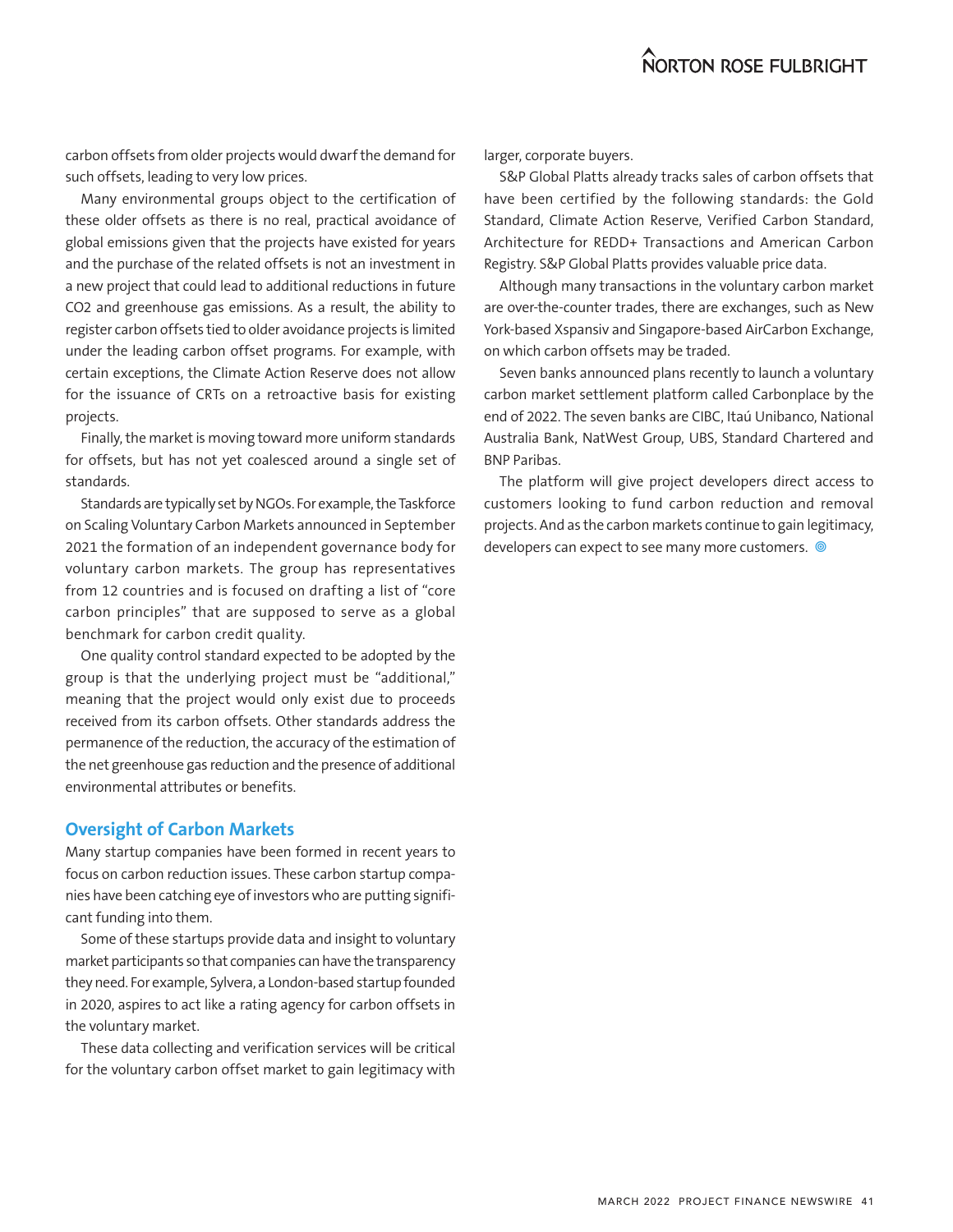# **Sophisticated Use of Political Risk Insurance**

*by Julie Martin with Marsh McLennan in Greenville, and Kenneth Hansen in Washington*

By making more sophisticated country risk analyses, lenders and equity investors in emerging market projects can insure selected risks in a manner that increases the internal rates of return on projects.

The increased return more than covers the insurance premium.

A recent study by IHS Markit and Marsh Specialty, called "A New Perspective on the Cost and Benefits of Political Risk Insurance for Foreign Direct Investments," suggests that many equity investors systematically underestimate the benefits of political risk insurance (PRI) relative to its cost.

Such insurance brings the obvious benefit of at least a partial recovery if a covered loss occurs.

It also can affect the determination of an appropriate country risk premium when projecting the internal rate of return of a proposed investment. The country risk premium is added to the weighted average cost of capital when estimating an overall cost of capital. A lower country risk premium yields a higher IRR.

The study concludes that, although the magnitude of the effect depends on the country and the nature of the project, there is necessarily a non-zero, and more typically a substantial, reduction of the appropriate country risk premium when the investment is covered by conventional political risk coverages.

That reduction alone can more than justify the cost of PRI, without even taking in to account the benefits of claim payments if an insured event happens.

#### **New Risk Analyses**

IHS Markit has developed over 20 years a country risk investment model — called CRIM — that estimates the adverse impact of country risks on the cash flow projected for an investment. The CRIM offers a far more nuanced approach to measuring country risk than the common simple adoption of the premium for sovereign debt as a proxy for country risk.

The model identifies 21 distinct country risks, each of which is scored in their review of a given country and project.

The study mapped conventional political risk coverages to the CRIM and applied the enhanced model to an illustrative power generation project with a long-term power purchase agreement with a government offtaker in three emerging markets: Ghana, Brazil and Indonesia.

PRI does not mitigate all of the scored risks (for example, natural disasters). However, conventional PRI coverages are relevant to a number of key risks scored in the IHS Markit model. PRI thus invariably reduces the country risk premium that comes out of the model. The only questions are by how much and what is the benefit of that reduction relative to the cost of the insurance.

Applying the CRIM to the sample power generation project proposed to be developed in Ghana (which has an S&P sovereign rating of B-), yielded a country risk premium of 6.30% without PRI.

The country risk premium fell to 2.23% if the project purchased conventional political risk coverage.

The effect of incorporating PRI into the financing plan improved the simulated S&P rating from B- to BBB. (While the initial country rating is based on actual S&P ratings, IHS Markit calculates a revised, simulated rating for purposes of comparison.)

Thus, the PRI substantially improves the project economics without any direct weighting of the benefit of ultimate claim payments.

The study then transported the same project to both Brazil (with an S&P sovereign rating of BB) and Indonesia (with an S&P sovereign rating of BBB). Because the IHS Markit estimates of the relevant risks in those two countries are different from Ghana and from each other, the financial impact of mitigating those risks also varies.

The reduction of the country risk premium in Brazil was from 2.91% to 1.41%, with a corresponding increase in the project's simulated S&P rating from BB to A -, leaving a narrower margin, but still possibly feasible for PRI to be worth its cost.

In Indonesia, the impact of PRI was to reduce the country risk premium from 1.84% to 1.05% and to improve the S&P rating from BBB to A-.

In both cases, the margin for PRI pricing is narrower than in Ghana, although it may still make sense for an investor to obtain PRI if it is available at a price point that avoids depressing the project's returns. Then, without giving up any upside, the insured still benefits from the "safety belt" that PRI provides for a class of risks that are inherently difficult to forecast, especially over longer investment horizons. Additional benefits can include comfort to prospective lenders and enhancing the options for exit.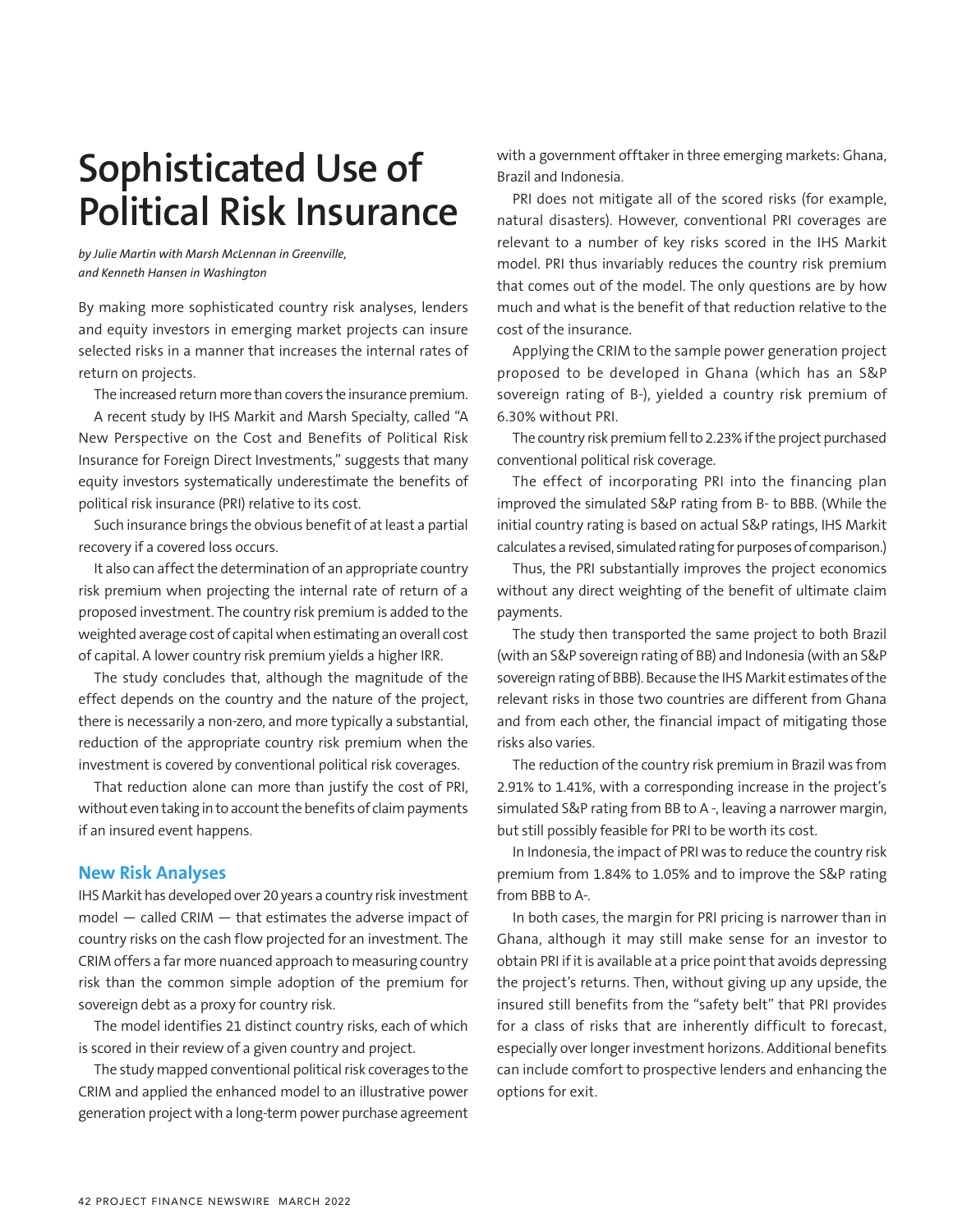#### **Premiums**

This sample suggests that a more compelling case for PRI may arise in certain countries with lower sovereign risk ratings.

That depends on the PRI premium. PRI pricing on its own is an interesting topic, in which institutional factors and intuition have historically dominated analytics. The determination of the premium required for PRI coverage of a given project in a given country at a given time is more a function of tradition, on one hand, and recent anecdotal experience on the other, with some reflection of competitive pressures on prospective insurers.

A general impression in the market is that the risk elasticity of the price of PRI is lower for agency insurers than for commercial insurance companies. That is, coverage costs more in higher risk countries, regardless of whether that coverage is sought from the public or private sector providers, but the price is likely to rise more quickly with perceived risk with the commercial insurers. Thus, as an opening bid, a commercial insurer may be the best bet for lower risk countries, while the agencies may be the better bet in more challenging environments – assuming coverage is available at all.

However, what has traditionally been the case is no longer necessarily so, with the continued growth of the private market.

Offered rates in the private market tend to vary widely. For example, in a recent large 2021 placement for an infrastructure project in a Latin American country that, like Indonesia, is a BBB rated country, the quoted insurance pricing sourced by Marsh ranged from 150 to 50 basis points per year, and a policy limit of \$800 million was secured at a market-clearing price very near the bottom end of the range. Marsh's view is that PRI would typically be available at a cost that is exceeded by the benefits implied by the CRIM as applied to the sample project in Ghana and Brazil and perhaps also in Indonesia.

#### **Going Deeper**

The CRIM analysis provides a basis for going deeper than just a go or no-go decision with respect to the full basket of PRI coverages. The costs and benefits of PRI can be broken down coverage by coverage.

Scores for particular risks can vary widely within a single country. For example, a country can have low fiscal risk, but a high risk of political violence. For that reason, political risk insurance underwriters shy away from a single risk score, like a sovereign rating.

Different insurers have different views about unbundling coverages and their corresponding */ continued page 44*

#### **CRIM country risk events:**

- •Corporate taxes
- •State contract alteration
- •Contract enforcement \*
- •Expropriation \*
- •Environmental regulations
- •Business regulations
- •Capital transfer \*
- •Currency depreciation
- •Construction material shortages
- •Energy shortages
- •Labor costs
- •Skilled labor shortages
- •Recession
- •Export disruption
- •Import disruption
- •Infrastructure disruption
- •Strikes and protests \*
- •Manmade disaster \*
- •Natural disaster
- •Corruption
- •Criminal violence

*\*Risks mitigated in whole or substantial part by PRI.*

#### **Conventional PRI coverages:**

- •Expropriation
- •Selective discrimination
- •Forced divestiture
- •Forced abandonment
- •Political violence
- •Business interruption (following political violence)
- •Non-repossession, deprivation
- •Arbitration award default / breach of contract
- •Currency inconvertibility/non-transfer
- •Deprivation of creditor's rights (for debt investments)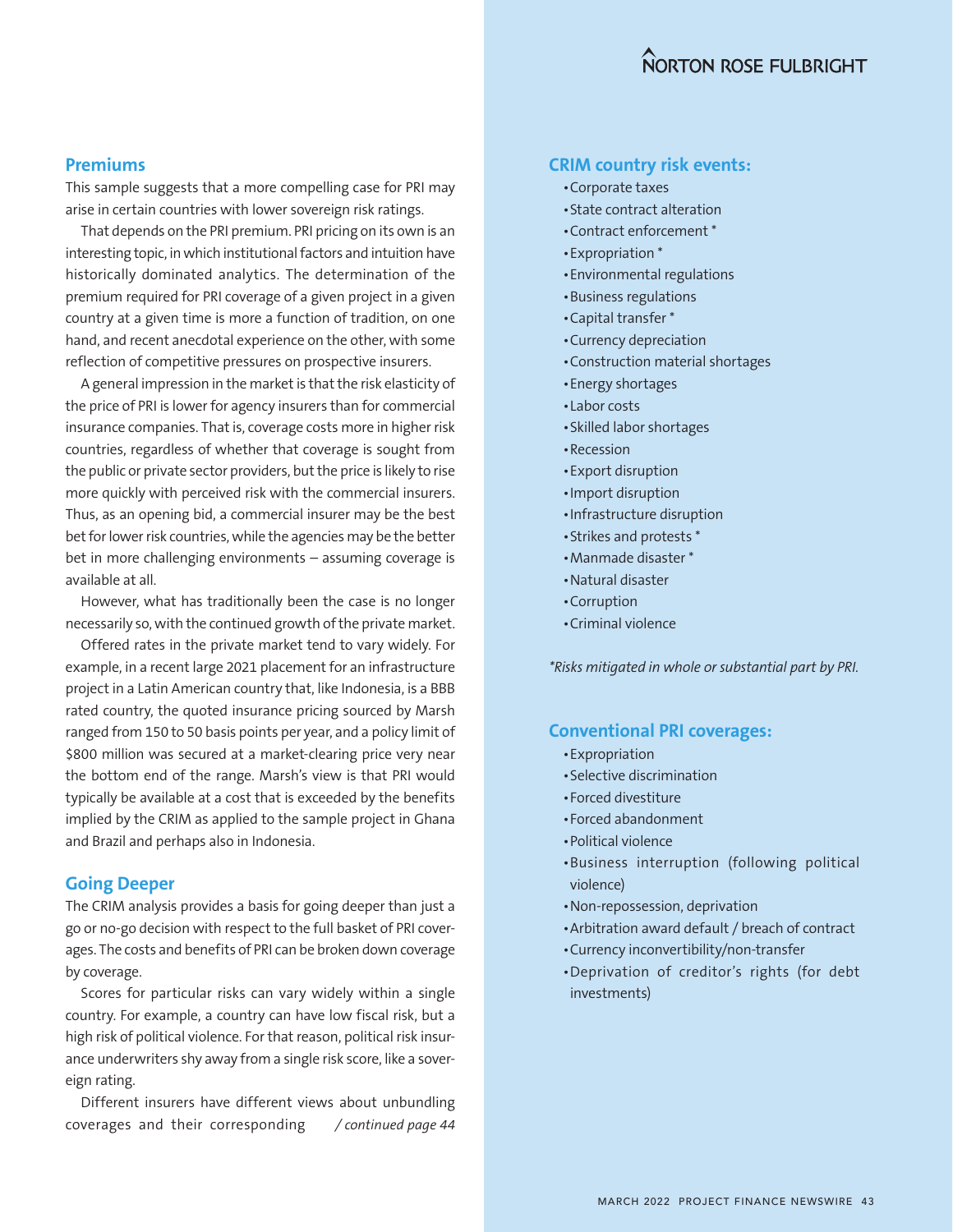#### **Insurance**

*continued from page 41*

premium amounts, but the CRIM provides a basis for negotiating optimal coverage from the perspective of maximizing investment value.

Some PRI coverages correlate only imperfectly to the risks measured in the CRIM. An example is expropriation. A PRI claim will typically require total expropriation, where the government action is so adverse that the investor prefers to abandon the project in exchange for the insurance claim payment. Partial expropriation, in which government actions reduce the value of an investment without wiping it out, tend not to be covered. To address this difference, the CRIM assumes that a host government will, on average, provide compensation for 50% of the loss, so it considers expropriation risk to be only partially mitigated by expropriation coverage.

conservative in projecting benefits in such cases.

IHS Markit may have been too conservative in the credit given to PRI. The joint report notes that "the Marsh co-authors felt that IHS Markit did not give enough credit to the presence of the element of PRI cover commonly called 'breach of contract' or 'arbitration award default,' which would further improve the predicted financial benefits of PRI."

Such coverage is relevant to the sample projects assessed by CRIM since the expected revenues are derived under a power purchase agreement with a government offtaker that has a termination payment that could be subject to arbitration and thus benefit from arbitral award default coverage. Breach coverage is only relevant to projects that depend importantly on contracts with host governments, but that would include most substantial energy and infrastructure projects.

A key consequence of the PRI-enhanced CRIM is that potential investment projects with IRRs that otherwise would not have

> qualified for pursuit by an investor may, with PRI, clear the required hurdle.

> Using a single discount rate for country risk rather than digging deeper and adding insurance for particular risks can inadvertently inflate the discount rate used to value cash flows. Applying PRI through the lens of the CRIM tool can improve the return.

> Of course, the math only works if the lenders or equity investors agree with the CRIM's weighting of the benefits of PRI. But the CRIM model has a broad following in the market, so its

Lenders and equity investors in emerging market projects are using political risk insurance and more granular analyses of risk to increase returns on projects.

The CRIM model focuses on cash flows. So do some PRI coverages, such as business income coverage, which replaces income lost for up to one year as a result of political violence. On the other hand, political violence coverage of the cost of repairing or replacing damaged assets provides assets-based, not income-based, compensation. The impact on cash flow will depend on the impact of the damage on operations and the time required for such repair or replacement. That could vary from hours to years.

Thus, the impact of some coverages on the risks measured by IHS Markit is speculative, although IHS Markit says it has been approach is likely to have some influence.

The CRIM model methodology is not the final word in evaluating the relevancy of PRI to investment decisions. Work will continue on how best to reflect the impact of PRI in calculating country risk premiums, IRRs and the net present value to assign to a project. However, the work to date appears sufficient both to improve the project economics available to current emerging market investors and to expand the universe of investors who might take seriously investment opportunities in emerging markets.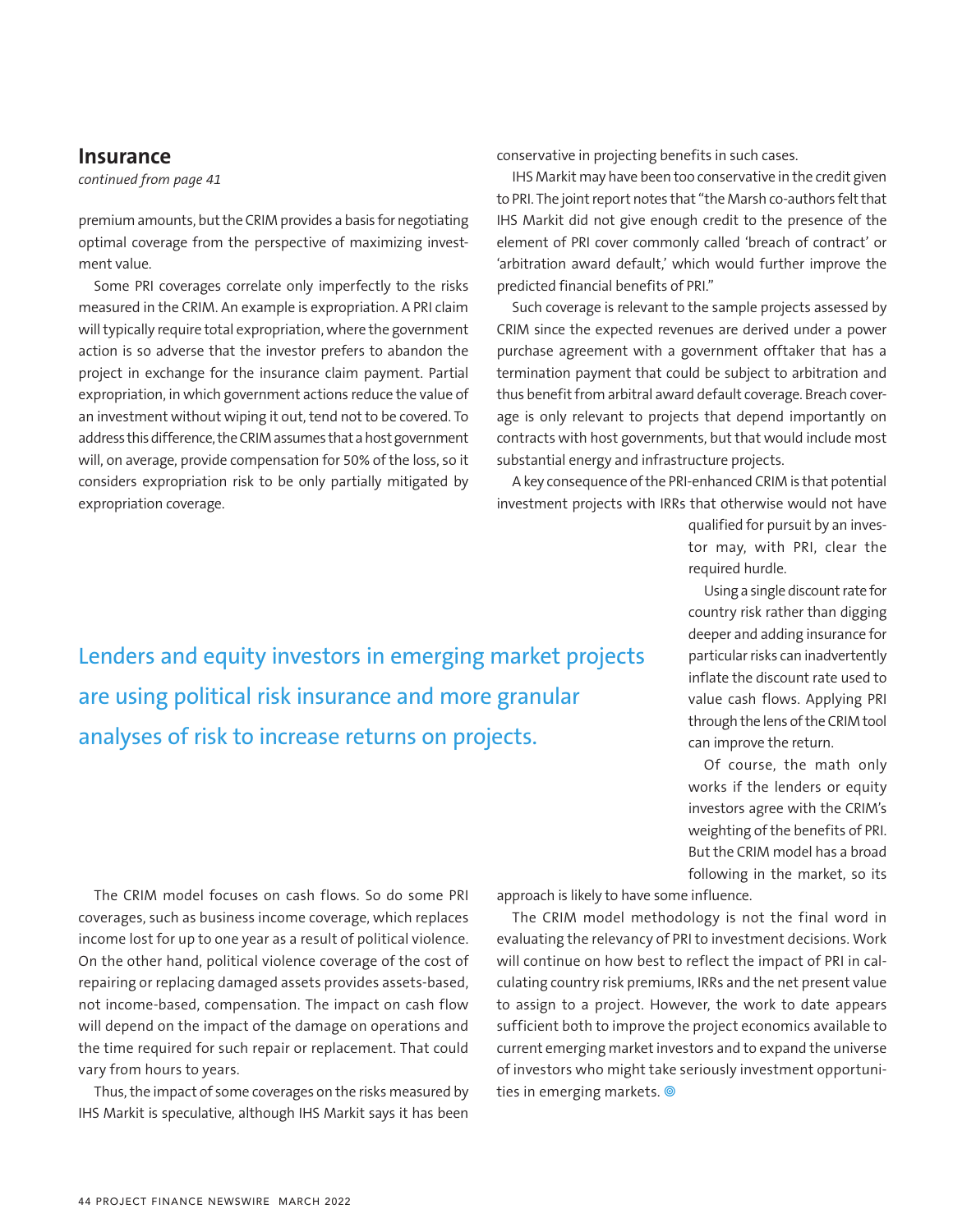# **Calculating How Much Tax Equity Can Be Raised**

#### *by Keith Martin, in Washington*

Developers of renewable energy projects in the United States sometimes struggle to calculate how much tax equity can be raised to help pay the project cost.

A simple current rule of thumb is that tax equity accounts for 35% of the capital stack of a typical solar project, plus or minus 5%. It accounts for 65% of the capital stack of a typical wind farm, plus or minus 10%.

A more precise calculation requires adding four blocks of figures to the financial model for the project.

A developer can raise an amount of tax equity equal to the present value of four items discounted at the target internal rate of return required by the tax equity investor.

The four items are the tax credits the tax equity investor will receive, the cash it will receive and its anticipated tax savings from depreciation, interest and other deductions, minus the taxes it will have to pay on its share of taxable income from the project.

Target returns in the US tax equity market have moved into the low- to mid-7% range, unleveraged and after taxes, for most utility-scale projects.

#### **Basic Concepts**

The chief financial officer of a renewable energy company must cover the capital cost of his or her project through a combination of true equity, tax equity and debt.

The US government pays roughly 44¢ per dollar of capital cost of a typical wind or solar project through tax incentives.

Few developers are in a position to use the incentives because of inadequate tax base.

The most common way to get value for them is through a "partnership flip" transaction. The developer brings in a bank, insurance company or other tax equity investor to own the project as a partner with the developer. The investor invests a share of the capital for the project and is allocated 99% of the taxable income and loss and tax credits until it reaches a target internal rate of return, after which its interest drops usually to 5%, and the developer has an option to buy out the investor's

post-flip interest for fair market value determined at the time. Cash may be distributed in a different ratio. The developer takes a majority of the cash before the flip and usually 95% after.

Partnership flips are the only way to raise tax equity for wind and other projects on which production tax credits will be claimed. There are three possible tax equity structures for solar, fuel cell and other projects on which investment tax credits will be claimed: partnership flips, solar-leasebacks and inverted leases. About 80% of ITC transactions still involve partnership flips. (For more details about tax equity structures, see "Partnership Flips: Structures and Issues" in the February 2021 *NewsWire* and "Solar Tax Equity Structures" in the December 2021 *NewsWire*.)

The Internal Revenue Service issued guidelines for partnership flip structures in October 2007. The agency said it is okay with the structure, but that anyone straying outside the guidelines should expect to be subjected to "close scrutiny" on audit. The guidelines were addressed to partnership flip deals involving wind farms. However, the market has followed them in other types of projects.

At most, 99% of the tax subsidies can be transferred to an investor in a partnership flip deal.

In practice, the percentage may be smaller.

Any tax subsidies that cannot be transferred to the investor can be carried forward by the developer for up to 20 years.

Each partner in a partnership flip transaction must track its "capital account" and "outside basis." These are different ways of measuring what each partner invested and took out of the deal. If either measure goes negative, then it is a sign that the partner took out more than its fair share. The two measures are also limits on the capacity of the investor to absorb tax benefits. Consequently, it is important to model both accurately.

#### **Capital Accounts**

A partner's capital account starts with the cash the partner paid to buy into the deal or contributed to the partnership. It also includes the fair market value of any property contributed.

There are several forms of partnership flip deals.

In some deals, the investor pays a purchase price to the developer directly to buy an interest in a limited liability company that owns the project. Call this the "purchase model."

However, in most cases where an investment tax credit will be claimed, the investor makes a capital contribution to the partnership for an interest, and the partnership uses the capital contributions by the investor and the */ continued page 46*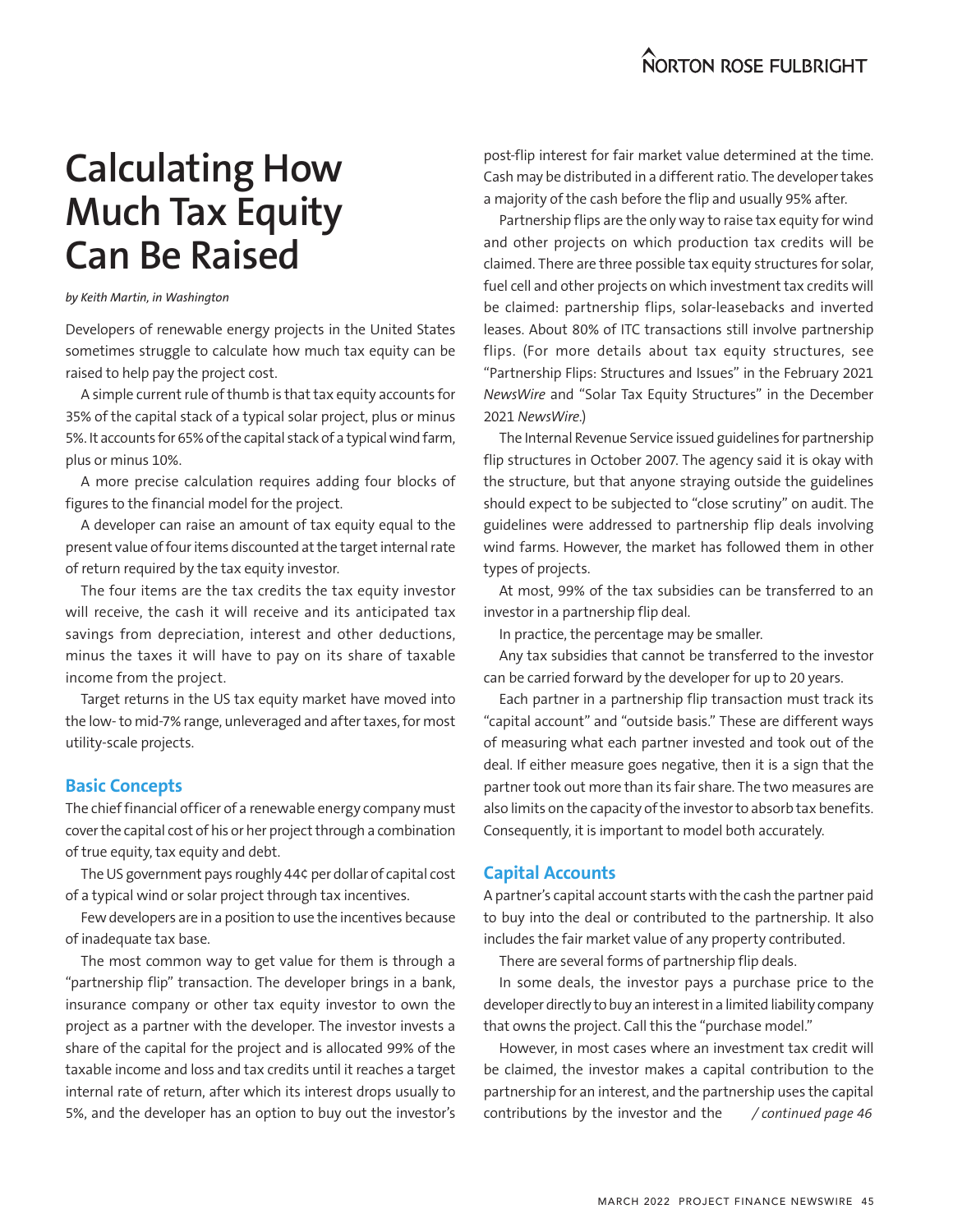### **Tax Equity**

*continued from page 41*

developer to buy the project company from an affiliate of the developer.

In some cases, the capital contributed by the investor is used instead to repay project-level debt or remaining construction costs and the balance is distributed by the partnership to the developer partner. Call both of these cases the "contribution model."

In both the purchase model and the contribution model, the investor takes an opening "capital account" equal to what it pays the developer or contributes to the partnership to buy into the deal.

The entity that will become the partnership usually does not exist for tax purposes until the investor funds. Until then, it is usually a limited liability company with only one owner: the developer. Such companies are "disregarded" for tax purposes until they have at least two owners.

When the investor funds, the project company turns into a partnership for tax purposes. In the purchase model where the investor pays the developer for a partnership interest, the investor is treated as having purchased an undivided interest in  $-$  or percentage of — the project assets from the developer and contributing it to a new partnership with the developer. The developer contributes the share of the project it retains.

In the contribution model where the investor makes a capital contribution to the partnership, the investor is treated as having made a capital contribution to a new partnership in exchange for an interest. The developer is usually treated as if it contributed the entire project.

However, if part of the capital contributed by the investor is distributed by the partnership to the developer, then there is a risk of the distribution being treated as purchase price for the partnership to make a "disguised" purchase of part of the project from the developer. (For more details, see "Tax Triggered When Partnership Formed?" in the October 2016 *NewsWire* and "Disguised Sales and Earnings Stripping" in the October 2017 *NewsWire.*)

In both the purchase model and contribution model, the investor has an opening capital account equal to its cash payment.

In the purchase model, the developer has an opening capital account equal to the fair market value of the share of the project it retained. In order to calculate the developer's opening capital account, set up a fraction. The numerator is the amount paid by the tax equity investor. The denominator is the fair market value of the entire project. The fraction is the share of the project the investor purchased. The developer retained one minus that fraction.

In the capital contribution model, the developer has an opening capital account equal to the fair market value of the entire project. However, the developer must subtract the opening capital account of the investor plus the amount of any project-level debt. By subtracting these amounts, the developer ends up with an opening capital account equal to the equity value it has in the project. Its opening capital account is the claim it would have on the project assets if the partnership were to liquidate the next day. The lender would have a claim for the outstanding project-level debt. The investor would have a claim for the capital the investor contributed. The developer has a

claim for what is left.

Capital accounts are a fluid concept. They go up and down each year to reflect partnership results.

Add to each partner's capital account at year end its share of income earned by the partnership. Subtract the losses the partner is allocated and cash it is distributed. In other words, increase the capital account each year as the partner suffers detriment; having to report income is a detriment (because taxes will

Developers can calculate the amount of tax equity that can be raised on a project by discounting a net benefits stream by the target tax equity yield.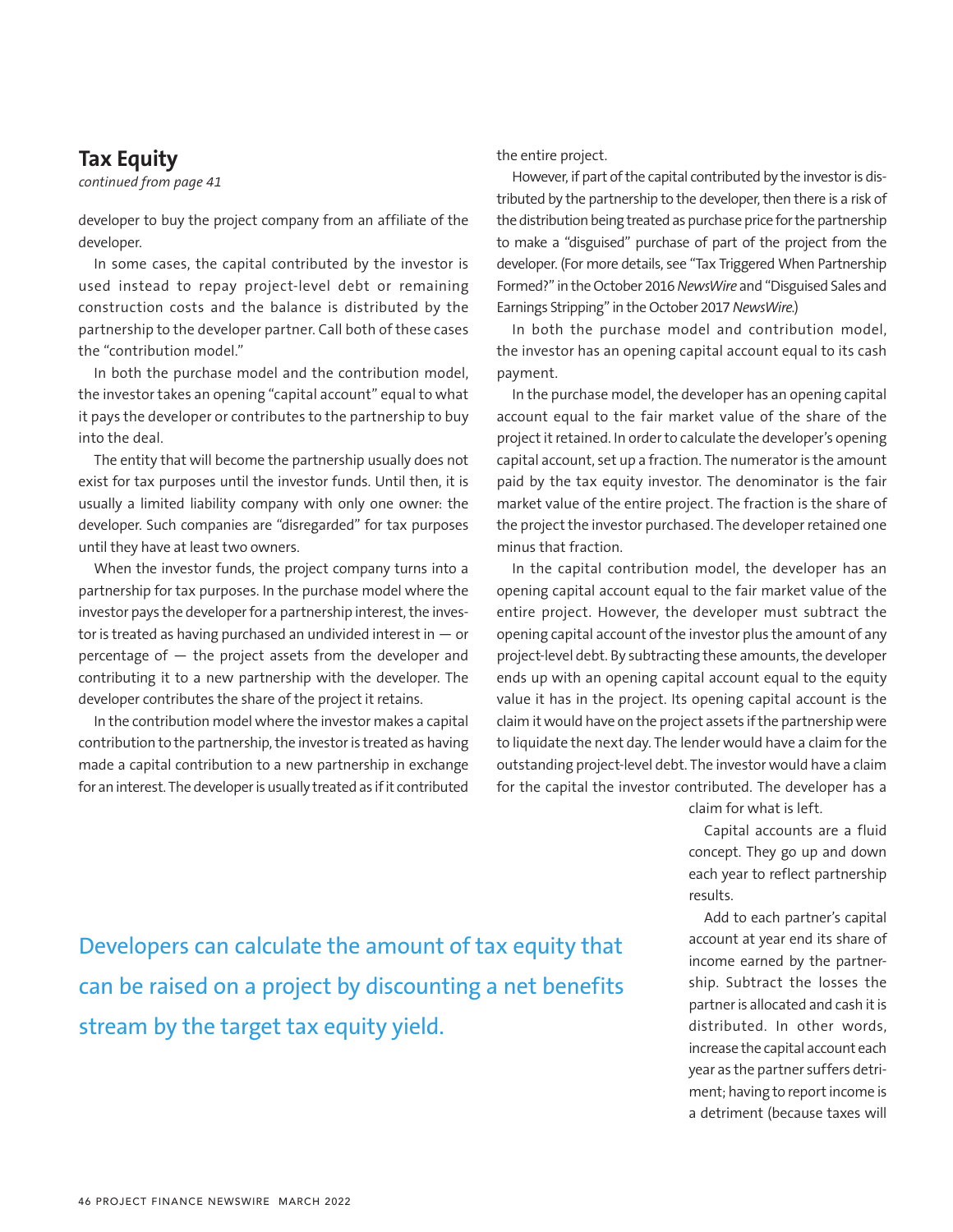have to be paid on that income). Reduce the capital account by the benefits the partner receives; being distributed cash or allocated losses is a benefit.

The income and loss that are reflected in capital accounts are "book" income and loss.

The "book" amounts are not the same as what is reported on financial statements. They are not the taxable income and loss that get reported on tax returns, either.

Rather, they are the income or loss computed at the partnership level the same way as the taxable income the partnership reports to the IRS, except that the project is depreciated by starting with its fair market value when the investor funds (and the partnership is formed) rather than the actual cost of the project. Otherwise, the depreciation is calculated the same way as tax depreciation. Thus, the only difference between "book" income and taxable income is the depreciation used to calculate book income may be a higher amount; it starts with the fair market value of the project rather than its cost.

A partner's capital account serves two purposes.

First, it is the claim the partner will have on the assets in the partnership if the partnership liquidates.

Second, it is a limit on the amount of losses the partner can be allocated.

A partner's capital account cannot go into deficit unless the partner is willing to contribute additional capital to the partnership when the partnership liquidates.

Most investors in the tax equity market are willing to step up to such a "deficit restoration obligation" or "DRO"; however, they will agree only to contribute up to a fixed dollar amount or percentage of their original investment. The dollar amount is the amount of deficit that the computer model suggests will reverse itself on its own under reasonably conservative assumptions about how the project will perform.

For example, in wind farms and geothermal projects, the tax benefits are largely exhausted after 10 years. After that, the partners receive both cash and taxable income. If the income to be reported exceeds the cash — for example, because cash must be used to repay project-level debt — then the partners will have "phantom" income to report from the partnership. For example, a partnership might earn \$100 from electricity sales, but have to use \$80 to repay debt principal; the partners must still report the full \$100 in income even though they are distributed only \$20 in cash. The amount of this phantom income will increase their capital accounts. An investor will usually step up to a deficit restoration obligation in the amount of the aggregate phantom income expected over the remaining life of the project.

Another way to deal with deficit capital accounts is to pay part of the cost of the project with debt at the project level. IRS rules allow capital accounts to go into deficit to the extent they are driven into deficit by depreciation claimed against the share of project cost funded with nonrecourse debt. Thus, for example, suppose a project costs \$100 and the cost is paid with \$40 in equity from the partners and \$60 in nonrecourse debt. The first \$40 in "equity" depreciation will usually have to be shared in the same ratio the partners contributed equity, but the last \$60 in "nonrecourse" depreciation can be shared in any ratio the partners wish, as long as the ratio is consistent with some "other significant item," like the 99-1 ratio used to allocate other partnership items. (This is an oversimplification; it is discussed in more detail later.)

The reason the nonrecourse depreciation can be shared 99-1 in favor of the investor is that US tax rules require the partners to report the later phantom income tied to repayment of the nonrecourse debt principal in the same 99-1 ratio. In other words, any deficit created by the nonrecourse deductions will reverse itself because it will be matched by future phantom income.

After calculating the capital accounts, the computer model should show the balance at year end in each partner's capital account.

It should then have another line adding back the "nonrecourse" depreciation the partner was allocated. The next line should show the balance in the "adjusted capital account." It is the adjusted capital account that cannot go into deficit unless the partner has agreed to a deficit restoration obligation.

If a partner has a deficit in its adjusted capital account that exceeds the deficit the partner has agreed to restore, then the standard partnership agreement shifts any losses the partner is allocated that year to the other partners to prevent a deficit.

There is a common misconception in the market that investors are able to absorb the tax incentives fully from a project simply by stepping up to a large enough deficit restoration obligation. Stepping up to such an obligation may prevent losses from being shifted to another partner, but it does not ensure the investor will be able to use the losses fully. Even if the partner can keep the losses, its use of them may be suspended if it does not have enough "outside basis" to absorb them fully. Outside basis is the next block of figures that it is important to calculate.

If losses shift in a year because of inadequate capital account, then most tax counsel take the position that the shift will drag production tax credits with it. The US government allows production tax credits of \$25 a megawatt hour */ continued page 48*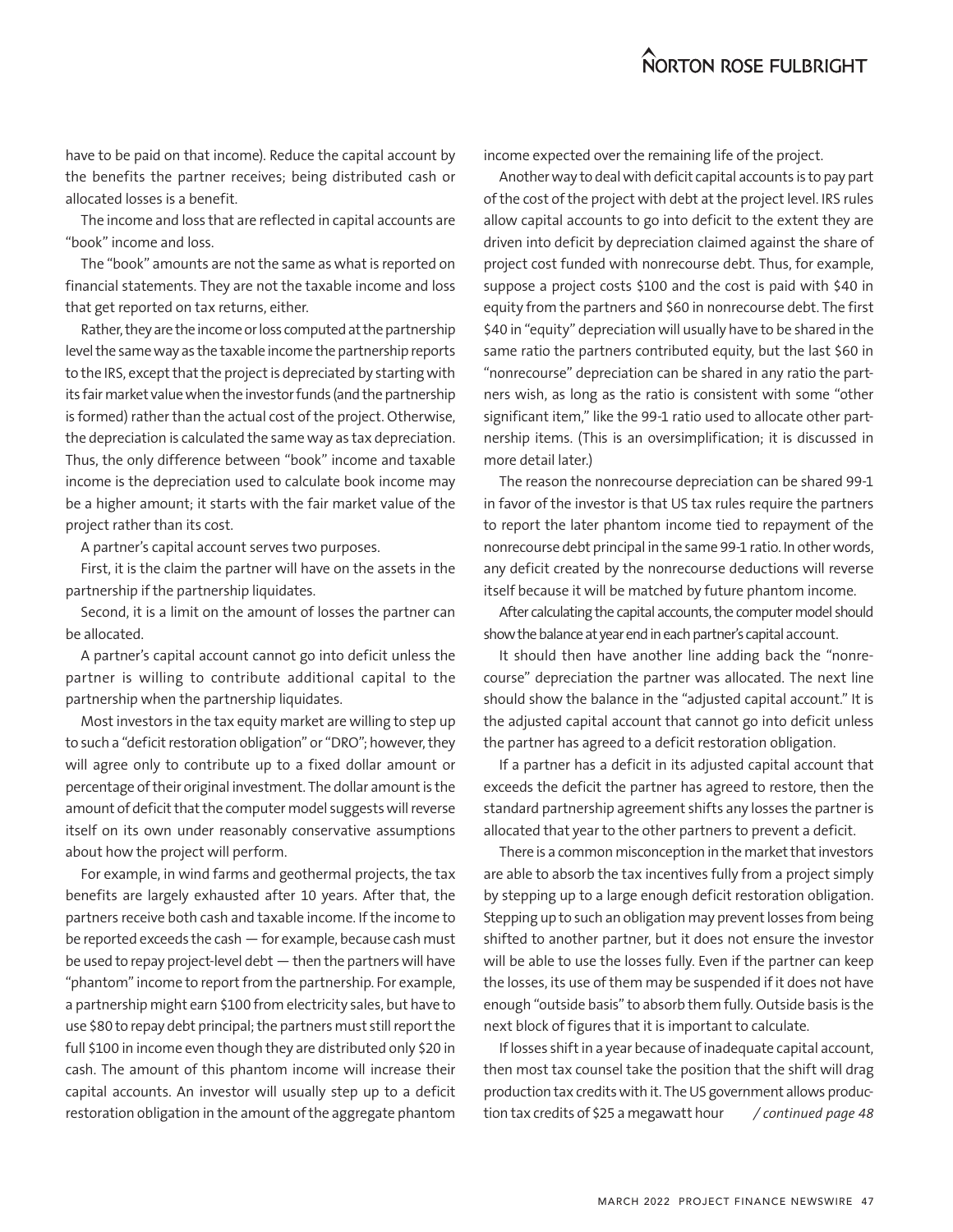### **Tax Equity**

*continued from page 47*

to be claimed on electricity from wind farms and geothermal projects for 10 years after the project is placed in service. Credits of \$13 a megawatt hour can be claimed on the electricity from a biomass project for 10 years. The credit amounts are adjusted each year for inflation.

# Four blocks of figures should be added to the financial model for the project.

Production tax credits must be shared by partners in the same ratio they share in "receipts" from electricity sales. The IRS has not said how to determine in what ratio "receipts" are shared; receipts are not the same thing as cash. Most tax counsel assume receipts are shared in the same ratio as net income and loss for the year. Thus, if net losses are supposed to be shared in a 99-1 ratio in favor of the investor, but the investor has too little capital account in a year to absorb the full net loss in that ratio with the result that part of the loss shifts back to the developer, the production tax credits will end up being allocated that year in the actual ratio that losses were shared.

#### **Outside Basis**

A partner's outside basis is another potential limit on the ability of an investor to absorb tax incentives. It is the same thing as the partner's capital account, with three exceptions.

The investor's opening outside basis is the same as its opening capital account — what the investor paid or contributed to the partnership — but the developer's outside basis is its "basis" or cost of the share of the project the developer is treated as having contributed.

Thus, in the purchase model, take the fraction of the project that the developer is viewed as having retained. Multiply the cost of the entire project by that fraction. The developer's outside basis is that fraction times the original project cost.

In the capital contribution model, the developer's outside basis is the cost of the entire project, less the capital contributed by

> the investor and less the amount of any debt assumed by the partnership.

> Outside basis goes up and down each year in the same way as capital accounts. Add income. Subtract cash distributions and losses allocated to the partner. However, instead of using the "book" income and loss, use taxable income and loss.

> Finally, a partner's outside basis includes not only what the partner contributed to the partnership, but also its share of any debt at the partnership level. Put differently, a partner's capital account is just his equity in the deal. A partner's outside basis is

its equity plus its share of debt at the partnership level.

Each partner includes a share of project-level debt in outside basis by working down a three-level waterfall. The model should recalculate the amount of debt in each partner's outside basis at the end of each year. It should have a line showing the outstanding principal amount of the debt there is to put in partners' outside bases. Then give each partner first an amount of debt equal to the nonrecourse deductions it has been allocated to date and that have not been charged back. (How to calculate this is discussed below.)

Next, give the developer an amount of debt equal to the "built-in gain" or appreciation there was in the share of the project the developer was treated as contributing when the partnership was formed. The built-in gain gets worked off over time, so the amount to put in the developer's outside basis on account of built-in gain reduces gradually over time. (The concept of built-in gain is discussed later in the article.)

Finally, the remaining debt is shared by partners in the same ratio that income is allocated (therefore, 99-1 initially in favor of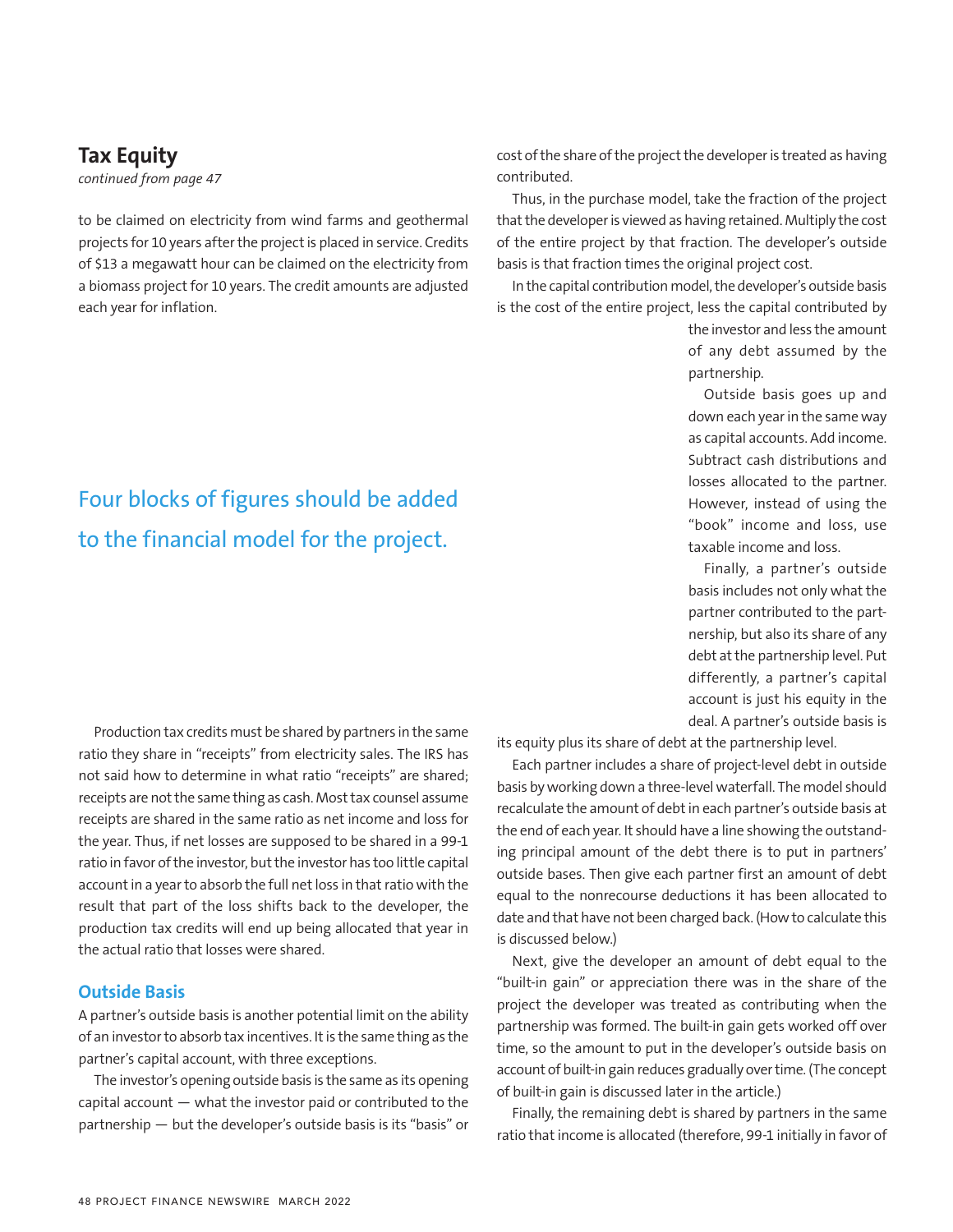the investor and then usually 5-95 after the flip).

If one of the partners or one of its affiliates makes a loan, then that debt must go entirely into its outside basis, and any depreciation tied to such a loan must also be allocated entirely to that partner.

The model should show each partner's outside basis at year end.

Then it should have two more lines.

If the outside basis is negative, then the model should treat the cash the partner was distributed that year  $-$  to the extent needed to get the outside basis back to zero — as an "excess cash distribution," meaning the partner must report it as capital gain. It is inefficient to be in such a position, since the partners will have already had to have reported the income in full that the partnership earned from electricity sales. When cash is later distributed to partners, it is not normally taxed again. An excess cash distribution is a form of double taxation.

If the partner still has a negative outside basis after converting all of the cash it was distributed into an excess cash distribution, then the model should suspend the use of any losses the partner was allocated that year to close the remaining gap. The partner keeps the losses, but it cannot use them until a later year when its outside basis goes back up.

If there is an excess cash distribution, then the model should increase the "inside basis" — or basis that the partnership has in the project — by the amount of the excess cash distribution. The partners' capital accounts should also be increased by the same amount. However, the investor's capital account will usually increase by 99% of the excess cash distribution if it occurs before the flip, and the developer's capital account will increase by only 1% of it. The increase must bump up partner capital accounts in the same ratio that a gain in the same amount would have been reported by the partners.

It is important in deals with project level debt that will remain outstanding after the flip to check whether the flip will cause an "excess cash distribution" to the investor. When the flip occurs, the investor's share of partnership income will drop from 99% to around 5%. This will lead potentially to a large amount of debt being shifted from the investor's outside basis to the outside basis of the developer. The mechanism by which this shift occurs is the investor is treated as if the investor was distributed an amount in cash equal to the debt that shifts. If this "deemed" cash distribution exceeds the investor's remaining outside basis at the time, then the investor will have an excess cash distribution that must be reported as capital gain.

In some deals, the investor's interest flips down to 5% in two stages to try to manage this problem. The first flip is to an intermediate sharing ratio that avoids such a deemed distribution.

#### **Minimum Gain Chargebacks**

"Minimum gain" is a fancy term for a simple concept. The model will need another block of figures to track minimum gain. The concept is as follows.

Suppose two partners form a partnership. The partnership builds a project at a cost of \$100. It pays the cost with \$40 in equity contributed by the partners and \$60 in nonrecourse debt borrowed from a bank. The partnership will have \$100 in depreciation. However, the partners are really only exposed to \$40 in loss in value in the project, because they can always walk away and hand the keys to the nonrecourse lender. It is the bank that is exposed to the last \$60 in depreciation; depreciation represents erosion in value of the project.

As a general rule, partners are only supposed to claim losses that they really suffer.

However, the IRS will let the partners claim the full \$100 in depreciation in this case on one condition: they must agree to report the "phantom" income when the debt is repaid in the same ratio they claim the "nonrecourse" depreciation tied to the loan.

Therefore, in any deal where there will be project-level term debt, the model must track the amount of "nonrecourse" depreciation and how it was allocated to the partners.

This is simple enough to do. There should be a line showing the outstanding debt principal. Next, a line should show the inside basis, or unrecovered "book" basis that the partnership has in the project. There is no "minimum gain" until the inside basis in the project drops below the remaining debt principal. At that point, the lender is exposed in theory to a loss if the project company walks away from the project and hands the lender the keys. The shortfall, or potential loss, is the "minimum gain."

At each year end in which the minimum gain increased, the amount of the increase is the amount of book depreciation the partners were allocated that year that is considered nonrecourse depreciation, or depreciation that reflected an erosion in value to which the lender is exposed. In the first year in which the gap starts to narrow, the partnership must "charge back" income to the partners in the amount of the decrease. This income must be reported by the partners in the same ratio they were allocated the nonrecourse deductions earlier. */ continued page 50*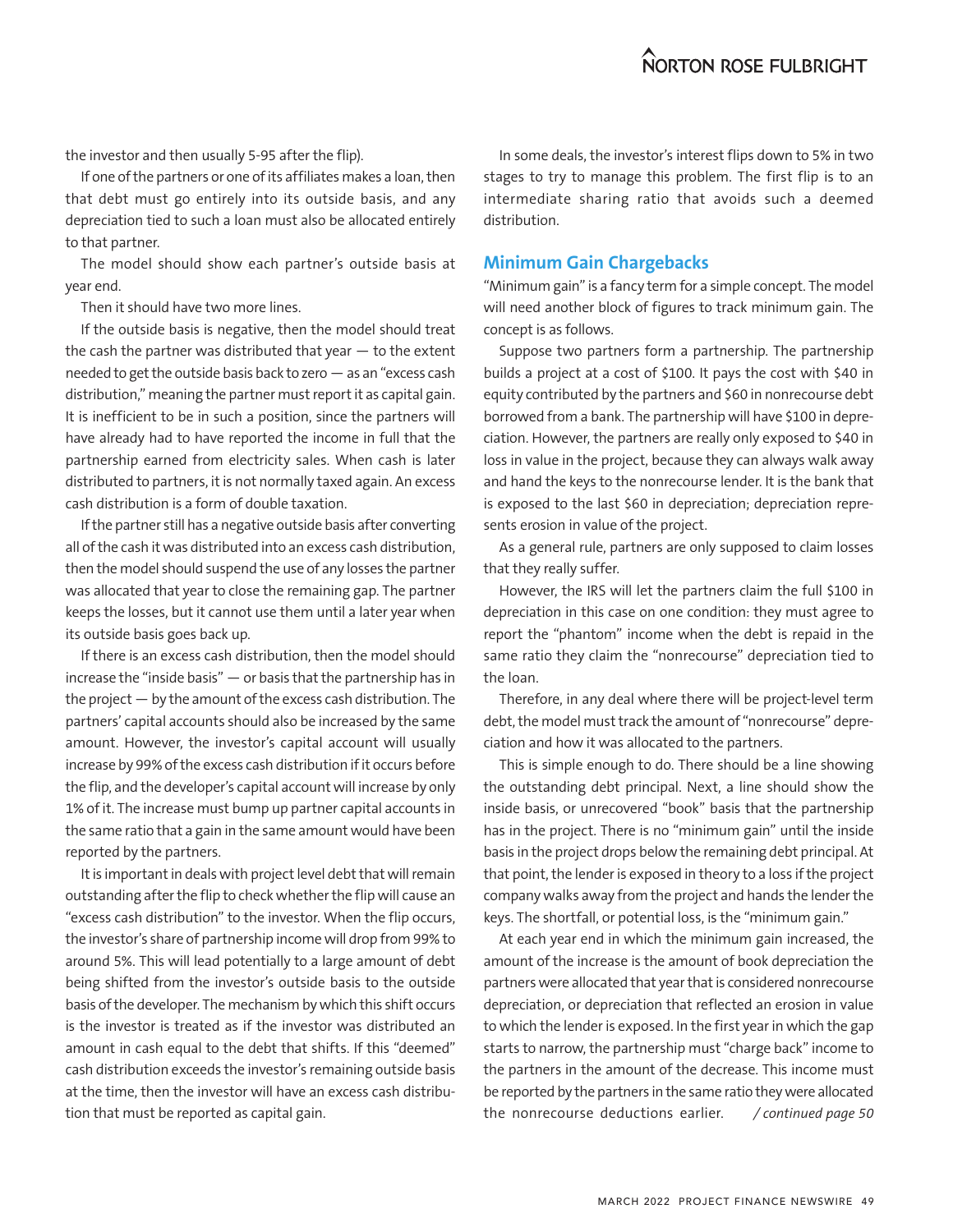### **Tax Equity**

*continued from page 49*

These chargebacks are not additional income. They are simply a direction that the first amount of income that year must be shared by partners in the same 99-1 or other ratio that they were allocated the nonrecourse depreciation earlier. The remaining income for the year is allocated according to the business deal.

The point is that in any deal where term debt will remain outstanding after the flip, the investor will be allocated phantom income as the debt principal is repaid in a 99-1 ratio. It will be allocated income in that ratio at a time —- after the flip —- when it is being distributed only 5% of the cash.

This will take the investor's return backwards.

Investors in such situations insist on one of at least two fixes. One is the investor might insist on being distributed enough cash to cover its taxes. It will also need additional income to restore its capital account. (Cash distributions reduce the investor's capital account; income pushes it back up.) It is an iterative calculation to figure how much additional cash and income the investor needs to remain whole.

Alternatively, the investor might only credit the time value of the nonrecourse depreciation in determining when it reaches its target return (rather than treat each dollar of depreciation as saving investor 21¢ in taxes). It should be possible to calculate when the depreciation will reverse due to chargebacks.

#### **Built-In Gain**

There is one more concept that must be reflected in the model in order for it to work properly. It is called "section 704(c) adjustments." Once again, the concept is simple.

Suppose two partners form a 50-50 partnership. The deal is that each must contribute \$100. Partner A contributes \$100 in cash. B contributes an asset worth \$100 but that has been fully depreciated. This is not a fair deal for A, since the partnership will have a gain of \$100 one day when it sells the asset that B contributed, and A will have to pay taxes on 50% of that gain.

Section 704(c) of the US tax code addresses this by requiring B to pay taxes on the full \$100 in gain when the asset is sold. However, it also requires B to try to make it up to A in the meantime without waiting for the asset to be sold. B makes it up to A by shifting depreciation to which B would otherwise be entitled to A until A has received \$50 in deductions.

In many partnership flip deals, the developer is viewed as contributing appreciated assets, and there is not enough depreciation to shift to make A, the investor, whole.

There are three ways to make section 704(c) adjustments.

Under the "traditional" method, the partnership allocates A the full amount of tax depreciation each year up to the "book" depreciation that A was allocated. For example, suppose the partnership has \$20 in book depreciation, but only \$15 in tax depreciation in a year, and the business deal is the investor gets 99% of income and loss until the flip. The investor gets 99% of the book depreciation, or 99% x \$20 = \$19.80. The investor also gets all \$15 in tax depreciation. Since there is not enough tax depreciation to shift, when the partnership sells the project or liquidates, any remaining built-in gain that was not worked off by shifting tax depreciation will have to be allocated to the developer.

Under the remedial method, the investor gets an amount in tax losses equal to the "book" depreciation the investor is allocated. If there is not enough tax depreciation, the investor still claims a tax loss equal to its book loss, and the developer must report an offsetting amount of taxable income. For example, in the example earlier where the investor is allocated \$19.80 in book depreciation in a year, but there is only \$15 in total tax depreciation, the investor would be able to claim a tax loss of \$19.80 under the remedial method. The developer would have to report income equal to the gap of \$19.80 minus  $$15 = $4.80$ .

Use of the remedial method has the effect of requiring the developer to pay taxes on any appreciation in the project when the tax equity funds over the same period the project is depreciated.

#### **Pre-Tax Return**

The model should also calculate the pre-tax return for the investor. Most investors require a pre-tax return of at least 2%. This means that the cash and production tax credits the investor is projected to receive, when discounted at 2%, must equal or exceed the amount of his investment. Investors want at least this level of return to ensure that they are not viewed as having invested solely for tax benefits. The IRS confirmed in guidelines in October 2007 that production tax credits can be treated as equivalent to cash. They are a substitute for higher electricity prices.

Most equity investors also treat the investment tax credit in solar deals as a cash equivalent for purposes of the pre-tax return test.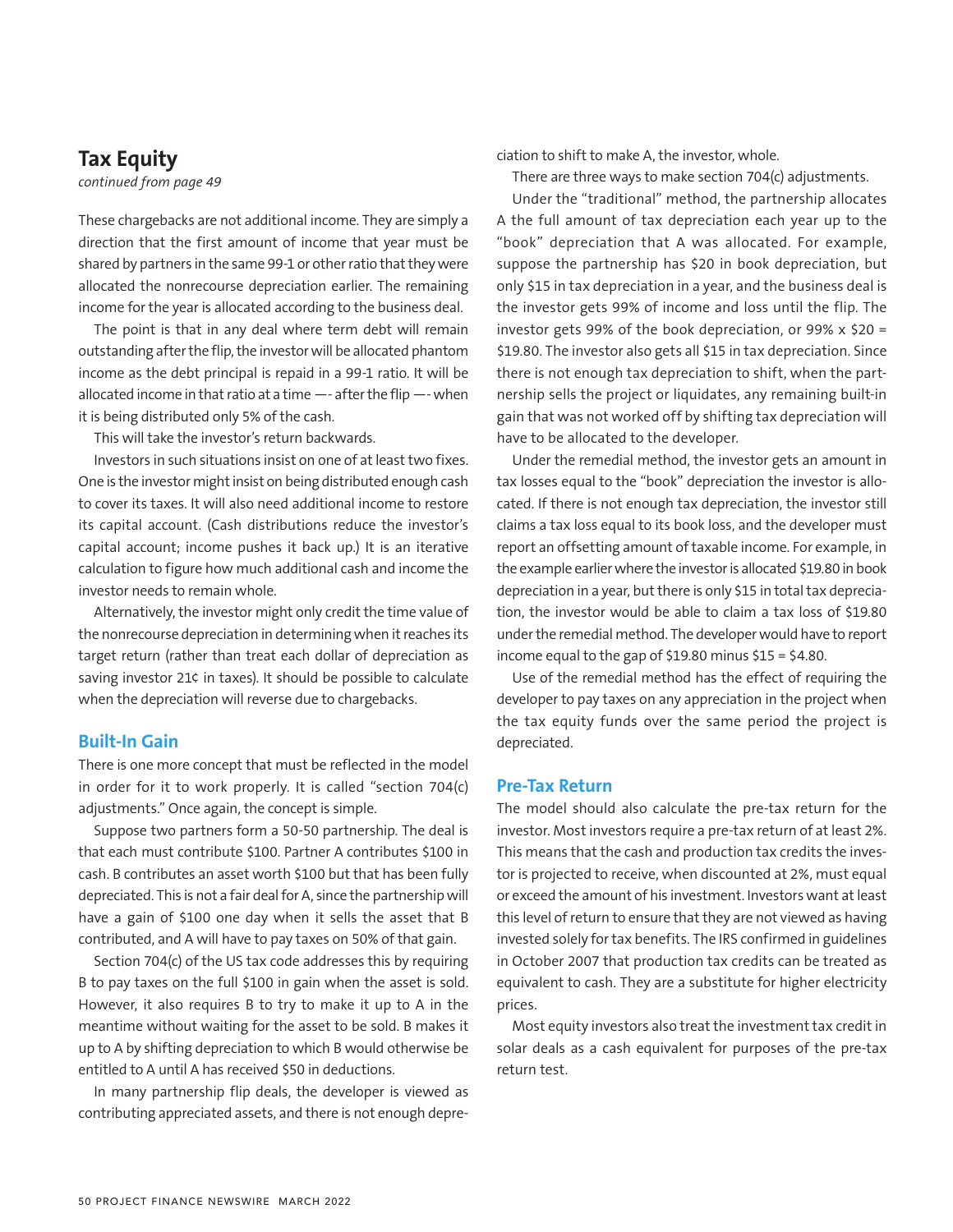#### **Investment Tax Credits**

In solar and fuel cell projects, the parties are entitled to an investment tax credit in place of the production tax credits that are claimed in wind, geothermal and biomass projects. An election can also be made to claim an ITC in place of production tax credits.

The investment credit is claimed in year one when the project is placed in service, with one exception. It can be claimed during construction on progress payments paid to the construction contractor in any project with a normal construction period of at least two years.

The credit must be shared by partners in the same ratio they share in income in the year the project is placed in service. However, because solar and fuel cell deals generate losses for at least three years due to accelerated depreciation, it is important to hold the 99-1 sharing ratio used in the first year in place for at least a year after the deal starts generating income, lest the IRS argue that the 99-1 ratio for sharing income was illusory.

Investment credits vest over five years at the rate of 20% a year. If the solar or fuel cell project is sold or the investor disposes of his interest in the partnership during the first five years, then any investment credit the investor was allocated will be recaptured to the extent it has not yet vested. A reduction by more than a third in a partner's sharing ratio for income will also lead to recapture of any unvested investment credits.

A partnership must reduce its basis in any solar project by half the investment credit on the project. For example, if a project cost \$100 and it qualifies for a \$30 investment tax credit, then only \$85 can be recovered through depreciation. The depreciable basis is reduced by \$15, or half the investment tax credit. The partners must also reduce their outside bases and capital accounts by the same \$15. They do so in the ratio they are allocated the tax credit. If the tax credit is later partly recaptured, then the basis adjustment is commensurately reversed.

# **Environmental Update**

Hamstrung at the legislative level, the Biden administration is looking for other ways to press banks to prepare for potential threats to the nation's financial system from climate change.

Lenders should expect pressure to come in a variety of ways from an array of agencies, including the Securities and Exchange Commission, the Federal Reserve, the Federal Deposit Insurance Corporation and the Office of the Comptroller of the Currency, among others.

Debate will focus on the scope of any new regulatory obligations to mitigate climate change and whether that is part of the mandate of federal regulators to protect the financial system.

The SEC is expected to propose broad rules that would require banks and other public companies to disclose more information about financial exposure to risks driven by climate change and about their own contributions to climate change.

Lenders will be pressed to measure how their investments could be threatened by flooding, wildfires and other forms of extreme weather.

Agencies may ratchet up scrutiny of investments in fossil fuel projects like oil and gas. Federal Reserve Chairman Jerome Powell promised action on climate issues recently, but also suggested that it is not the central bank's job to pick and choose which industries get financing.

#### **Phase I Site Assessments**

The standard for conducting most phase I environmental site assessments of industrial and commercial properties was updated in late 2021.

ASTM International released a new standard, ASTM E1527- 21, to replace the version that has been widely used since 2013, ASTM E1527-13.

Phase I site assessments are almost always required before closing financings, commercial or industrial real estate purchases, or mergers and acquisitions involving real property.

ASTM E1527-21 now makes crystal clear when a phase I site assessment is too stale. The revision confirms — what most environmental counsel have long understood — that the date on the report cover is irrelevant for that purpose. Instead, each specific diligence inquiry required by the standard —- the site visit and */ continued page 52*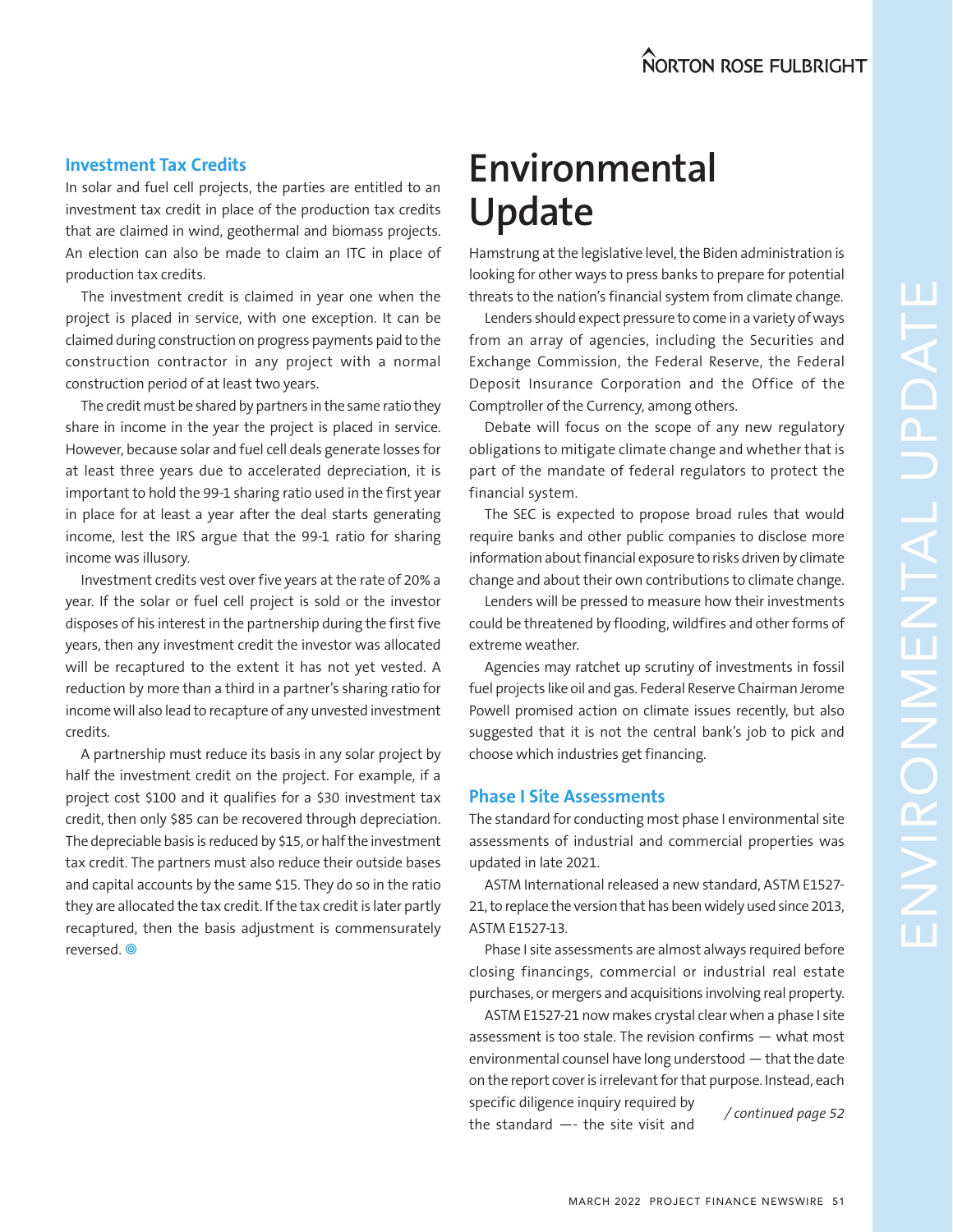#### **Environmental Update**

*continued from page 51*

visual inspection of adjoining properties, interviews with occupants, owners and operators, searches for environmental cleanup liens and governmental records searches — must each have been completed within 180 days before closing the transaction for the report to meet the standard.

A report older than 180 days may still provide valuable diligence information, but it is considered too stale to meet US Environmental Protection Agency standards for making "all appropriate inquiries" when evaluating a property's environmental condition. Parties follow the EPA regulations not only to assess risk and meet best practices, but also to preserve the ability to claim a defense to CERCLA liability as an innocent landowner, contiguous property owner or bona fide prospective purchaser by having conducted what EPA considers "all appropriate inquiry."

ASTM E1527-21 also now updates the necessary historical records review to require that aerial photos, topographic maps, city directories and fire insurance maps all be reviewed, or the consultant must explain why the review was not possible. More detailed site reconnaissance requirements were also added to confirm what is considered good commercial and customary practice.

The ASTM E1527-21 standard defines what is considered good commercial and customary practice for conducting an environmental site assessment of a property on which there may be contaminants that are regulated as hazardous substances under the Comprehensive Environmental Response, Compensation & Liability Act, or CERCLA, or there may be petroleum products.

A phase I requires a qualified environmental professional to assess potential environmental risks from those substances by physically inspecting sites, observing adjacent properties, interviewing knowledgeable persons, reviewing government regulatory data bases and considering certain historical information that may yield information relevant to site conditions. Although a phase I requires the inspection of a property to look for visual evidence of contamination or risk of such contamination, no invasive sampling is typically performed.

The new ASTM E1527-21 standard makes changes that are intended to reach more consistent results when consultants apply the updated standard to the information gathered about underlying properties. Important changes and clarifications in the updated standard are discussed below.

The key goal of a phase I is to identify what are referred to as recognized environmental conditions, or "RECs." A REC includes not only the presence of hazardous substances or petroleum products on a site, but also the "the likely presence" of such "due to a release or likely release."

The new standard now clarifies what consultants should consider "likely" contamination. "Likely" contamination "is neither certain nor proved," but contamination that "a reasonable observer" would expect "based on the logic and/ or experience and/or available evidence." The phase I must now provide the logic behind the consultant's assessment of a "likely presence" of contamination, but does not have to show proof.

The goal of a phase I is also to disclose lesser issues of potential environmental concern and to distinguish them from current RECs. Thus, the new standard revises current definitions distinguishing among a REC as opposed to a controlled recognized environmental condition, or "CREC," or a historical recognized environmental condition, or "HREC." The updated standard adds a new section that provides guidance on how a consultant should determine whether a particular issue qualifies as a REC, CREC or HREC. It also includes a helpful flow chart and provides examples of each type of condition to achieve greater uniformity.

If releases of hazardous substances or petroleum have been addressed to the satisfaction of the regulatory authority such that the site meets unrestricted use criteria, then an HREC label is warranted because the contamination is purely historical with no current obligatory control. Properties with releases of hazardous substances or petroleum that have been addressed to the satisfaction of regulators but with an obligation to maintain certain controls — such as use restrictions — can be characterized as CRECs.

ASTM E1527-21 also creates the new term "property use limitation," or "PUL," and explains its relationship to the term "activity and use limitation," or "AUL," in qualifying certain circumstances as controlled RECs. The new standard now allows a site condition to be characterized as a controlled REC in certain circumstances where either AULs are in effect or PULs are in place to restrict use. Specifically, a controlled REC is now "a recognized environmental condition affecting the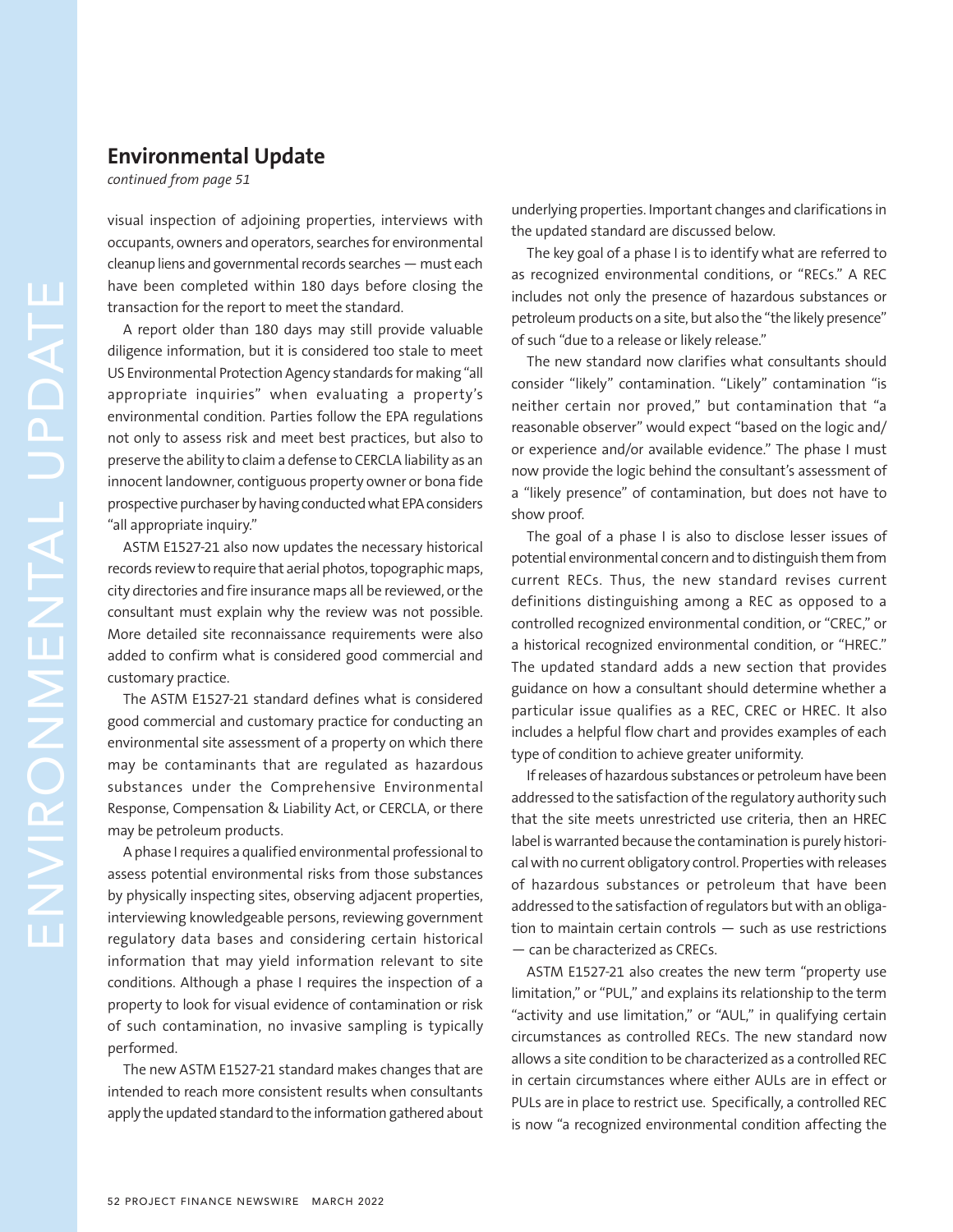Biden is expected to require more extensive disclosures from banks and public companies about the effects on climate change on their businesses.

The revised standard encourages more comprehensive research as to the use of adjoining properties in line with what was already required of the site itself, where such information is available.

ASTM E1527-21 also specifies that a report's user must have a title search conducted to determine whether there are any environmental liens or activity and use limitations on the subject property. The title search must review the relevant records from 1980 through the present. This

subject property that has been addressed to the satisfaction of the applicable regulatory authority or authorities with hazardous substances or petroleum products allowed to remain in place subject to implementation of required controls (for example, activity and use limitations or other property use limitations)."

One example of a situation where the new standard more clearly requires consultants to classify a condition as a current REC involves cases where the regulatory standards have tightened over time. If a site previously achieved approved regulatory closure by meeting the unrestricted use standards in effect at the time of the release or subsequent cleanup, then the condition may nevertheless be classified as having a current REC in a new phase I if the available data show that site conditions do not meet applicable new, stricter regulatory standards. In other words, consultants will have to confirm whether the available cleanup data satisfy the standards that are currently in effect even if a site was cleared earlier by the regulators.

Complicated scenarios may arise for users of phase I site assessments in cases where current standards are stricter than in the past, but where a particular state regulatory program did not impose a "reopener" triggered by new regulatory requirements and state frameworks do not necessarily require further action in light of the prior approved regulatory closure.

should be coordinated with whatever real estate due diligence work being conducted.

Finally, it is important to note that, though the new ASTM standard now specifically explains that a gap exists in phase I coverage of certain new contaminants of concern, it still does not close that gap.

While the scope of hazardous substances regulated under CERCLA overlaps broadly with most other environmental laws, the overlap is not 100%. Because the ASTM standard only requires assessment of hazardous substances already regulated under CERCLA, plus petroleum products, phase I assessments are not required to consider known or suspected releases of contaminants that do not currently fall within that scope. This is true even if a particular contaminant found on a property is already being regulated under state law or it is already receiving increased regulatory scrutiny at the federal or state level.

The poster child for this limitation on phase I reports is the emerging contaminants class known as per- and polyfluoroalkyl substances, or PFAS (pronounced "PeeFAS"). PFAS are sometimes referred to as "forever chemicals" due to their durability and reported persistence in the environment. They are a large group of fluorinated chemicals that have been widely used since the */ continued page 54*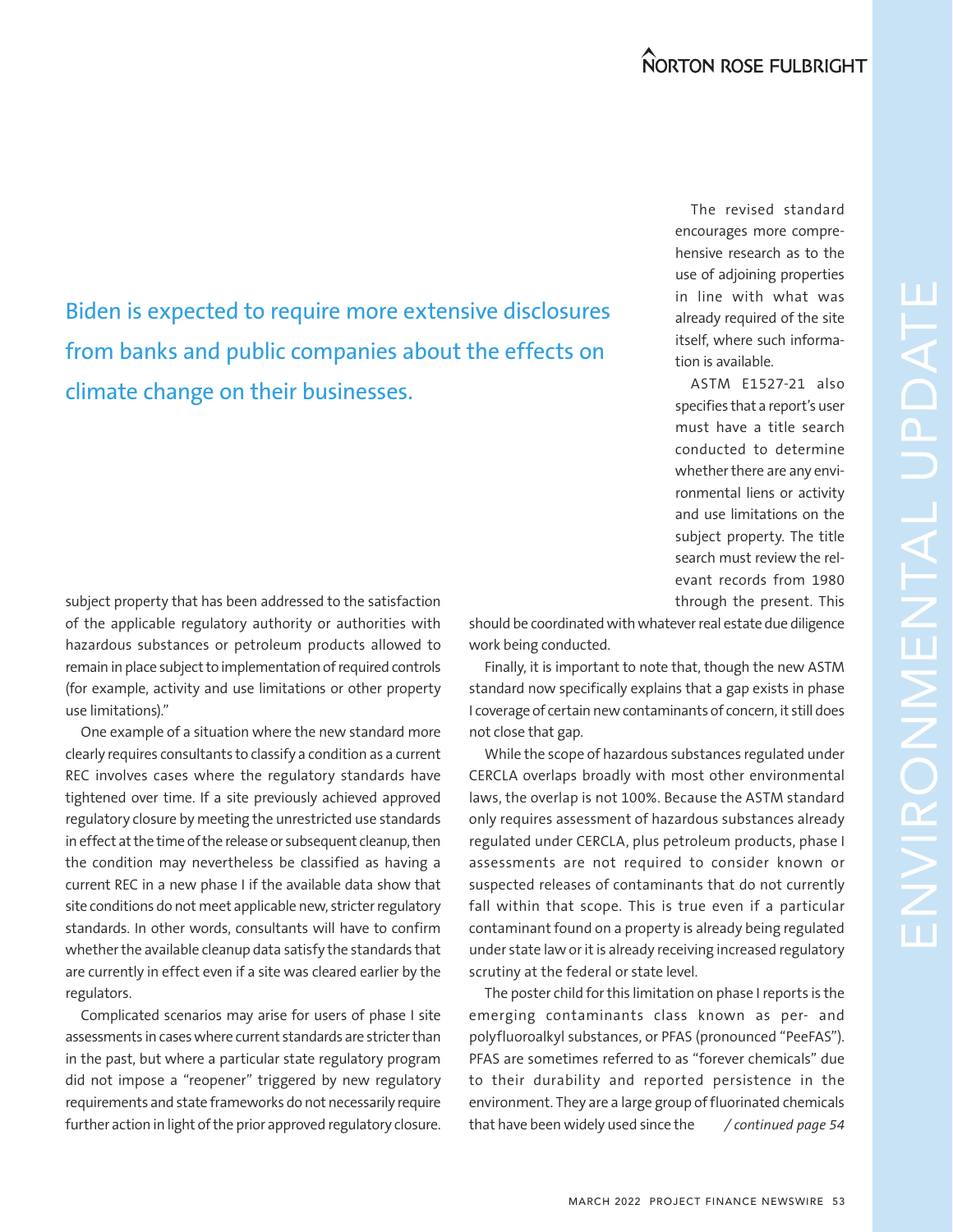#### **Environmental Update**

*continued from page 53*

1940s in hundreds of industrial applications and consumer products. Historical activities suggesting possible PFAS use include carpets and textiles, airport and other firefighting using certain foams, leather tanning and leather production, metal plating, cosmetics, furniture, food paper products and cosmetics. This list is incomplete.

PFAS are under increasing regulatory scrutiny at both the federal and state levels, with many states already having taken steps to regulate in advance of federal action. Congress is actively considering action, including whether to classify some PFAS as hazardous under CERCLA.

Despite that scrutiny, PFAS remain non-scope substances falling outside of the obligatory scope of a phase I assessment because they remain outside the CERCLA regulatory sphere — for the moment.

The new E1527-21 standard simply clarifies the status quo that, until an emerging contaminant is specifically regulated as a federal CERCLA hazardous substance, a phase I is not required to flag even a known release of such a substance on a site. The new standard merely notes the obvious, that consultants can be asked to include such substances in their assessment as a "non-scope consideration."

Many consultants flag in their phase I assessments the possibility that there may be PFAS or other emerging contaminants of concern on a site, but a buyer or financier cannot count on the consultant to do this, particularly in cases where it is merely a relying party who did not actively engage the consultant to do the assessment.

With the failure of ASTM to close the gap, expect counsel for lenders and buyers to take contractual action to require the phase I site assessments on which they are being asked to rely to confirm coverage of such emerging contaminants as within the scope of the reports. While broader regulation is likely at state and federal levels, this is already an obvious data gap for assessments performed in states that have already adopted or are considering adopting regulatory standards.

The new standard now awaits final EPA sign-off, expected later this year. In the interim, ASTM E1527-13 remains in place.

#### **Waters of the United States**

The US Army Corps of Engineers posted new guidance on its website in January that could affect hundreds of projects.

The guidance states that the Army Corps and the EPA "will

not rely on" determinations made under a Trump-era rule governing whether a project affects federally protected waters and thus needs a federal permit.

Projects that affect federally protected "waters of the United States" must go through a federal permitting process under the US Clean Water Act. The Army Corps determines on a caseby-case basis whether waters of the United States are affected. The definition

Any phase I site assessment written more than 180 days before financial closing is too stale.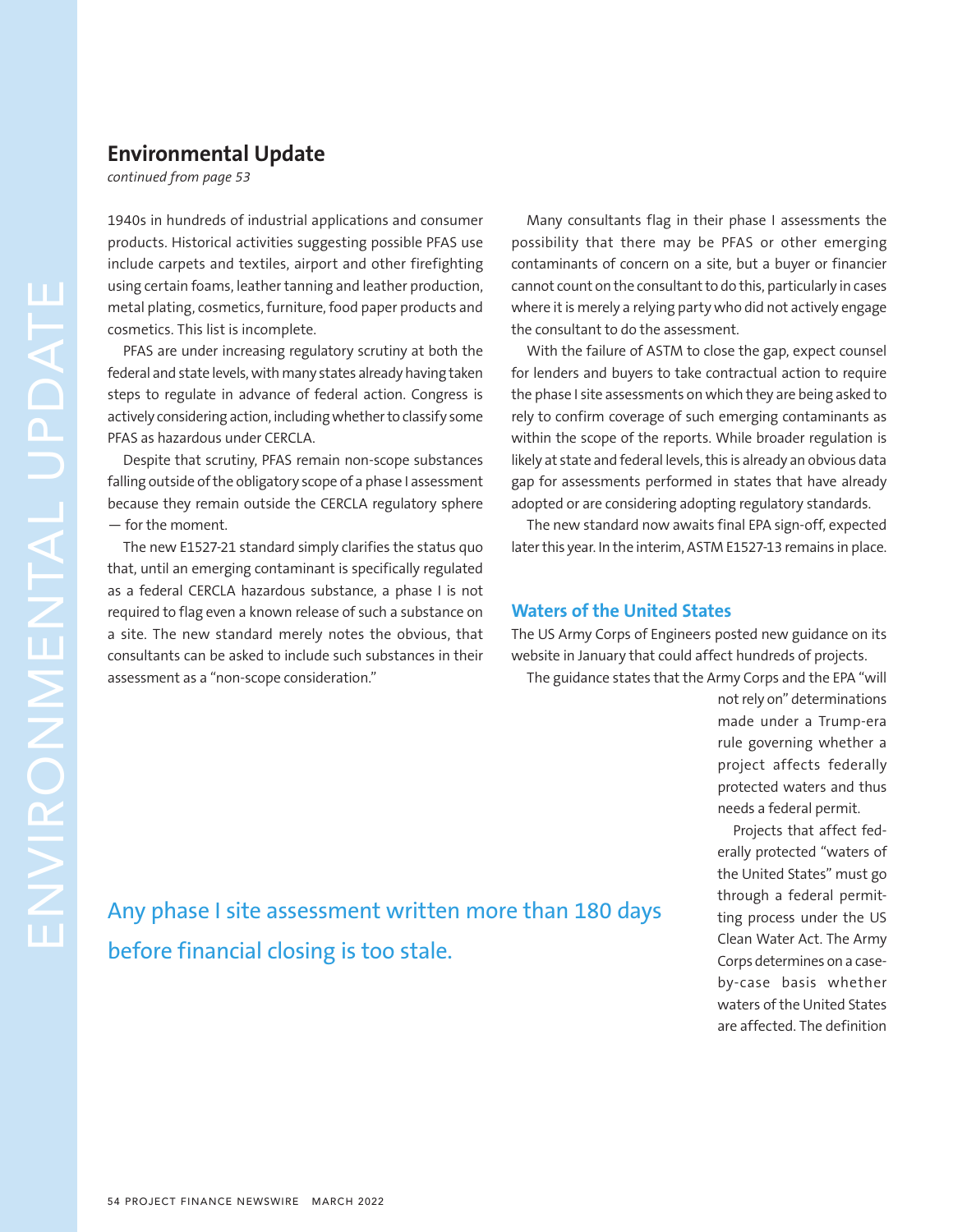Projects that were only part way through the process with Trump of getting permits for projects that affect "waters of the United States" may have to restart the process.

may now be in an uncertain position. Proponents may be required to reconfigure project footprints to avoid areas still protected under the pre-2015 rules even if those areas were not considered waters of the United States under the narrower Trump rule.

What happens at a particular project site will turn on the facts. Permit applicants will be asked whether they would like to receive a new jurisdictional determi-

of what does or does not qualify as a regulated water changed multiple times under President Obama, then Trump and now Biden.

The new guidance is intended to clarify the impact of recent court decisions that set aside the Trump-era regulation, called the navigable waters protection rule.

Going forward, pre-2015 standards for what constitutes a regulated water will control agency decision-making while the Biden administration comes up with a replacement for the Trump rule.

The open question has been what happens to those projects that received jurisdictional determinations or actual permits from the Army Corps based on the narrower parameters of the Trump rule, now that the rule is no more.

The Army Corps said it will not reconsider permits already granted under the Trump rule, but at the same time, it will not accept any jurisdictional determinations made pursuant to the Trump rule.

In other words, those projects holding a determination of no impact made under the Trump rule will probably require a new determination under the pre-2015 rules until a new rule is issued by the current administration.

Approved jurisdictional determinations are supposed to remain valid for five years after being issued. Many projects */ continued page 56*

nation under the pre-2015 rules.

An approved jurisdictional decision requires a site visit by the Army Corps to determine which waters on the site are federal protected waters while a preliminary jurisdictional decision presumes that all waters and wetlands are federally protected and does not require a site visit.

Clean Water Act Limits

While the EPA and the Army Corps consider replacing the now vacated Trump rule that specified a narrow definition of federally protected waters, the US Supreme Court has agreed to hear a case that may limit the reach of the Clean Water Act.

The court will hear an appeal this fall from Chantell and Michael Sackett, an Idaho couple waging a 15-year long battle to build a house on land that regulators say is protected wetlands.

The Sacketts' appeal asks the court to revisit a 2006 Clean Water Act case, Rapanos v. United States, that failed to produce a majority decision. Antonin Scalia and three other justices said the law covers wetlands only if they have a continuous surface connection to a river, lake or other major waterway.

A fifth justice, Anthony Kennedy, created his own test, explaining the Clean Water Act covers